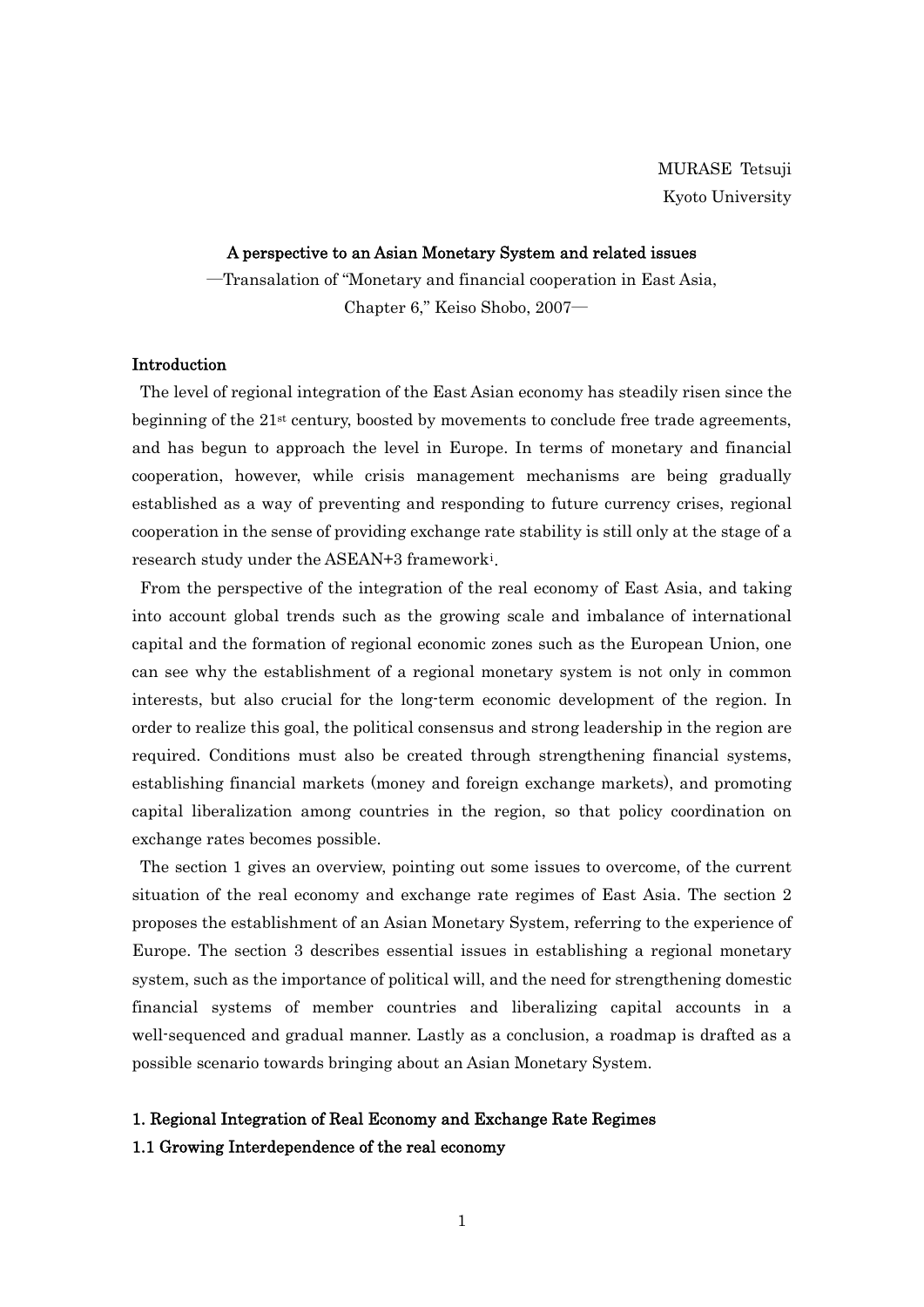Since the 1970s, the economy of East Asia succeeded, except for the temporary setback during the Asian crisis, in both maintaining a high level of economic growth and in realizing a relatively even distribution of income through the combination of proper political frameworks and private economic activities, something that the World Bank has referred to as the 'East Asian miracle' <sup>[ii](#page-44-1)</sup>. Through that process, East Asia was almost completely incorporated into the world economy (Wyplosz [2006] p.18), simultaneously deepening the mutual interdependence of the regional real economy.

In contrast to the regional integration of Europe, which was driven by political leadership with the political aim of securing peace after two world wars, the market integration of East Asia has been fostered largely by the private sector. The market-led economic integration' [iii](#page-44-1) of East Asia proceeded spontaneously under the multilateral free trade system within and outside the region, as shown by the fact that no bilateral free trade agreements had been concluded by countries of East Asia before the Asian crisis.

The catalysts for market integration are foreign direct investment (FDI) and trade. Multinational companies have carried out FDI in East Asia to look for competitive advantages for the manufacturing industries that have lost competitive edge in their home countries. The targets for investment have spread from the newly industrialized economies (NIEs) to the countries of ASEAN, with China emerging as the largest recipient of FDI from the mid-1990s onwards. Not only does FDI lead to an increase in exports to the world, but it also triggers imports of parts and raw materials from within the region as a result of supply chain management. There is a clear synergy effect between FDI and trade in the sense that an increase in demand for parts and raw materials leads in turn to new direct investments[iv](#page-44-1).

Analyzing the trends of FDI in nine economies of East Asia (NIEs 4, ASEAN 4 and China), the combined share of FDI coming from the NIEs and Japan is approximately half of total FDI, with 48% between 1985-89, 56% between 1995-97 and 49% between 2000-02. Even if we take into account the fact that some Western direct investment goes through Hong Kong, the fact that the intra-regional FDI is dominant would not change. The total amounts of FDI in relation to GDP among ASEAN+3 reach into double digits but for Japan and Korea (2.1% and 7.8% respectively in 2003), with 14.5% in the Philippines, 25.8% in Thailand, 27.5% in Indonesia, and 35.6% in China. This shows how important FDI is to national economies in the region (Kawai [2006] p.14).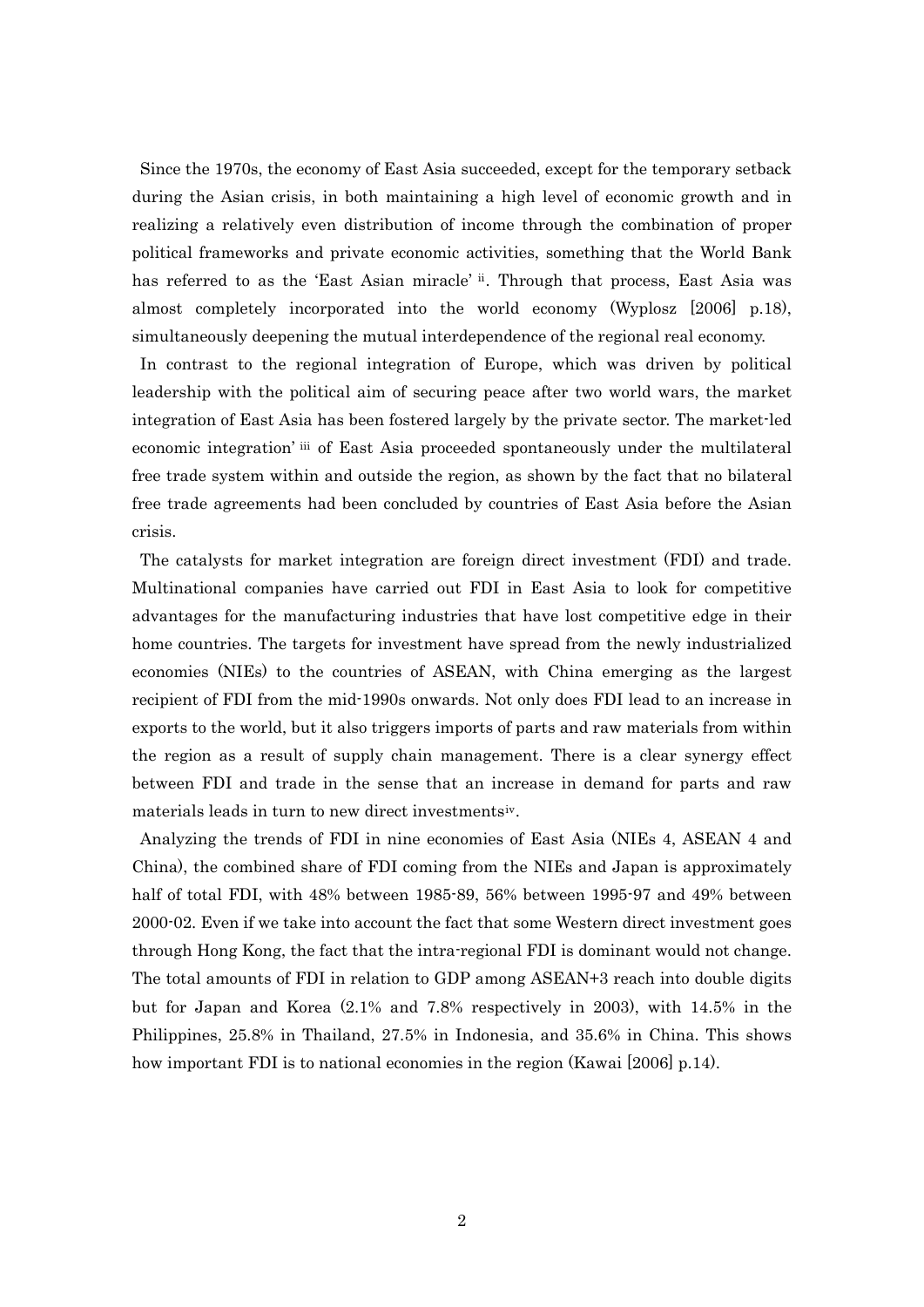|                                                            |                      | Annual                                                    |              |                   | Investing Country (%)                       |            |                |
|------------------------------------------------------------|----------------------|-----------------------------------------------------------|--------------|-------------------|---------------------------------------------|------------|----------------|
| <b>Investment Recipient</b><br>Country<br>(Host countries) |                      | Investment<br>$(100 \text{ million}  _{(mostly \ NIEs)})$ | Intra-Region | Outside<br>Region | Major outside-region investing<br>countries |            |                |
|                                                            |                      | USD)                                                      |              |                   | Japan                                       | <b>USA</b> | EU             |
| NIEs (Hong Kong,                                           | 1985-89              | 33                                                        | 7%           | 93%               | 38%                                         | 26%        | 16%            |
| Korea, Taiwan and<br>Singapore)                            | 1995-97              | 116                                                       | 12           | 88                | 21                                          | 34         | 21             |
|                                                            | 2000-02              | 235**                                                     | 17           | 83                | 25                                          | 39         | 20             |
| <b>ASEAN 4</b>                                             | $(Thailand 1985-89)$ | 84                                                        | 21           | 79                | 25                                          | 23         | 15             |
| Philippines, Malaysia<br>and Indonesia)                    | 1995-97              | 146                                                       | 24           | 76                | 18                                          | 7          | 21             |
|                                                            | $2000 - 02*$         | 54                                                        | 25           | 75                | 28                                          | 20         | 19             |
| China                                                      | 1985-89              | 33                                                        | 50           | 50                | 9                                           |            | 3              |
|                                                            | 1995-97              | 415                                                       | 68           | 32                | 9                                           | 8          | $\overline{7}$ |
|                                                            | 2000-02              | 468                                                       | 46           | 54                | $\overline{7}$                              | 11         | 9              |
| East Asia 9                                                | 1985-89              | 149                                                       | 24           | 76                | 24                                          | 20         | 13             |
|                                                            | 1995-97              | 677                                                       | 42           | 58                | 14                                          | 11         | 15             |
|                                                            | $2000 - 02*$         | 757                                                       | 35           | 65                | 14                                          | 20         | 13             |

Table 1. FDI classified by investing/recipient countries

\* The figures for ASEAN 4 for 2000-02 also include Brunei and the four new members. \*\* Total inflow amounts from NIEs, Japan, the USA and EU have been used because of an obvious mistake in the original NIEs total for 2000-02.

(Source) IMF "IFS" OECD "International Direct Investment Statistics Yearbook," 2000 -02 only, Kawai Masahiro (Kokusai Kinyu No. 1163, p.14)

In terms of East Asian trade, not only is its share in the world trade gradually increasing (it is already above a quarter of the world trade), the intra-regional trade is increasing at an even faster pace. The world trade in goods and services grew at an annual average of 7.0% from 1988—97, while export volumes expanded at a rate of 13.3% from developing countries of Asia (the Asian region as a whole, including China and India) over the same period. The trend has remained unchanged between 1998 and 2007, with the IMF predicting annual growth of 6.4% for the world and double that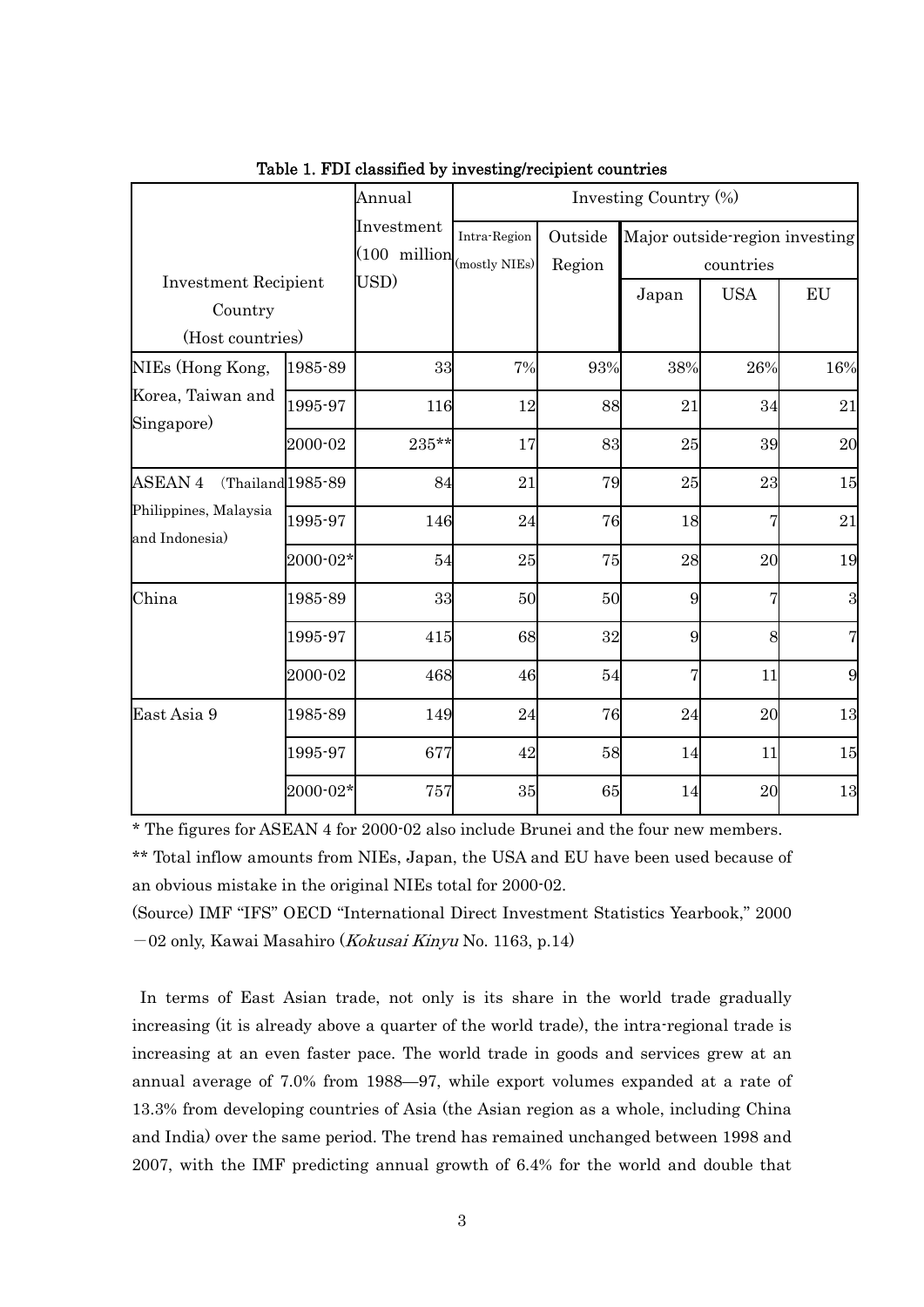figure (12.8%) for developing countries of Asia (WEO [2006] Tables 20-22). The world's top 15 exporting countries and areas for 2005 includes China (3rd), Japan (4th), Hong Kong (11th), Korea (12th) and Singapore (14th), with the total exports of 2,165 billion US dollars, or 21% of the world export of 10,393 billion US dollars (Hong Kong Trade Newsletter, April 11 2006).

The ratio of the intra-regional trade increased from 37.1% to 55.5% in two decades between 1985 and 2004 for the 15 economies of East Asia including Japan. This constitutes a growth rate of more than double that of other economic regions of the world, and shows how rapidly the market integration in East Asia has progressed. As a result, the intra-regional trade ratio of East Asia has approached that of the European Union and has already surpassed that of the North American Free Trade Agreement (NAFTA). In comparison with the figure of 14 or 15 economies of East Asia including Japan and China, the intra-regional trade ratios of NIEs and the ASEAN Free Trade Area are markedly low. This shows that Japan and China have been the major forces behind the increase. It should be noted that because the trade of Hong Kong and Singapore is largely made up of entrepot trade, the actual intra-regional trade ratio for East Asia might be about 10 percentage points lower than the figures suggest.

|                               | 1985 | 1990 | 1995 | 2000 | 2004 | Intra-Regional trade ratio |
|-------------------------------|------|------|------|------|------|----------------------------|
|                               |      |      |      |      |      | increase (1985-2004)       |
| East Asian 15 including Japan | 37.1 | 43.1 | 52.0 | 52.2 | 55.5 | 18.1 points                |
| Emerging East Asia 14         | 27.5 | 32.9 | 39.2 | 40.7 | 44.2 | 16.7                       |
| NIEs 4                        | 6.5  | 11.9 | 15.5 | 15.5 | 14.4 | 7.9                        |
| <b>ASEAN 10</b>               | 20.3 | 18.9 | 24.1 | 24.7 | 23.9 | 3.6                        |
| <b>NAFTA</b>                  | 38.7 | 37.9 | 43.2 | 48.8 | 46.4 | 7.7                        |
| <b>MERCOSUR</b>               | 7.2  | 10.9 | 19.2 | 20.3 | 15.2 | 8.0                        |
| <b>EU 15</b>                  | 59.8 | 66.2 | 64.2 | 62.3 | 62.1 | 2.3                        |
| <b>EU 25</b>                  | 59.8 | 67.0 | 67.4 | 66.8 | 67.9 | 8.1                        |

Table 2. Intra-Regional Trade Ratios in the World's Major Regions (unit: per cent)

(Note) East Asian 15 is Japan plus Emerging East Asia 14. East Asia 14 is NIEs (Hong, Kong, Singapore and Taiwan) plus the ASEAN 9 and China.

(Source) Kawai Masahiro (Kokusai Kinyu, No. 1163 p.13)

Up until the 1990s, few free trade agreements were in force in East Asia, with the exception of ASEAN, in the framework of global multilateral free trade and the open regionalism of the Asia Pacific Economic Cooperation (APEC). APEC member countries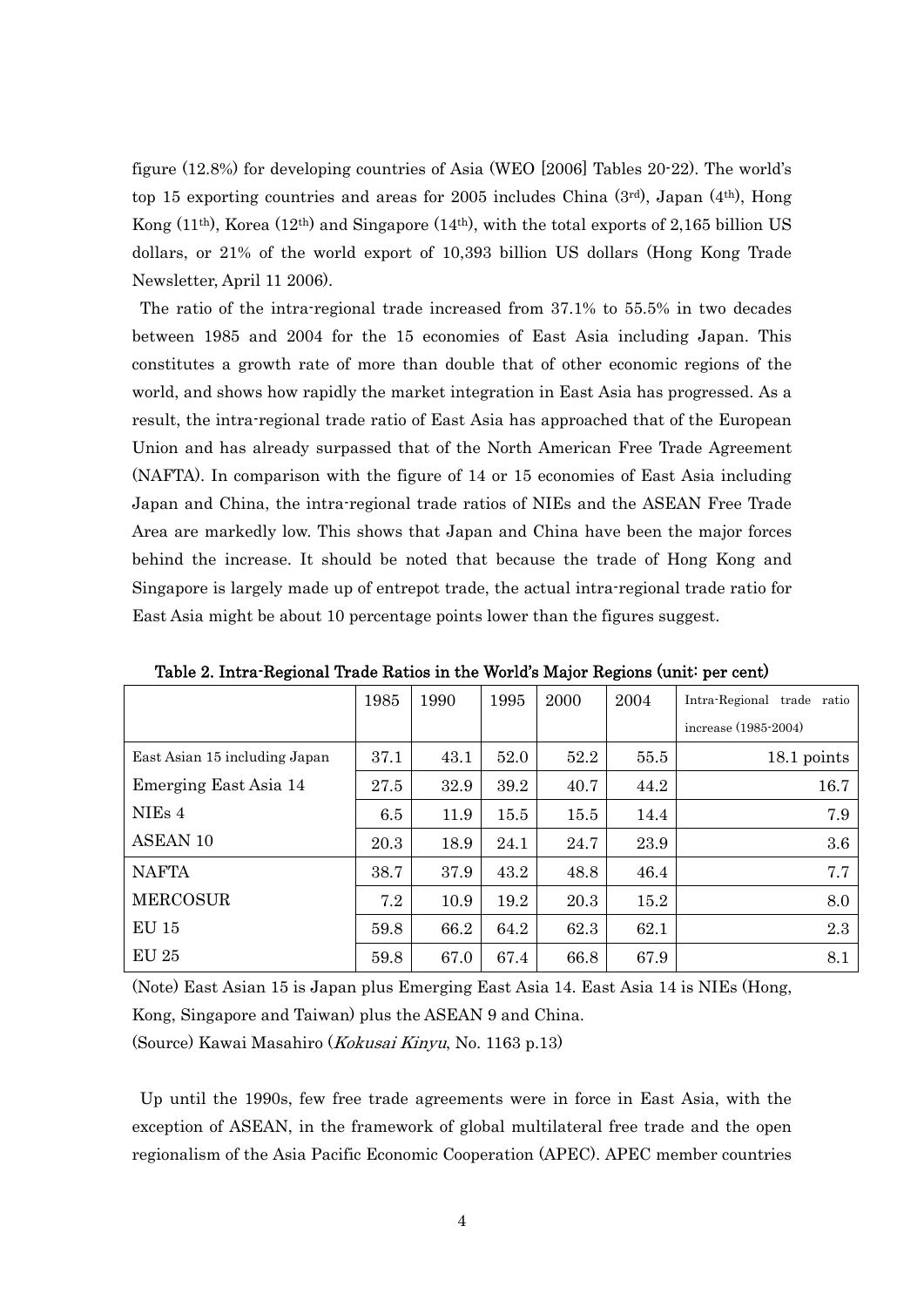declared to achieve the unilateral and voluntary liberalization of trade and investment by 2010 among developed countries and by 2020 among developing countries (the 1994 Bogor Declaration), and adopted a non-binding action agenda for its implementation (the 1995 Osaka Action Agenda).

ASEAN agreed to the establishment of the ASEAN Free Trade Agreement (AFTA) in 1992, and succeeded in reducing import tariffs under the Common Effective Preferential Tariff (CEPT) to 0-5% between the six founding members in 2002. The four new members are to reduce their CEPT import tariffs to 5% or less by 2007. AFTA is scheduled to cut import tariffs to zero between the original ASEAN members by 2010 (for new members by 2015). Furthermore, ASEAN agreed to establish an ASEAN Economic Community by 2015[v](#page-44-1).

Since the beginning of the  $21<sup>st</sup>$  century, negotiations for free trade agreement (both FTA and EPA) have advanced rapidly in East Asia bilaterally or in the form of 'ASEAN plus One.' Japan has placed an emphasis on bilateral EPA negotiations with countries both within and outside the region<sup> $vi$ </sup>. In contrast, other East Asian countries such as China, Korea, Thailand and Singapore have carried out bilateral FTA negotiations mainly with countries outside the region such as Australia, New Zealand, the USA, India and countries of South America, with bilateral agreements within the region being exceptions.

Countries in the region other than Japan have placed an emphasis on 'ASEAN plus One' agreements such as China-ASEAN's FTA (effective in 2005) and Korea-ASEAN FTA (effective in 2006). China-ASEAN FTA aims to complete the trade liberalization by 2010 with the developed countries of ASEAN (by 2015 with its new member countries), whereas Korea-ASEAN FTA aims to do the same by 2009. Under the Japan-ASEAN Comprehensive Economic Partnership that was agreed upon in October 2003, discussions began for an 'ASEAN plus One' agreement involving Japan in parallel with its bilateral negotiations with the major ASEAN countries, with an aim for trade liberalization by 2012 (2017 for newer member countries). It is reported that plans are in place to conclude an 'ASEAN plus Japan, China and Korea' economic partnership agreement that would encompass the whole East Asian region by  $2011$ <sup>[vii](#page-44-1)</sup>.

In East Asia, unlike the case in Europe, trade and investment liberalization negotiations are carried out by individual countries independently with the focus on ASEAN. There is a concern that with differences in the targeted areas and timings, the so-called 'spaghetti bowl' phenomenon might arise. However, despite some problems, by the mid-2010s East Asia will be covered by a network of free trade agreements that will undoubtedly lead to an even greater level of mutual interdependence of real economies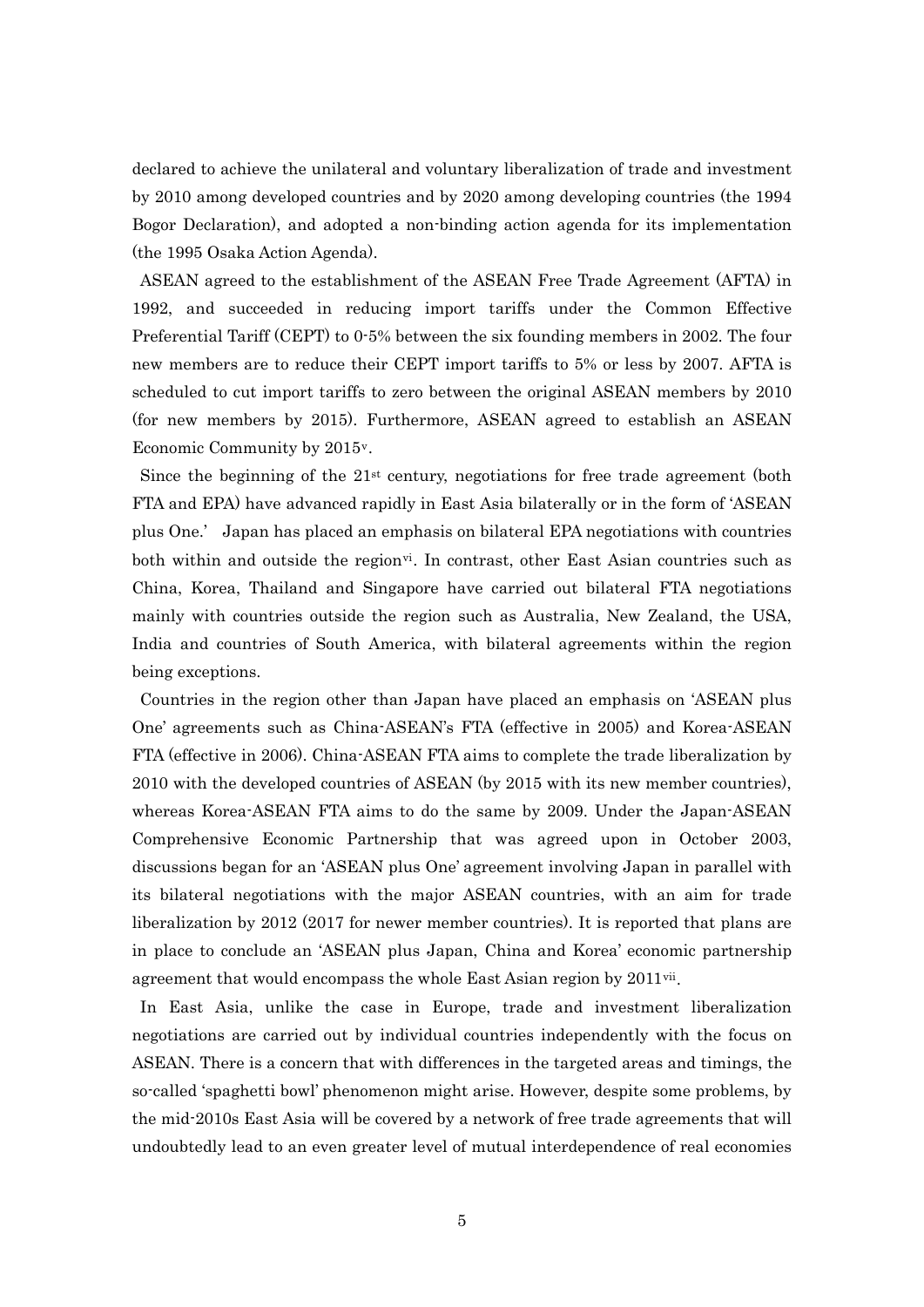in the region.

#### 1.2 Exchange rate regimes and problems of the status quo

Most of the currencies hit by the Asian crisis, while officially employing managed float systems, were in reality pegged to the dollar. After the crisis, a 'two-corner solution or bipolar view' was emphasized by the IMF and others, which insisted that the intermediate system of a soft dollar peg (an adjustable peg) was difficult to maintain, and that for currency stability a hard peg (currency board system or dollarization) or an independent float system were the best for currencies of developing countries (Fischer [2001] p.2)[viii](#page-44-1). These arguments receded somewhat after the collapse of the currency board system in Argentina in January 2001, and the IMF took the stance that 'peg systems and strong managed float systems need to be paid sufficient attention' in respect of the intermediate choices between the two-corner solution (Köhler [2002] p.2). Later the former Chief Economist of the IMF, Kenneth Rogoff, was to revise the stance by saying that 'the popular bipolar view of exchange rates is neither an accurate description of the past nor a likely scenario for the next decade. While the study confirms that emerging market countries need to consider adopting more flexible exchange rate regimes as they develop economically and institutionally, it also finds that fixed or relatively rigid exchange rate regimes have not performed badly for poorer countries' (Rogoff et al [2004] Overview).

In East Asia Hong Kong and Brunei, which both have currency board systems[ix](#page-44-1), have adopted the hard peg system. Hong Kong, as a small open economy, takes the position that the basis for its prosperity lies in its currency stability, and has employed the present system since 1983. As an international financial center, whilst Hong Kong allows free capital movement, it has abandoned the autonomy in monetary policy by following the lead of the US Federal Reserve System.

China and Malaysia, which had pegged their currencies to the dollar, switched to managed float systems with reference to a currency basket in July 2005. While movement of the Chinese RMB after the switch became slighly more flexible than the previous microscopic band of 0.01%, RMB has followed closely the dollar rate by appreciating only 3% through the year 2006.

The exchange rate regimes of the rest of East Asian currencies are either independent or managed float systems. The current exchange rate regimes were adopted after the Asian crisis, and given East Asia's high level of trade dependency it is doubtful whether they constitute appropriate systems. For medium-sized open economies, it is problematic to suffer from the volatility and misalignment in the exchange rate, which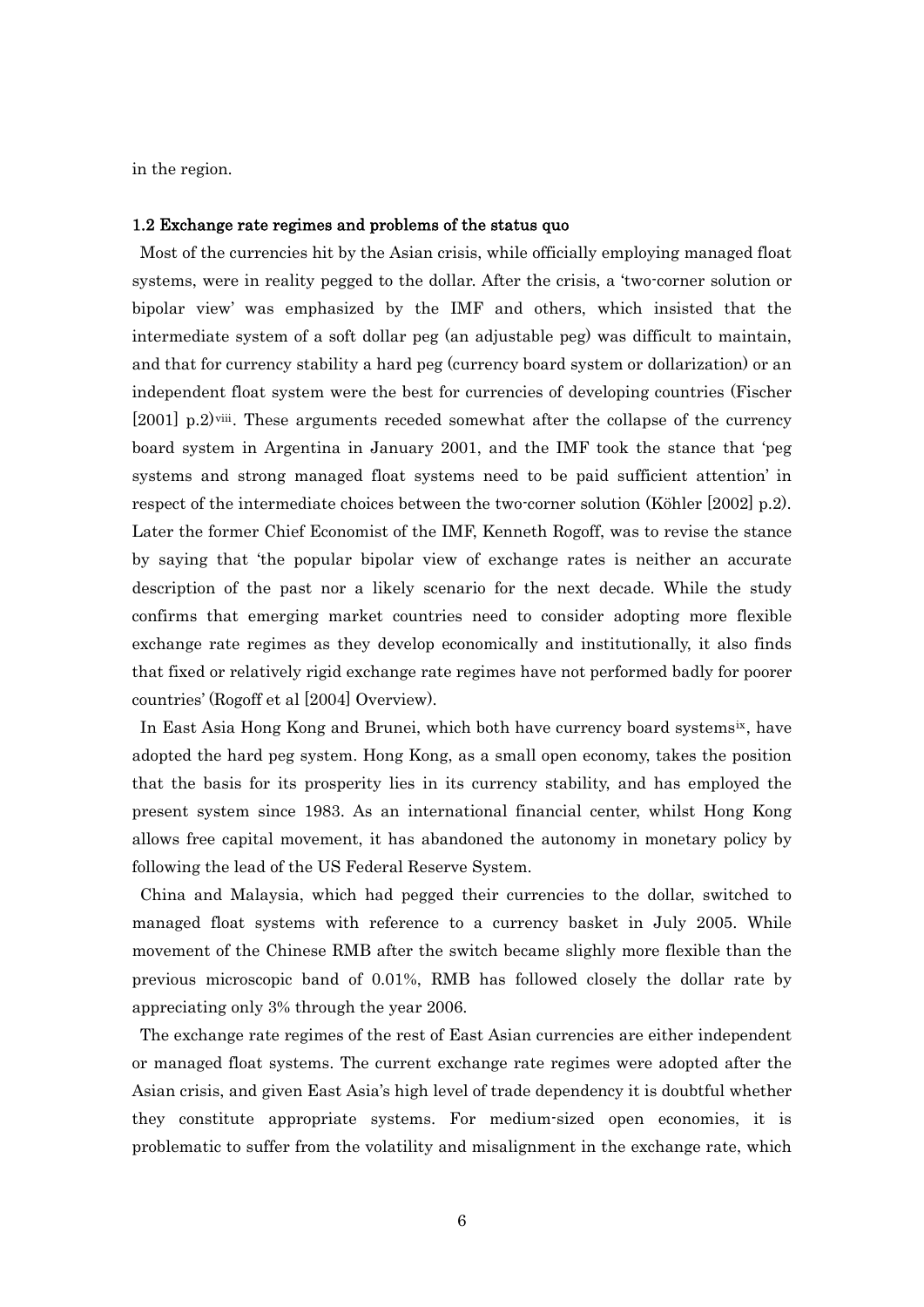cannot be avoided with a loosely managed or independent float system. Hedging instruments against exchange risks are limited, and transaction costs are high, even when forward e[x](#page-44-1)change contracts or non-deliverable forwards  $(NDFs)$ <sup>x</sup> are available.

|               | Currency   | <b>IMF</b> Article       | <b>IMF</b>        | Forward     | home<br>Access<br>to          |
|---------------|------------|--------------------------|-------------------|-------------|-------------------------------|
|               | unit       | 14<br>8<br><sub>or</sub> | classification    | exchange    | $_{\rm by}$<br>currency       |
|               |            | Country                  |                   | market      | non-residents                 |
| <b>Brunei</b> | Brunei \$  | Article 8 (1995)         | Currency board    | None        | Unknown                       |
| Cambodia      | Riel       | Article 8 (2002)         | Dualrate system*  | None        | Unknown                       |
| China         | <b>RMB</b> | Article 8 (1996)         | managed float **  | Small scale | Lending/exchange banned       |
| Hong Kong     | H K Dollar | Article 8                | Currency board    | Exists      | Free                          |
| Indonesia     | Rupiah     | Article 8 (1988)         | Managed float     | Limited     | Lending banned, exchange      |
|               |            |                          |                   |             | for hedge purposes only       |
| Japan         | Yen        | Article 8 (1964)         | Independent float | Yes         | Free                          |
| Korea         | Won        | Article 8 (1988)         | Independent float | Yes         | Upper<br>limit to<br>lending. |
|               |            |                          |                   |             | exchange only nominal         |
| Laos          | Kip        | Article 14               | Managed float     | None        | Unknown                       |
| Malaysia      | Ringgit    | Article 8 (1968)         | Managed float     | Limited     | Lending banned, exchange      |
|               |            |                          |                   |             | hedge purposes only           |
| Myanmar       | Kyat       | Article 14               | Dualrate system * | None        | Unknown                       |
| Philippines   | Peso       | Article 8 (1995)         | Independent float | Limited     | Limited                       |
| Singapore     | S. Dollar  | Article 8 (1968)         | Managed float     | Exists      | Free in effect                |
| Thailand      | Baht       | Article 8 (1990)         | Managed float     | Limited     | Upper limit to lending, real  |
|               |            |                          |                   |             | demand for exchange           |
| Vietnam       | Dong       | Article 8 since          | Managed float **  | Limited     | Unknown                       |
|               |            | Nov 2005)                |                   |             |                               |

Table 3. Exchange rate regimes in East Asia (As of end 2005)

\*IMF classifies as managed float. \*\*IMF classifies as conventional fixed peg. (source) IMF 'Annual report on exchange arrangements and exchange restrictions 2005,' 'De facto exchange rate arrangements and anchors of monetary policy as of July 31, 2006,' IIMA 'Regional Coordination of Policy Measures Forward,' 2006

Before the Asian crisis, an unintentional fixed exchange rate system prevailed among a large number of East Asian currencies, which were effectively pegged to the dollar. This fact suggests how important currency stability is to the East Asian economy. It has been pointed out that some currencies that permitted free fluctuations against the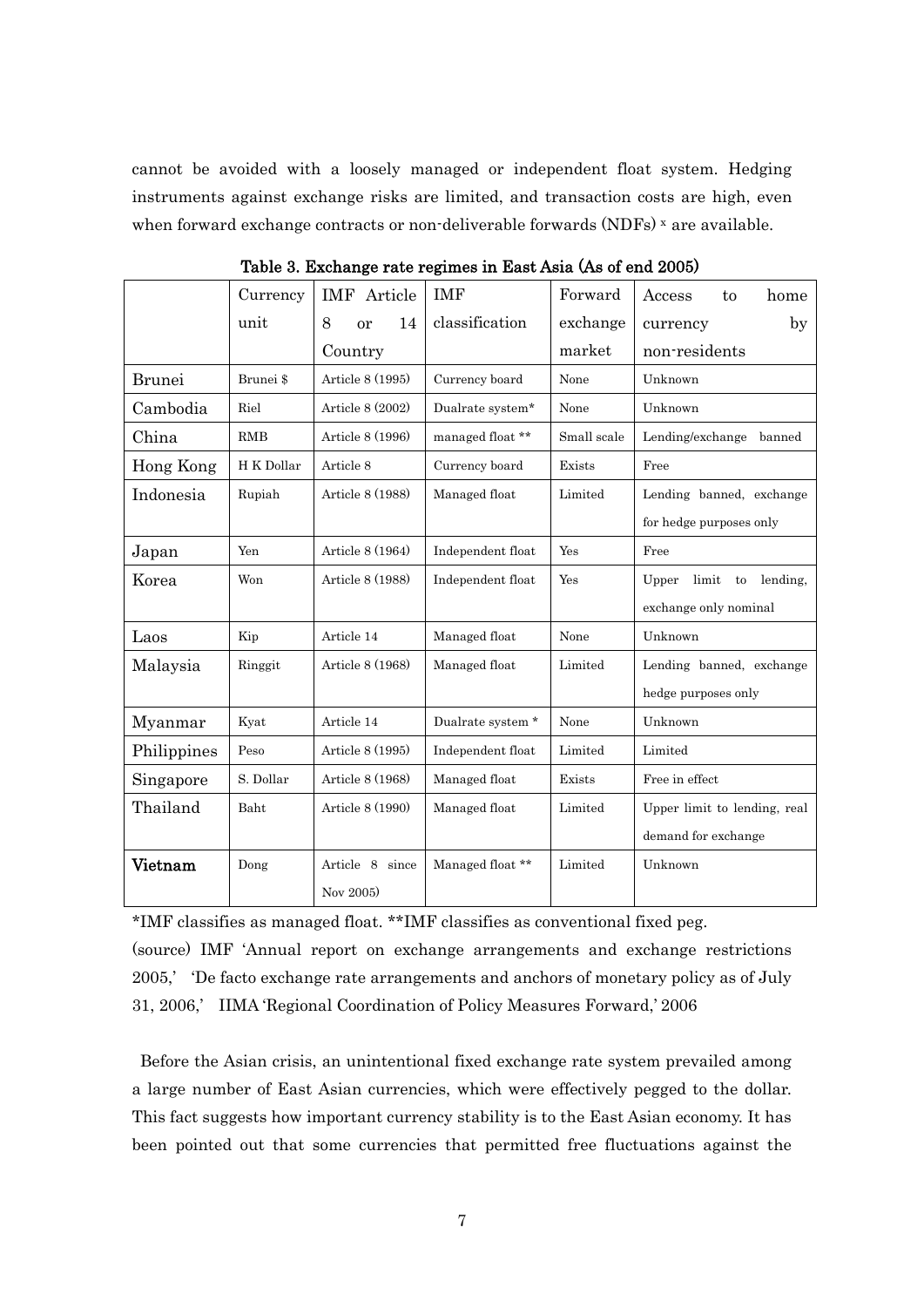dollar after the crisis seem to restrengthen their correlation with the dollar<sup>[xi](#page-44-1)</sup>. Assuming the progress of further capital liberalization in future, it is not recommendable for countries of East Asia to fix individually their exchange rate regimes, as it may carry the risk of inviting currency speculation. The Asian crisis taught us that it is difficult for any country to protect currencies alone from the massive movement of international capital.

The 'coordination failure' can be seen behind the fact that many currencies of the region maintain effectively some linkage to the dollar, while employing different exchange rate systems (Ogawa et al. [2002] p.4). The 'coordination failure' means that when neighboring currencies have linkage to the dollar, it is difficult for an individual country to switch to a new exchange rate system, even if that system excels in providing a stable effective exchange rate such as a currency basket peg. By doing so it risks losing international competitiveness to their neighboring countries. This may be described as the currency version of 'prisoner's dilemma'.

Regional economic integration in trade and investment in East Asia will steadily advance, spurred on by multilateral and bilateral free trade agreements. The integration of real economies will require regional currency stability and financial integration. Regional countries need to overcome the 'coordination failur' and move in tandem to create a regional mechanism for exhange rate stability.

Whether a regional monetary system that aims at a common exchange rate policy should ultimately lead to a single common currency such as the euro is debatable. As a practical objective for a consensus in the region, it should be worth investigating a gradual approach that would begin with either individual or common currency basket pegs in East Asia, and would then lead to an Asian Monetary System (an Asian version of the European Monetary System).

## 1.3 East Asia as an Optimum Currency Area (OCA)

When considering a regional monetary system with fixed exchange rates for East Asia, we need to see how far ASEAN+3 satisfies the requirements for an optimum currency area. Common requirements for optimum currency areas include a) the openness of the economy, b) the mobility of production factors (labor and capital) and c) symmetrical responses to economic shocks.

It is commonly recognized that the current situation in East Asia satisfy largely the same conditions that were in place in Europe in the 1980s and 1990s (this argument was put forward for nine countries including Japan and China by Park, Y.C. [2002] p.30, seven and nine countries including Japan but excluding China by Goto [2002] p.14., and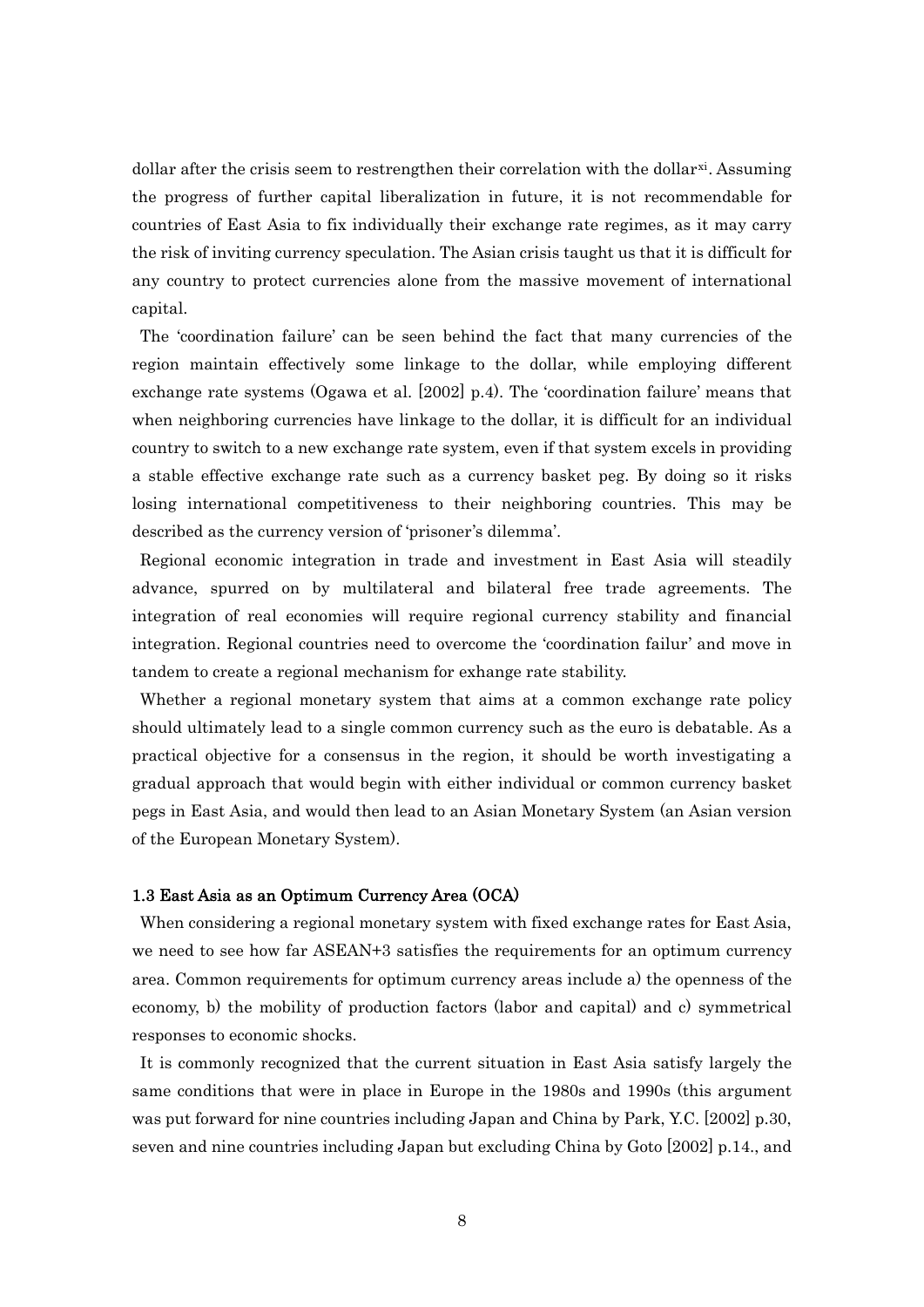by Eichengreen & Bayoumi [1999] p.360 respectively). According to Eiji Ogawa[xii](#page-44-1), a regional currency bloc employing a currency basket of the dollar, yen and euro is conceivable for the five major ASEAN countries, China and Korea. As to a common currency basket for ASEAN+3, whilst the participation of the Japanese yen was difficult before the Asian crisis, it has now become possible for a number of countries including Japan to participate.

The intra-regional trade ratio and level of trade dependency can be seen as indicators of the openness of the economy. The intra-regional trade ratio for 2004 reached 55%, overtaking NAFTA and approaching that of the European Union. Trade dependency in ASEAN+3, at 50%, has reached the level of the EU in the mid-1990s, and given that the trade dependency of 12 countries excluding Japan (which has a trade dependency of 24%) is above 80%, the economy of East Asia can be seen as being mutually open and incorporated deeply into the world economy at the same time.

| Country       | Year | <b>GDP</b> | Exports | Imports | Trade      | <b>Notes</b>           |
|---------------|------|------------|---------|---------|------------|------------------------|
|               |      |            |         |         | Dependency |                        |
| Indonesia     | 2004 | 257.6      | 71.6    | 46.5    | 45.8       |                        |
| Singapore     | 2004 | 106.8      | 163.8   | 179.6   | 321.5      |                        |
| Thailand      | 2004 | 163.3      | 96.1    | 94.4    | 116.7      |                        |
| Philippines   | 2005 | 105.2      | 41.2    | 44.9    |            | $81.8$ GNP             |
| Malaysia      | 2005 | 70.1       | 142.7   | 116.1   | 369.2      |                        |
| <b>Brunei</b> | 2004 | $5.5\,$    | 5.1     | 1.4     | 118.6      |                        |
| Cambodia      | 2002 | 3.9        | 1.7     | $2.5\,$ | 107.4      |                        |
| Vietnam       | 2004 | 39.0       | 26.5    | 320     | 150        |                        |
| Myanmar       | 2000 | 11.3       | 2.4     | 2.2     |            | $40.7$ Trade in $2004$ |
| Laos          | 2004 | 2.3        | 0.4     | 0.5     | 37.8       |                        |
| Korea         | 2004 | 752.1      | 284.6   | 261.1   |            | 72.6 Trade in 2005     |
| China         | 2005 | 2,225.7    | 762.0   | 660.1   | 63.9       |                        |
| Sub-total     |      | 3,742.8    | 1,598.0 | 1,441.3 | 81.2       |                        |
| Japan         | 2005 | 4,460.2    | 576.8   | 491.9   |            | 24 GDP year            |
| Total         |      | 8,203.0    | 2,174.8 | 1,933.2 | 50.1       |                        |
|               |      |            |         |         |            |                        |

Table 4. Trade Dependency of East Asian Countries (Units: billion USD, %)

(Source) Made by the author from the Ministry of Foreign Affairs website, the Mitsubishi UFJ MIX and other sources.

The free movement of production factors (labor and capital) is also one of the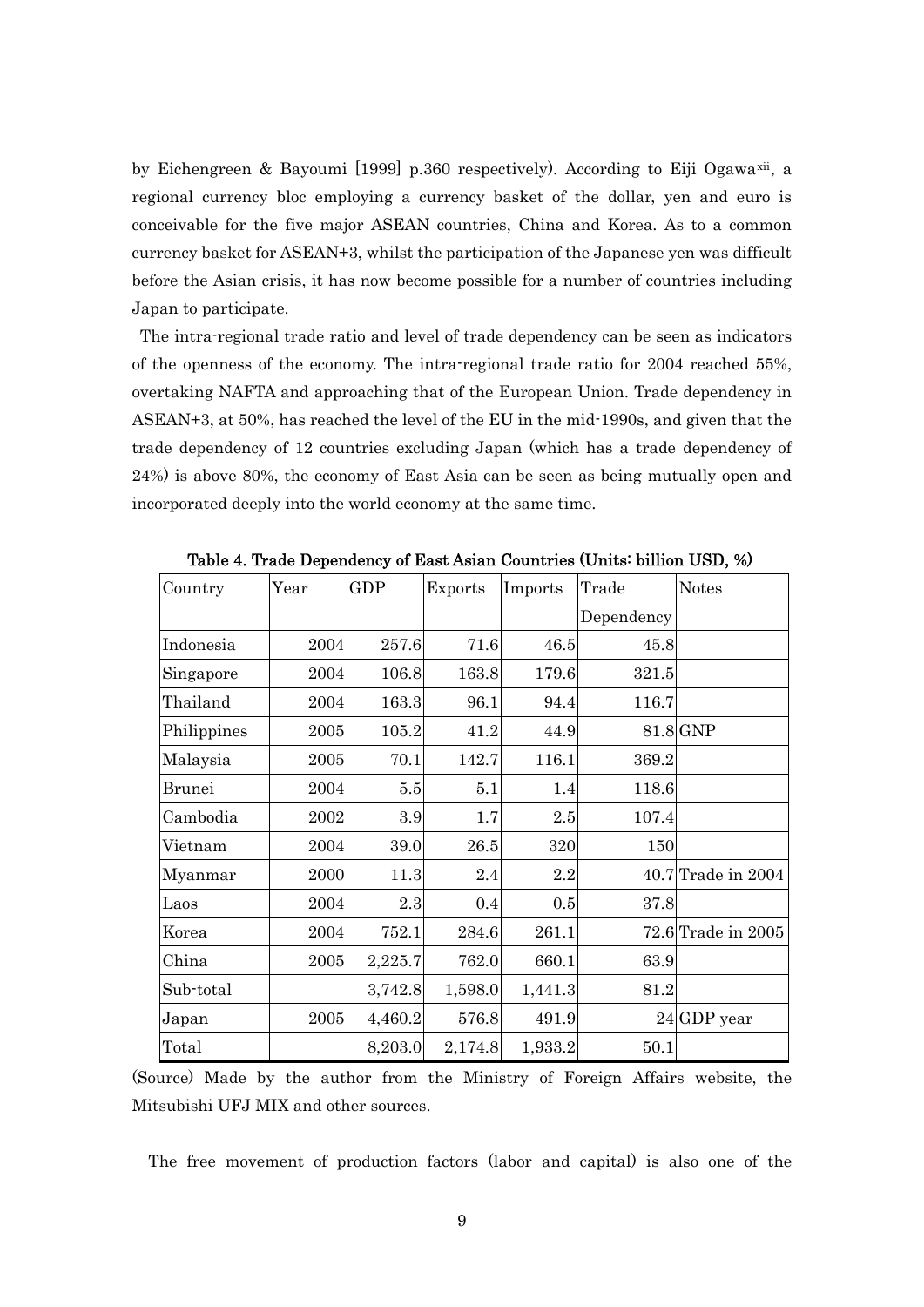conditions of an optimum currency area. Concerning labor, whilst the percentage of foreigners in relation to the regional population is relatively low at 1.2% compared to 5.0% of Europe, there has been an increase in labor movement within Asia from 1 million in the early 1980s to 6.5 million in 1997. Many foreign workers were repatriated during the Asian crisis (Goto [2002] p.6, Agarwala & Prakash [2002] p.11). The major labor providing countries (with 1 million workers or more) are the Philippines (4.75 million in 2005: working in the Middle East, Malaysia, Thailand, Korea, Hong Kong and Taiwan), Indonesia (2 million in 2001: working in Malaysia, Saudi Arabia, Taiwan, Singapore and Korea) and Myanmar (1.1 million in 2001: working mostly in Thailand), with workers from Vietnam, Laos and Cambodia also in countries such as Thailand, Malaysia, Korea and Japan (Chia [2006] pp.21-22).

| Country       | Year | of<br>Number | Percentage of | Country     | Year | Number of | Percentage<br>of |
|---------------|------|--------------|---------------|-------------|------|-----------|------------------|
|               |      | foreign      | total         |             |      | foreign   | total workforce  |
|               |      | workers      | workforce     |             |      | workers   |                  |
| Japan         | 2004 | 870,000      | $1-2\%$       | Macau       | 2000 | 27,000    | na               |
| Korea         | 2004 | 423,597      | $1 - 2\%$     | China       | 2003 | 90,000    | negligible       |
| Taiwan        | 2003 | 600,177      | $4 - 5\%$     | Vietnam     | 2001 | 30,000    | negligible       |
| Singapore     | 2004 | 580,000      | about 30%     | Indonesia   | 2004 | 91,736    | negligible       |
| Malaysia      | 2004 | 1,359,500    | about $12\%$  | Philippines | 2003 | 9,168     | negligible       |
| Thailand      | 2004 | 1,623,776    | 5-6%          | Bhutan      | 2004 | 40,350    | na               |
| <b>Brunei</b> | 1999 | 91,800       | na            | Total       |      | 6,053,967 | na               |
| Hong Kong     | 2003 | 216,863      | about 6%      |             |      |           |                  |

Table 5. Number of Foreign Workers (estimates) (Unit: person)

(Source) CHIA Siow Yue "Labor Mobility and East Asian Integration" (Hugo, G. Migration in the Asia Pacific Region, 2005)

Concerning the symmetrical response to economic shocks, results measured by Junichi Goto concerning the ASEAN Five and Korea, as well as responses to supply/demand shocks in eleven countries including Japan and Australia measured by B. Eichengreen suggest that the degree of symmetrical responses in East Asia is similar to that in Europe. However, attention is needed to the fact that China has not been included in the scope of either research<sup>[xiii](#page-44-1)</sup>.

The extent to which economies in the region respond symmetrically to aggregate supply shocks that affect production factors (e.g. oil price hikes) is of particular importance. An anaylsis by the Asian Development Bank showed a strong positive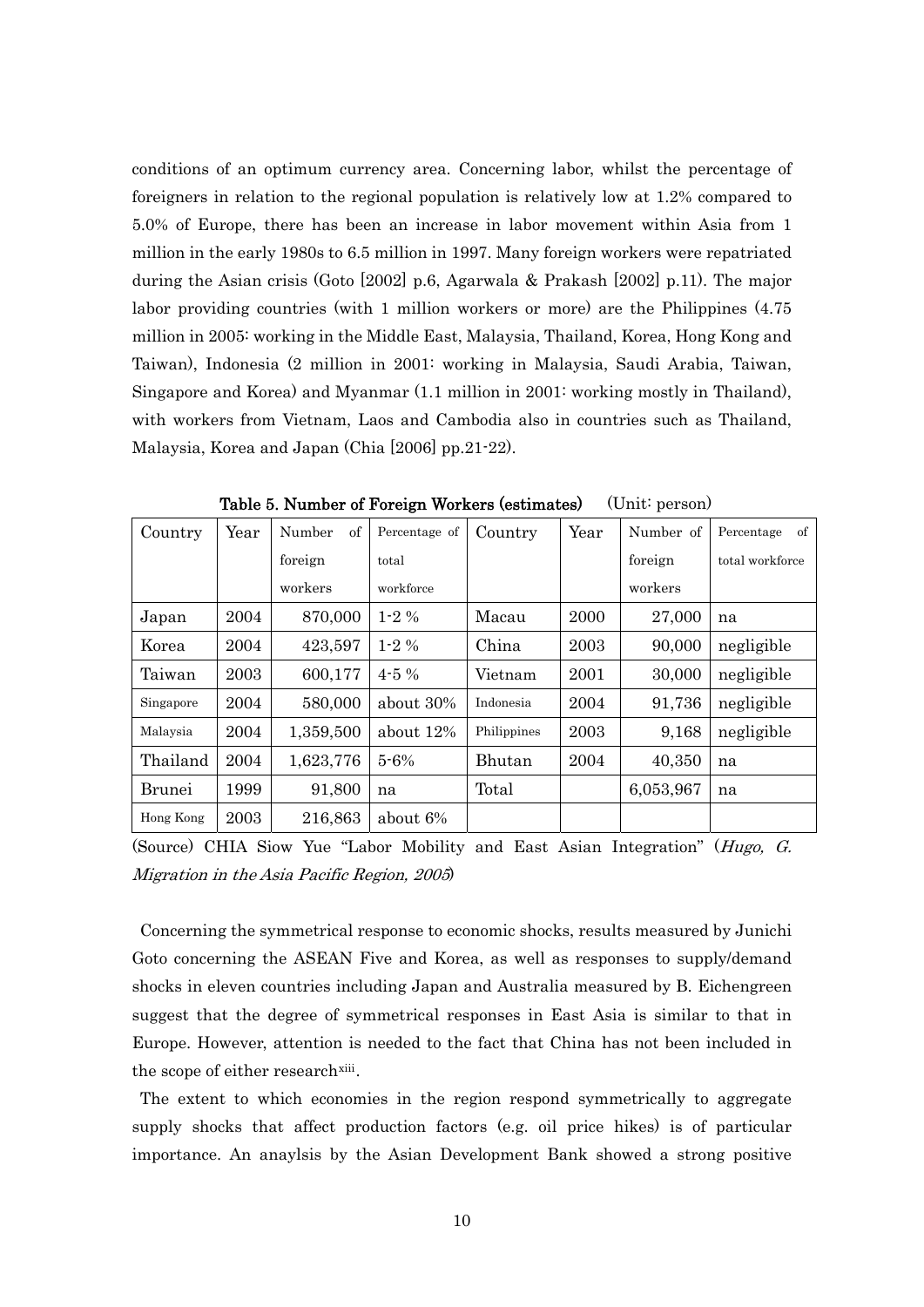correlation to aggregrate supply shocks in Japan, NIEs and some of the major economies of ASEAN (Kawai & Motonishi [2005] pp. 244-251). China and the Philippines had negative correlations with almost all other East Asian countries, indicating that economic interdependence of these two countries with the rest of East Asia is relatively weak.

|             | <b>LSA</b> | <b>EU15</b> | Australia | K      | India  | $Japan$ | Korea | China  | $\rm Tairman$ | Hong Kong | Singapore | Malaysia | Thailand | Philippines | Indonesia |
|-------------|------------|-------------|-----------|--------|--------|---------|-------|--------|---------------|-----------|-----------|----------|----------|-------------|-----------|
| <b>USA</b>  | 1.00       |             |           |        |        |         |       |        |               |           |           |          |          |             |           |
| EU15        | 0.51       | 1.00        |           |        |        |         |       |        |               |           |           |          |          |             |           |
| Australia   | 0.34       | 0.21        | 1.00      |        |        |         |       |        |               |           |           |          |          |             |           |
| NZ          | 0.19       | 0.14        | 0.35      | 1.00   |        |         |       |        |               |           |           |          |          |             |           |
| India       | 0.20       | 0.23        | 0.28      | 0.29   | 1.00   |         |       |        |               |           |           |          |          |             |           |
| Japan       | 0.10       | 0.42        | 0.04      | 0.10   | 0.35   | 1.00    |       |        |               |           |           |          |          |             |           |
| Korea       | $-0.1$     | 0.32        | $-0.2$    | 0.29   | 0.12   | 0.63    | 1.00  |        |               |           |           |          |          |             |           |
| China       | 0.36       | 0.20        | $-0.1$    | 0.00   | $-0.3$ | 0.06    | 0.01  | 1.00   |               |           |           |          |          |             |           |
| Taiwan      | 0.39       | 0.50        | 0.07      | 0.29   | $-0.1$ | 0.31    | 0.43  | 0.14   | 1.00          |           |           |          |          |             |           |
| Hong Kong   | $-0.0$     | $\rm 0.32$  | $-0.3$    | 0.49   | $-0.1$ | 0.45    | 0.71  | 0.08   | 0.68          | 1.00      |           |          |          |             |           |
| Singapore   | $-0.1$     | 0.24        | $-0.2$    | 0.24   | 0.22   | 0.52    | 0.52  | $-0.1$ | 0.50          | 0.63      | 1.00      |          |          |             |           |
| Malaysia    | $-0.2$     | 0.15        | $-0.3$    | 0.20   | 0.10   | 0.53    | 0.69  | 0.05   | 0.41          | 0.66      | 0.86      | 1.00     |          |             |           |
| Thailand    | $-0.2$     | 0.21        | $-0.2$    | 0.30   | 0.27   | 0.65    | 0.81  | $-0.0$ | 0.28          | 0.54      | 0.51      | 0.64     | 1.00     |             |           |
| Philippines | $-0.4$     | $-0.3$      | $-0.4$    | $-0.3$ | 0.28   | $-0.1$  | 0.00  | $-0.4$ | $-0.3$        | $-0.2$    | $-0.0$    | $-0.1$   | 0.07     | 1.00        |           |
| Indonesia   | $-0.2$     | 0.02        | $-0.2$    | 0.35   | 0.06   | 0.48    | 0.82  | $-0.0$ | 0.33          | 0.68      | 0.55      | 0.80     | 0.67     | 0.02        | 1.00      |

Table 6. Supply (Real Output) Shock Correlations (1980-2002)

(Source) M. Kawai & T. Motonishi "Macroeconomic Interdependence in East Asia"

## 2. Outlook for a Regional Monetary System

## 2.1 Monetary union as the ultimate monetary system

The ultimate form of a regional monetary system is a monetary union (currency union or economic and monetary union (EMU)) as can be seen in the case of EU member countries sharing a single currency euro. The fact that a monetary union with major economic powers at its core has an effect of protecting participating countries from currency speculations was proved in August 1998, when the Asian crisis spread to Russia. When the Russian ruble depreciated sharply, out of the four Scandinavian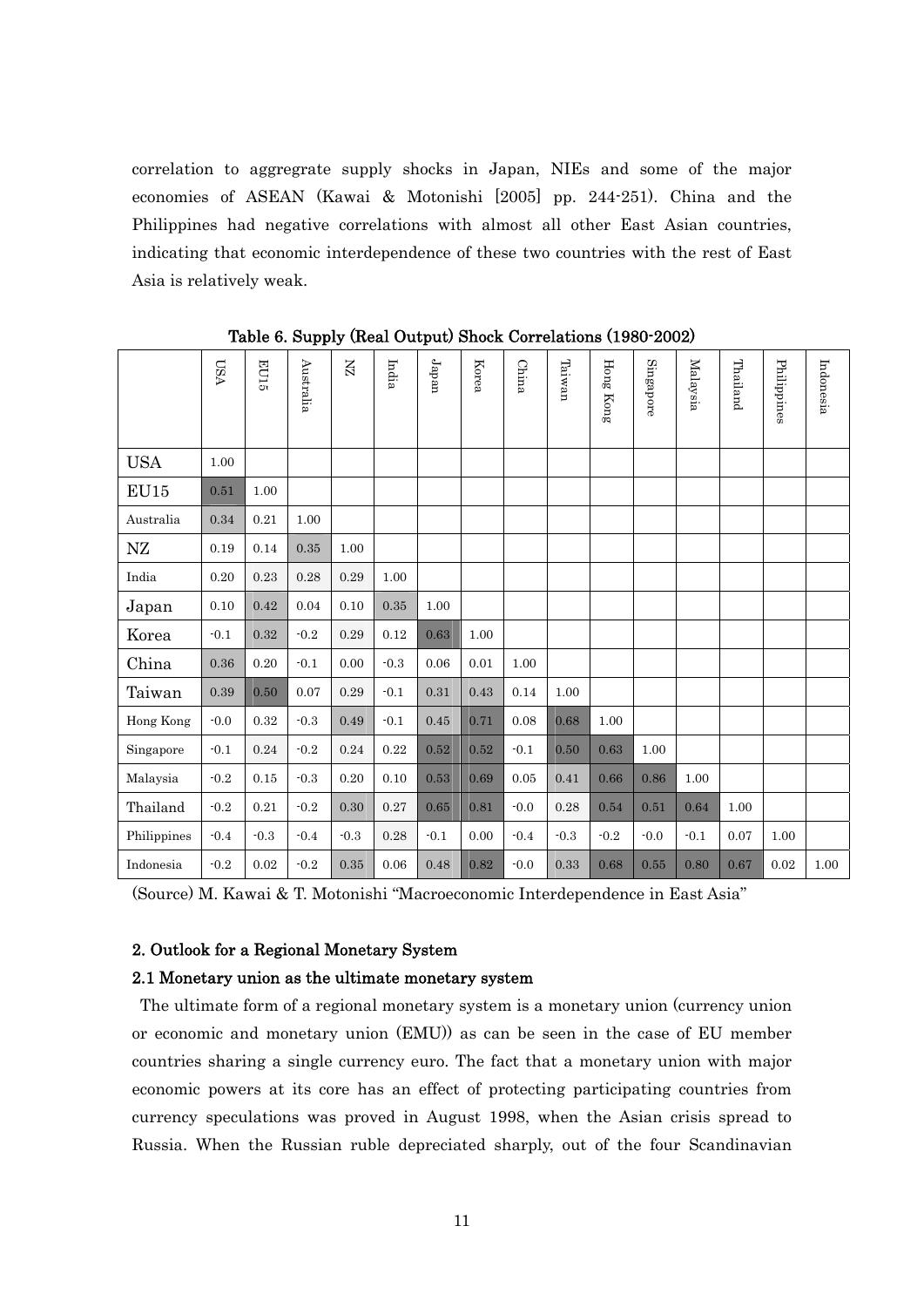currencies, the Norwegian krone and Swedish krona suffered from heavy speculative selling, at one point dropping by 15%, whereas Finland, which had been promised its participation in the EMU, suffered no currency speculation aginst the markka, in spite of sharing a border directly with Russia. There was no fluctuation either in the Danish krone, which was to be pegged to the euro through the ERM II.

In addition to this passive effect, a monetary union also has an active effect of creating trade, employment and income. Out of data from over two hundred countries, J. Frankel and A. Rose concluded that when a small-scale economy introduces the currency of a large and geographically close economy (natural trading partners), it receives significant economic benefits. Specifically, such a monetary union leads to a tripling of trade volumes, with an estimated increase of 0.3% in income per capita for every 1% increase in trade versus GDP over a period of twenty years (Frankel & Rose [2000] p.22).

Whilst the creation of a monetary union has significant economic effects in both passive and active terms, its realization first becomes possible, only when other conditions such as political, historical, cultural, social and religious elements come together in addition to the preconditions for an optimum currency area. This is why the EMU in Europe has been called as a historical experiment, and also why, with the expansion of the EU in 2004 and 2007, which will eventually result in the enlargement of the EMU, worried voices can be heard about the future of the euro.

In East Asia, although the level of integration of the real economy has approached the EU level and financial cooperation is progressing, it is still at an early stage in terms of institutionalization. It is difficult to paint a realistic picture of East Asian countries that transfer a large part of their sovereignity to a regional community, establish a supranational institution equivalent to the European Central Bank to issue a single currency, and implement a single monetary policy throughout the region. The introduction of a monetary union and a common currency in East Asia should be envisaged as a long-term objective of future generations.

#### 2.2 A gradual approach to an Asian Monetary System

Even if East Asia fulfills the preconditions for an optimum currency area to a large extent, the identity as a region has a relatively short history, with great diversity in political systems, levels of economic development and social values. Taking this diversity into account, national currencies should remain, and a regional monetary system with the objectives of exchange rate stability and prevention of currency speculation would be more realistic and easier to achieve politically.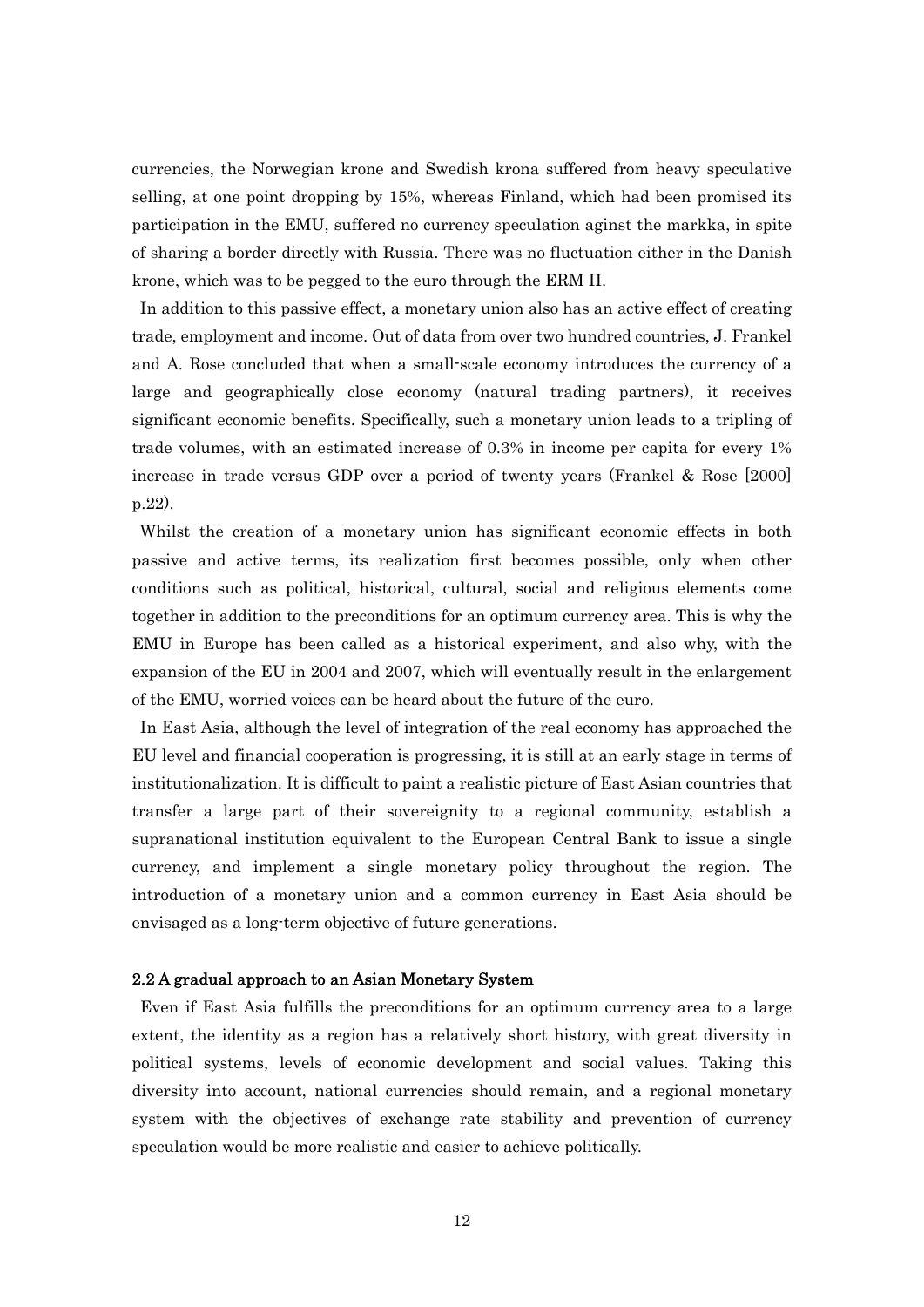The monetary integration in Europe reached the goal of the Economic and Monetary Union through two stages of the joint float of EC currencies (the snake of 1972-1979) and the European Monetary System (EMS: 1979-1998). One conceivable scenario for East Asia would be a gradual approach to the establishment of an Asian Monetary System (AMS) that draws lessons from the EMS. A common basket system is initiated first, followed by an Asian Monetary System (AMS) with an Asian Currency Unit (ACU) at its center after certain preconditions are satisfied in the region.

#### 1) Common basket peg to the dollar-yen-euro

Various calculations for the viability of a common basket peg to the dollar-yen-euro of East Asian currencies have indicated positive results. J Williamson argues that the use of a common basket peg, made up of 38.1% dollar, 32.6% yen and 29.3% deutschemark, would be desirable for a common exchange rate policy among the nine East Asian countries (China, NIEs 4 and ASEAN 4). The fluctuation band can be fixed flexibly using appropriate systems such as a crawling peg[xiv](#page-44-1) or a currency board system, depending on the circumstances of the pegged currency. Williamson argues that the merit of this policy would be the expectations that fluctuations of global currencies would not affect the relative competitiveness of the countries of East Asia (Williamson [1999] p. 342). The analysis of Eiji Ogawa also shows that the formation of a common monetary area would be possible for the seven countries of ASEAN 5, China and Korea through the use of a common basket (weighted more heavily towards the dollar than the trade ratio) composed of the dollar, yen and euro (Ogawa & Kawasaki [2006]).

There are arguments that ASEAN, China and Korea should initially employ individual basket peg systems with the dollar-yen-euro composition ratios that match the trade patterns for each country, and then move towards a common basket peg system (dollar 6; yen 2; euro 2) that matches the trading partner balance of East Asia as a whole (Mori et al [2002] p.14). This argument takes into consideration the difficulty in reaching an agreement over a common basket. On the other hand, the need to solve the problem of 'coordination failure' and to come up with joint crisis measures would suggest that it would be preferable to employ a common currency basket from the beginning and to establish a flexible fluctuation band to respond to differences in the trading patterns of each country.

Even if the yen is to form a part of a currency basket, it will not and cannot participate in the peg system. Pegging the yen to a dollar-yen-euro basket would effectively create a target rate zone between the yen and the world's two major currencies, but it is unlikely that Japan, the USA and Europe would meet necessary conditions for policy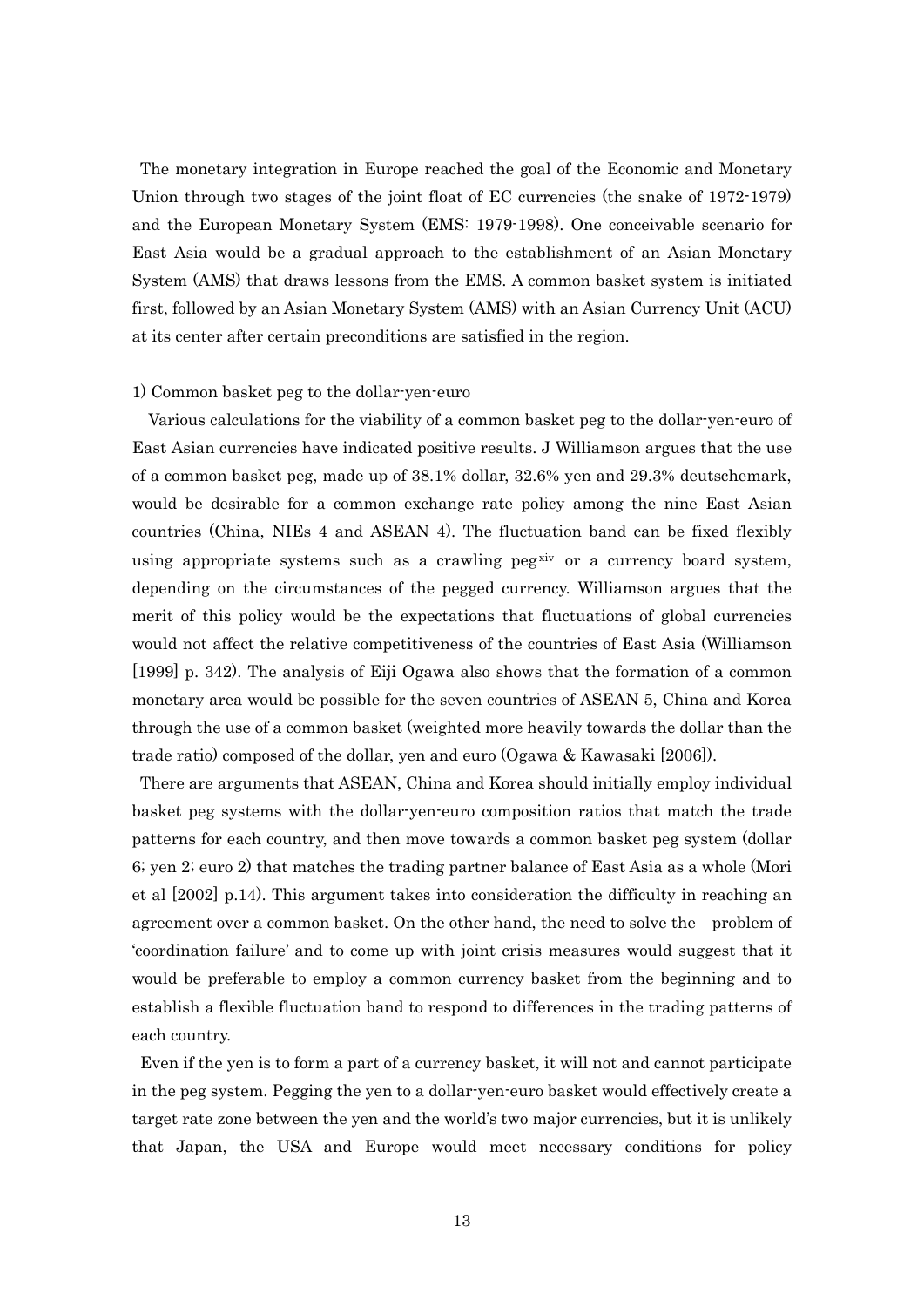coordination in the near future. The yen has no choice but to continue with an independent exchange rate system in the current manner. The adoption of a common basket peg, however, has an advantage of bringing about greater stability in the yen's effective exchange rate through its closer ties with fellow regional currencies.

The Singapore dollar has traditionally been pegged to a currency basket, but the breakdown of the basket has not been disclosed. In July 2005, the Chinese RMB and Malaysian ringgit switched from dollar pegs to managed floating rate systems with reference to a basket of currencies. Accordingly, there are at present four currencies including the Brunei dollar (par to the Singapore dollar) in East Asia that have a linkage with a basket of currencies. It could be argued that in practice individual currency basket systems have been partially established. Although it is difficult to see this trend leading directly to a common basket peg system, it may have a certain advantage of providing a learning effect.

Both political and emotional backlash can be predicted against a common basket composed of out-of-regional currencies as a value standard for a regional monetary system. It should be possible that some countries within the region (for example major ASEAN countries) approve to a dollar-yen-euro common basket peg as an interim measure on the route to an Asian Monetary System (AMS). If an agreement on a common basket peg cannot be reached, the choice remains of concentrating efforts on meeting common preconditions in each country and the region with an objective of aiming directly at the AMS.

If a common basket peg system is to be introduced, credit facilities as well as surveillance mechanisms would have to be established, even if the system is designed only for a limited number of countries within the region. The ASEAN+3 should improve and enhance the Chiang Mai Initiative. The surveillance would also be important, not only as an instrument of monitoring the economies of participating countries for policy coordination, but also for drafting conditions attached to the financial support during crises.

#### 2) Asian Monetary System

In contrast to a dollar-yen-euro basket peg system, which ties East Asian currencies to an external value standard, an Asian Monetary System brings an Asian Currency Unit  $(ACU)$  [xv](#page-44-1), an internal value standard, to the center of the system. In order to switch from a monetary system with a basket of nonregional currencies to a system with a regional currency basket, strict disciplines in macroeconomic policies, especially inflation control for currency stability, is required, in addition to achieving conditions such as efficient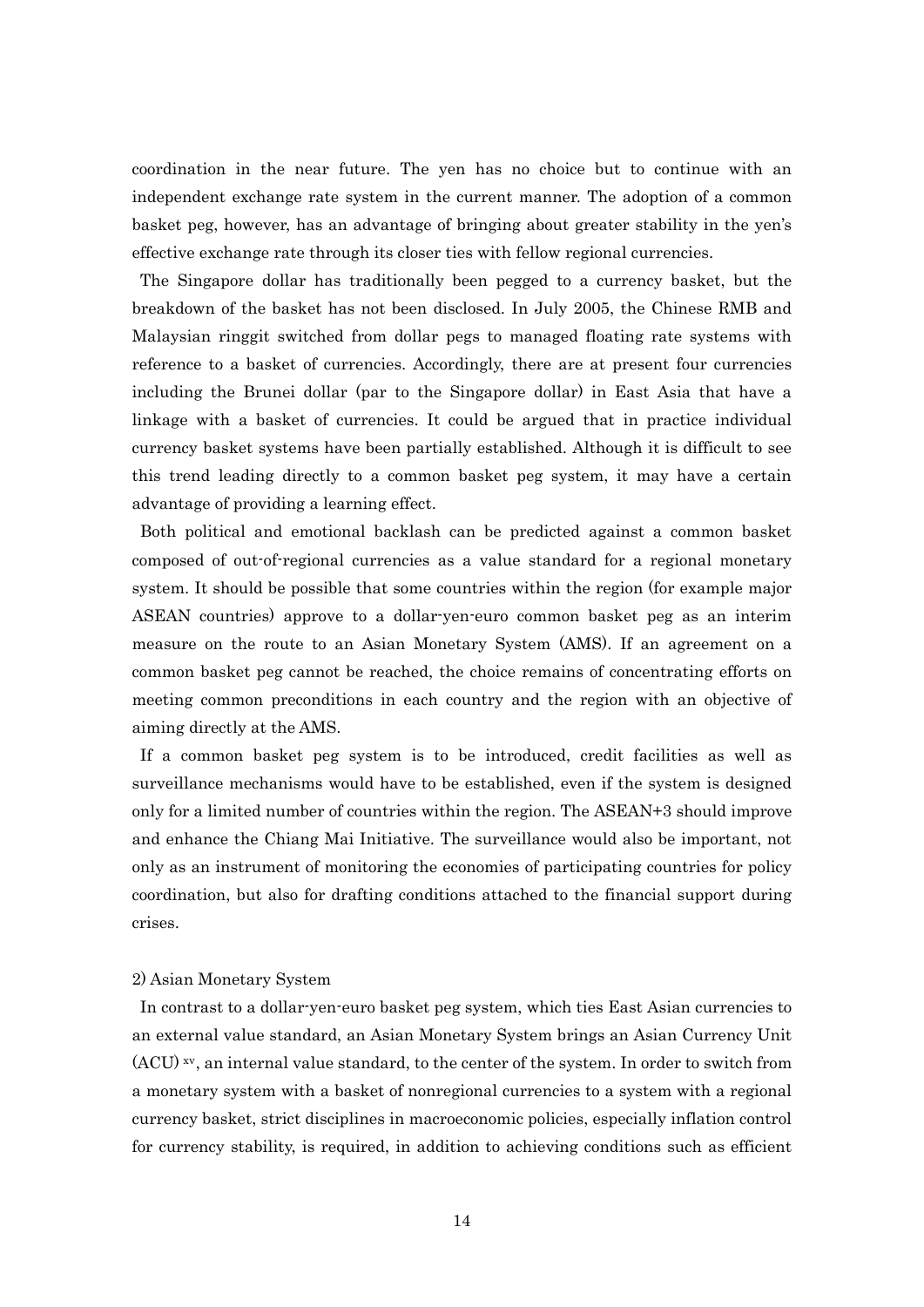financial and capital markets and financial integration in the region.

The ACU is composed of convertible currencies in East Asia. Full convertible currencies of East Asia as of 2007 are limited to the yen, Hong Kong dollar and Singapore dollar, with the Korean won approaching to such a level in recent years. The convertibility of the majority of currencies in the region is limited to current account transactions. Many countries have put restrictions on foreign exchange or fund transactions by non-residents after the Asian crisis, as a part of 'de-internationalization' in fear of currency speculations.

The ACU is used for fund settlement, credits and as reserve assets among monetary authorities (an official ACU). It is also expected to be widely used for trade invoicing and as a means fund procurement and investment (a private ACU). A private ACU needs to be created by bundling regional currencies in foreign exchange and money markets. Accordingly, the precondition to be an ACU component currency is that restrictions on capital transactions be abolished or relaxed so that it can be traded in international financial centers. However, even if foreign exchange controls remain, if financial authorities allow non-resident banks either direct or indirect access to their home foreign exchange and money markets to enable the composition or decomposition of an ACU, those currencies can be seen as having enough convertibility to become a part of an ACU.

The following two types of exchange rate mechanisms for an AMS are conceivable, a) a grid system formerly used in the European Monetary System (EMS) as the Exchange Rate Mechanism (ERM), or b) a peg system (currently used by the EU in the form of ERM II).

#### a) The grid system

Participating countries mutually fix central rates for their currencies, and monetary authorities intervene in the market to keep market exchange rates within given limits above and below the central rate (e.g.  $\pm 2.25\%$ , 6% or 15%). Currencies participating in an AMS grid system fluctuate freely against currencies outside the region such as the dollar or euro, while maintaining a fixed exchange rate among themselves.

The ACU is used simply as an accounting unit for the purposes of calculating the central rate, and does not function as a criterion for market intervention to maintain fixed exchange rates. In effect, the strongest currency among participating currencies would become an anchor currency (the deutschmark in the EMS). The official ACU is created through foreign reserve swaps and is used by monetary authorities for credits and settlements, in addition to its role as an accounting unit for calculating central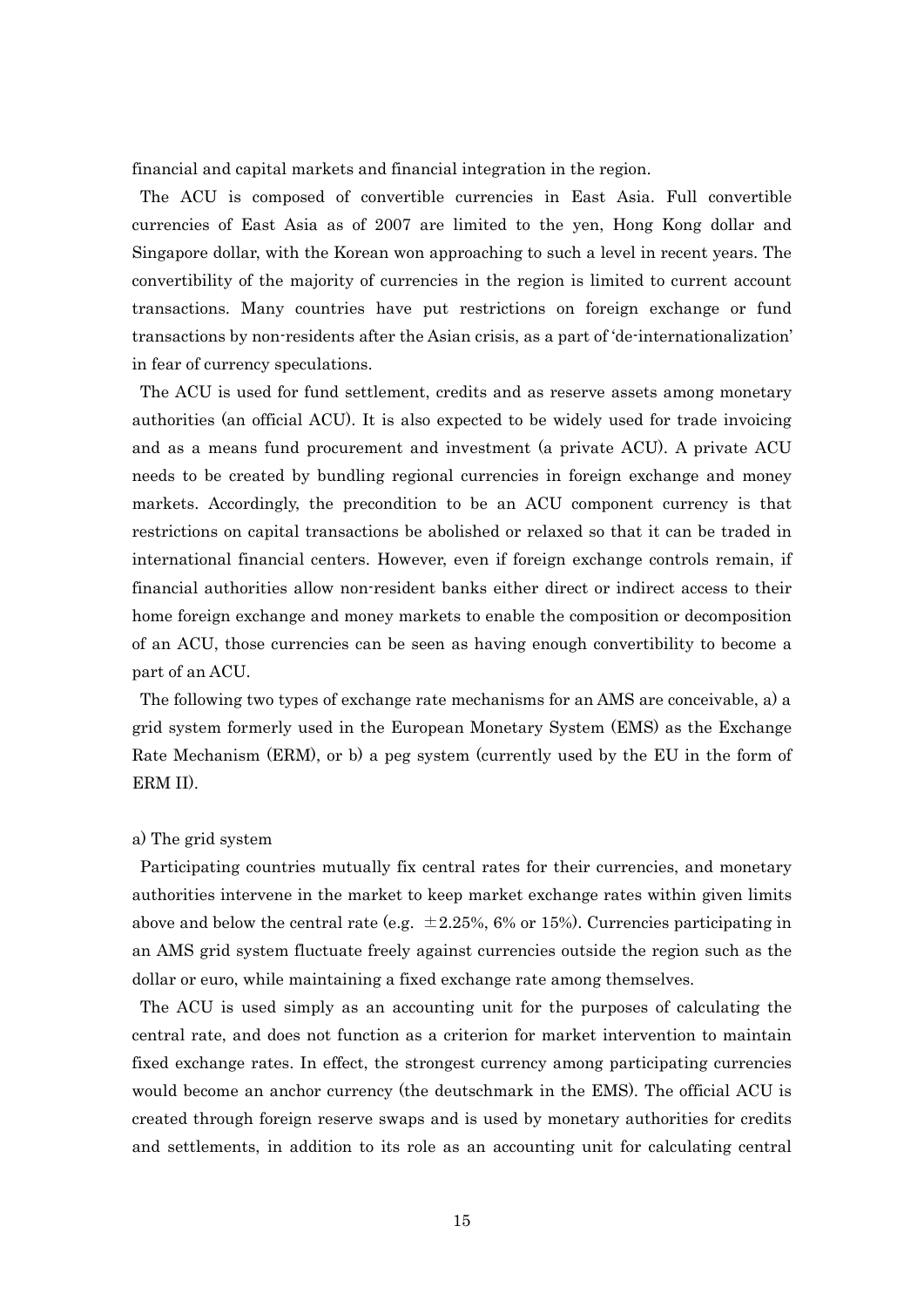rates.

Currencies that do not compose the ACU can also participate in the system. However, participating countries need to keep the convergence of macroeconomic policies because participating currencies are tied in a grid-like manner. In particular, monetary policies (e.g. interest rates) would tend to follow those of the anchor currency central bank. Should the fundamentals of participating economies diverge, and the central rates no longer correspond to appropriate levels for economies, it would lead to an adjustment of the exchange rate system as a whole.

#### b) The peg system

Participating countries fix (peg) their central rates to the ACU, and market exchange rates fluctuate within a certain range against the ACU central rate. The ACU fluctuates freely against currencies outside the region such as the dollar and euro. Currencies participating in the system are split between those pegged currencies making up the ACU and those that are simply pegged. The countries whose currencies make up the ACU are required to manage their home economies carefully because exchange rate alignments of ACU component currencies would have an effect on all pegged currencies through variations of the value of the ACU itself.

On the other hand, currencies that are simply pegged to the ACU would not only be able to stay non-convertible, but would also enjoy a higher level of flexibility in their economic managment than economies of countries that make up the ACU. For example, developing countries can choose a crawling peg that enables exchange rates to adjust regularly according to differences in inflation rates.

In contrast to the grid system, in which the most stable currency in the region effectively becomes the value standard, in the peg system it is the weighted average of currencies making up the ACU which becomes the value standard. Accordingly, unless the fundamental policy orientation of the countries which make up the ACU is closely coordinated, the system cannot operate smoothly. Should the ACU be composed of two groups of currencies, those of stability-oriented economies and those of growth-oriented economies (in which economic growth is prioritized even at the sacrifice of price stability), the former may be dragged along by the latter and will risk losing its stability policies[xvi](#page-44-1). In East Asia with different stages of economic development among countries, this is a point to which particularly close attention needs to be paid.

Regardless whether an AMS adopts a grid system or a peg system, an Asian Monetary Fund needs to have a sufficiently large scale, with functions such as the creation of an ACU through swapping foreign reserves, the settlement of funds among participating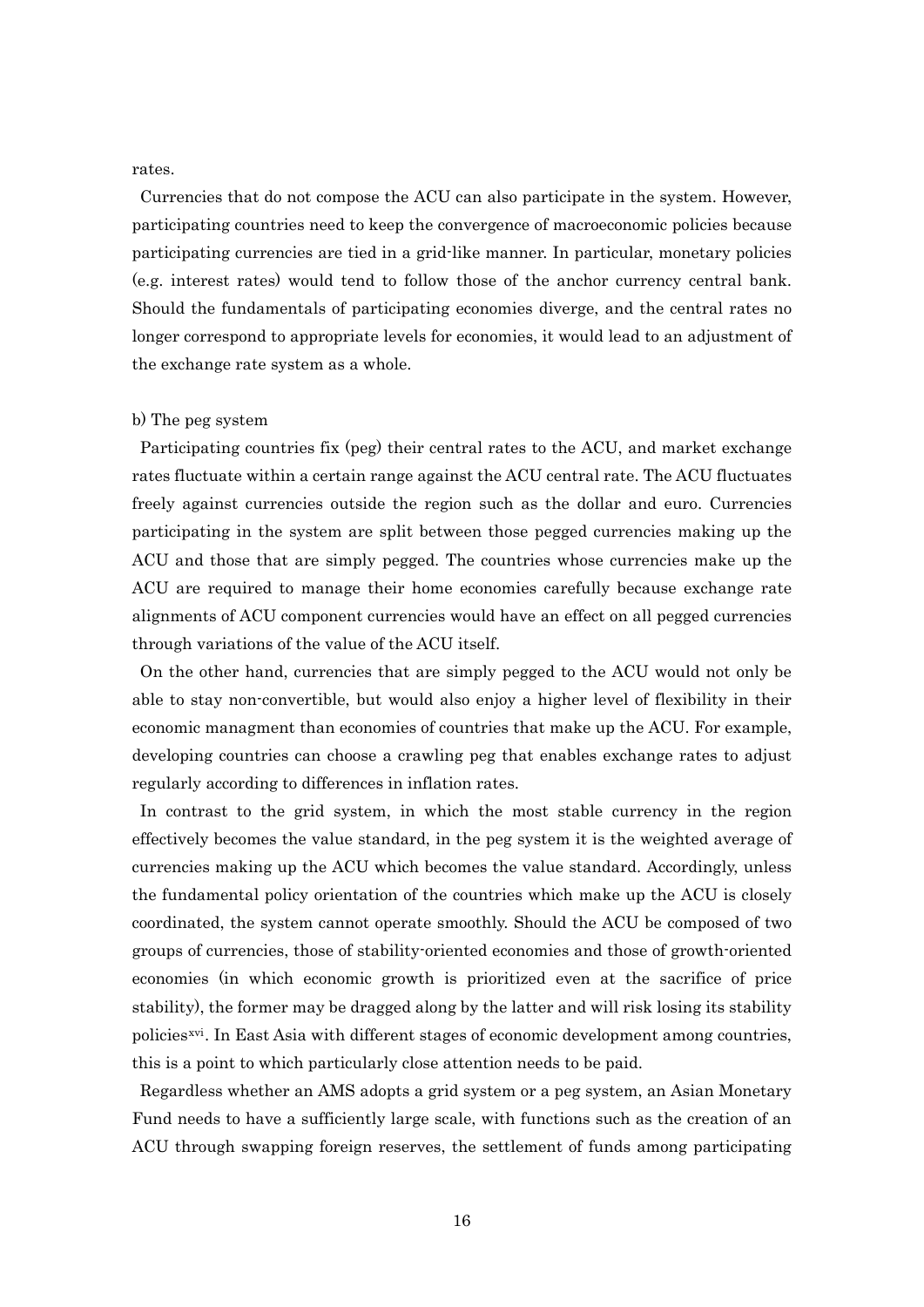countries, the operation of credit facilities, the surveillance and the role as a secretariat. The surveillance becomes a key facor for the stability of the AMS. In particular, the policy coordination between the countries making up the ACU and also with the pegged countries needs to be strengthened.

|              | Phase 1: Common Currency Basket Peg System                 | Phase 2: Asian Monetary System (AMS)               |
|--------------|------------------------------------------------------------|----------------------------------------------------|
|              | Basket composed of dollar, yen and euro                    | (1) Creation of ACU (Asian Currency Unit)          |
|              | Composition ratio to be discussed (e.g. three<br>$\bullet$ | Composing currencies limited to convertible        |
|              | currencies with a third each)                              | currencies in East Asia (and Oceania)              |
|              | Fluctuation band differs among participating               | Functions as an accounting unit, means of          |
|              | countries (e.g. between $\pm 2.25\%$ and $\pm 15\%$ )      | settlement and value storage                       |
|              | Peg countries from East Asia (Oceania)                     | (2) Design of an Exchange Rate Mechanism (ERM)     |
| Structure    | However, Japan maintains a floating rate.                  | Parity grid used by EMS or                         |
|              | Liquidity support and credit facilities                    | Participating currencies pegged to ACU             |
|              | Surveillance and policy dialogue                           | (3) Establishment of an Asian Monetary Fund        |
|              | Credit facilities and settlement sytem for                 | Creation of an offcial ACU, fund settlement,       |
|              | market intervention and crisis measures                    | surveillance, credit facilities and secretariat    |
|              | Secretariat                                                |                                                    |
|              | Regional currency stability                                | Realization of a tri-polar monetay system of the   |
| Merits       | Rise in need for the yen's internationalization            | dollar, euro and ACU                               |
|              | · The yen does not participate in the system because       | · Integration of real and financial economies as a |
|              | its peg to the basket effectively sets a yen target        | precondition                                       |
|              | zone against the dollar and euro, which is unlikey         | • Policy coordination between countries composing  |
| <b>Notes</b> | to work.                                                   | ACU is essential                                   |
|              | · Interim measure in transition to the AMS                 | · Participation of China is important (the RMB     |
|              | (implementation by a small number of countries             | needs to become a convertible currency)            |
|              | within the region would still be meaningful).              | · Japan must compare carefully pros and cons of    |
|              |                                                            | grid and peg systems.                              |

Table 7. Development Stages of Regional Monetary System in East Asia

## 2.3 Criticism and problems

Initiatives are needed on the governmental level for the regional financial cooperation and intergration that are necessary for the creation and circulation of an ACU. With the backdrop of progressing intra-regional trade, there is an argument that the marginal benefits of financial intergration would be greater than those by further efforts to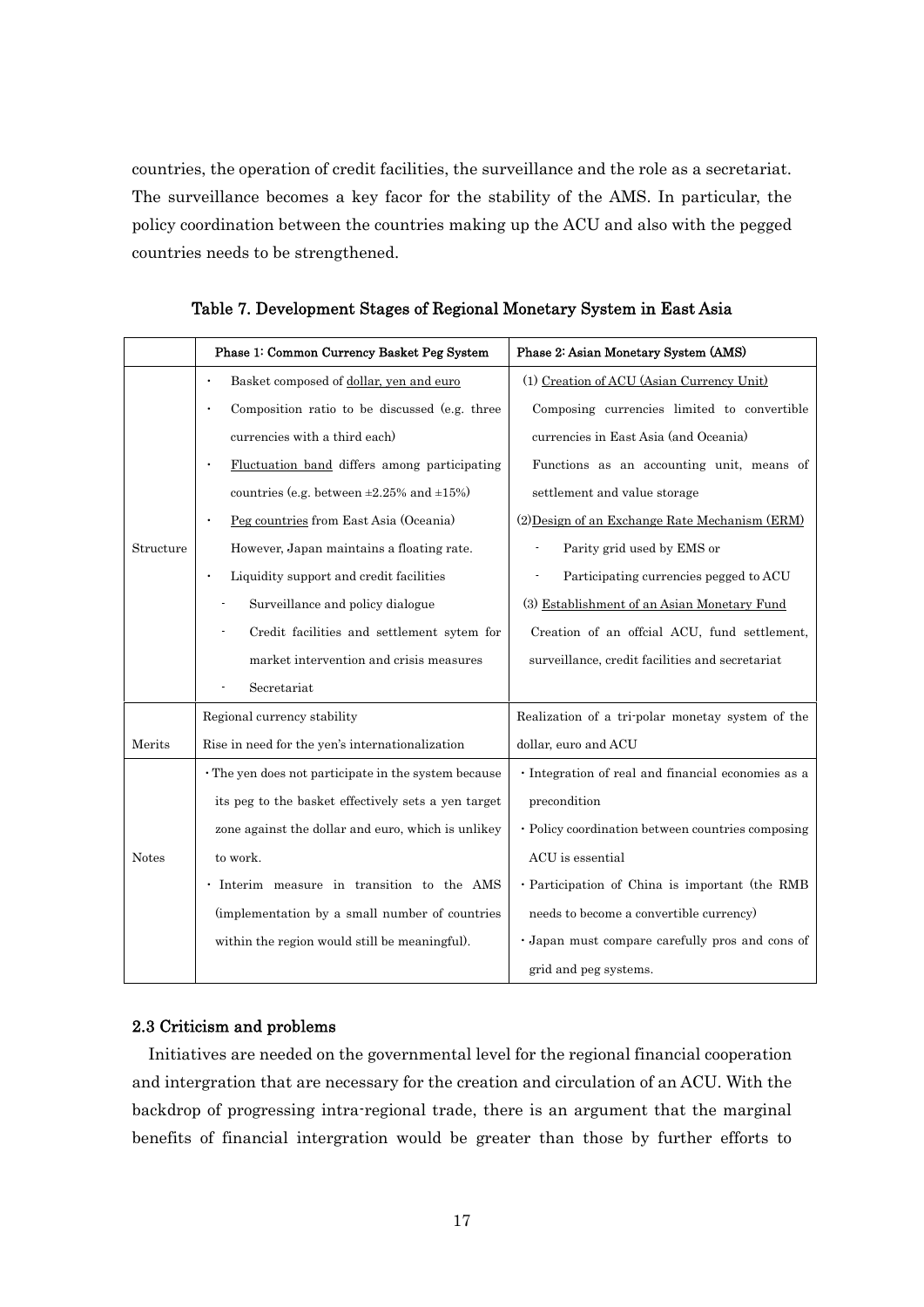remove trade barriers (Agarwala & Prakash). On the other hand, there is a sceptical view about the implemetation of measures for regional financial integration in East Asia, regardless of what an ultimate benefit it might bring about. According to the sceptics, while the the financial and capital markets of East Asian countries are increasingly interconnected with the markets of the West, the incentives for establishing common infrastructure for regional market integration are poor, and the costs would become prohibitive (Park [2002] p.68). In particular, it has been pointed out that a large-scale institutinal reform would be necessary for the regional integration of bond markets (Elson [2002] p.32).

When regional currencies are pegged to a fixed value standard, problems would arise that the autonomy in monetary policy becomes limited, given the free movement of capital. In the case of a dollar-yen-euro common basket peg, while the countries participating in the peg would undoubtedly be influenced by the moentary policies of the three major economies, this would not be a major problem because the same is the case anyway regardless of exchange rate regimes.

A problem arises when an Asian Monetary System adopts a grid system. Candidates for an anchor currency would be limited to the Japanese yen and Chinese RMB when considering the overwhelming economic strength of both countries. If the yen is to become an anchor currency, the Bank of Japan would lead the monetary policy in the region. There are, however, negative opinions about the possible Japanese leadership from concerns about the ability of economic management by the Japanese government and Bank of Japan after the experience in the 1990s (Dornbusch & Park [1999] p.14, and Dieter & Higgot [2002] p.19). In other words, the trust of the international community in Japan's ability for economic management must be restored. Should the Chinese RMB become an anchor currency, there would be problems with the uncertainty about the ability of the Chinese government to implement macroeconomic policies, as well as with the issue of independence of the People's Bank of China from the Chinese government.

In order to realize an Asian Monetary System with an ACU at its center, major currencies of the region must have de facto convertibility, making them internationally tradable, even if there remain differences in levels of progress. Many of the currencies in East Asia only have limited convertibility today. These countries need to satisfy first domestic conditions for making their currencies convertible, and further to allow the internationalization of currencies.

Problems remain whether an Asian Monetary System should choose a grid system or an ACU peg system, and which system is preferrbale for Japan's participation. There is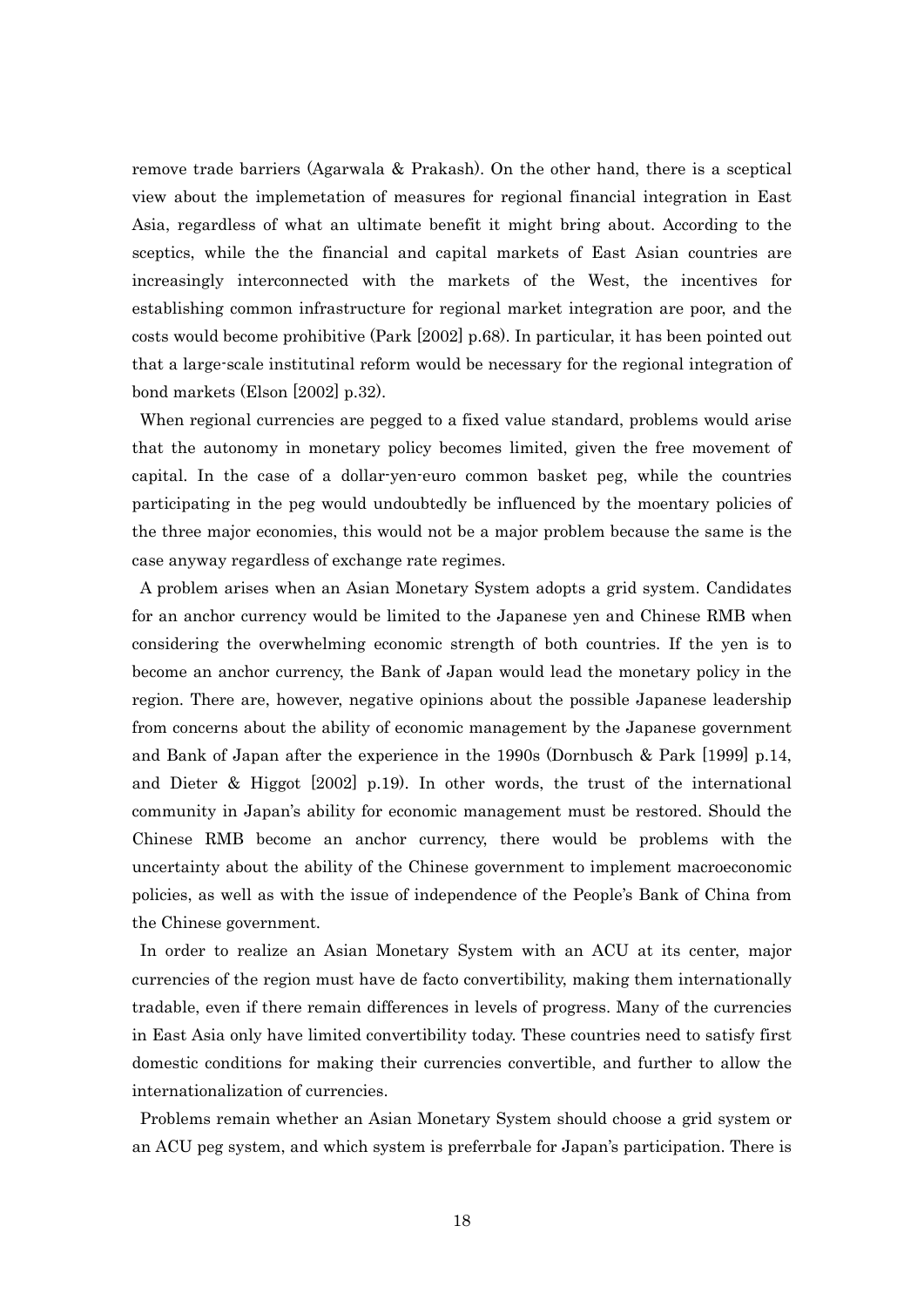a possibility that a grid system may be too rigid for developing economies of the region. An ACU peg system can be seen as relatively easier to accept for developing economies. However, either system may pose problems for the Japanese economy in future. For the mature Japanese economy, the direction of the yen rate movement in the medium-to-long term is unclear due to savings shortage and current account deficits that may result from its dwindling birthrate and aging population, and possible repatriation of Japan's net foreign assets. The pros and cons of both systems for the Japanese economy, whose future outlook stays unclear, and their impact for East Asian economy as a whole, is something that needs to be carefully debated.

# 3. Challenges facing a Regional Monetary Zone 3.1 Political commitment and institutionalization

The two political goals of the European integration and lasting peace have been achieved through economic means. Conversely, the economic integration of Europe was only possible thanks to noneconomic political appeals for the 'promise of peace' (Wyplosz [2006] p. 19). For over thirty years, France sought to stabilize the EC common market and currencies in order to tie Germany into the European framework and maintain the common agricultural policy. Likewise, West Germany exerted leadership in creating a zone of monetary stability and in bringing about a single market along with France so that it could become reaccepted into Europe after the Second World War. However, it was the political decision and the aspiration of the German people for the reunification of Germany in 1990 that West Germany agreed to give up the symbol of its prosperity, the deutschmark, and to open the way to the common currency of the euro.

The monetary integration is essentially a political process. Even if East Asia is an optimum currency area to the extent that Europe used to be in the 1990s, the future of a regional monetray system necessarily brings with it the conflicting interests of participating countries and limitations to their sovereignty. Whilst the banner of a 'promise of peace' does not exist in East Asia, there is still a common experience of the Asian crisis. The Asian crisis was a terrible incident, but it could be turned on its head and seen in the positive light of bringing about a regional identity as 'East Asia'. For the common interests of East Asia, that is, monetary stability and prevention of a financial crisis, countries must overcome their differences in national interests, accept limitations to their sovereignity and display a clear political commitment therefor.

In the past, the approach to regional cooperation in East Asia has been characterized by an informal approach, as represented by ASEAN and the Asia-Pacific Economic Cooperation (APEC) (Dieter & Higgot [2002] p.11). ASEAN-style regional cooperation is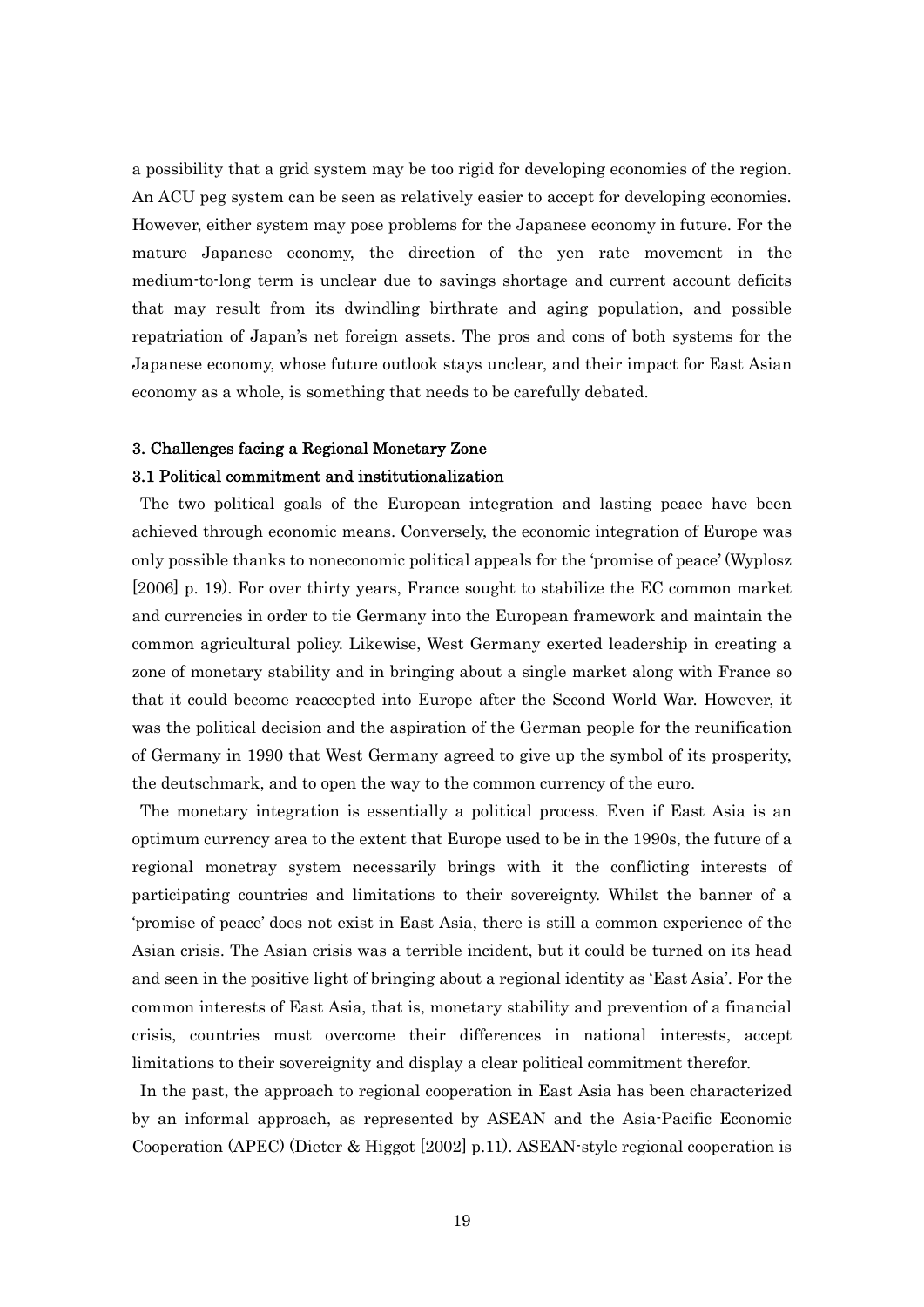loose and open-ended, avoiding institutionalization wherever possible, and its characteristic principles of consensus and sancty of national sovereignty have been described as the 'ASEAN way' (Soesastro [2006] p.10). However, during the Asian crisis, both APEC and ASEAN were utterly powerless.

In contrast to the functional and institutional integration of Europe, led by politicians and the bureacracy, the economic integration of East Asia is the result of an independent development of the market focused largely on trade and investment and led by multinational corporations. With minimum governmental intervention, it made best use of the international framework of nondiscriminary free trade, typified by the GATT (WTO). This framework of real economy met with significant changes after 2000, with a network of free trade agreements taking shape under the leadership of the governments of East Asian countries. In such a way, the economic integration of East Asia has enhanced further.

The integration of real economy naturally demands corresponding responses in terms of finance and money. Regional cooperation in finance and money cannot be expected to occur spontaneously in the same manner as trade or investment. In the past, most of East Asian savings have been channeled into Western financial centers such as London and New York, often being reinvested into East Asia as Western and sometimes speculative capital. This was the backdrop of the Asian crisis. Reviewing such causes, financial cooperation began in the form of the ASEAN Bond Markets Initiative (ABMI), implemented by ASEAN+3. In order to stabilize currencies in the region and create common financial and capital markets, both hard- and software infrastructure must be built, and close cooperation between monetary authorities is indispensable. Put another way, regional cooperation and integration in the fields of money and finance will not advance without the political leadership and bureacratic support.

Future monetary and financial cooperation in East Asia must be 'institutionalized' through the establishment of credit facilitities (the mulilaterlization of the Chiang Mai Initiative) and the creation of a standing secretariat responsible for surveillance, based on binding governmental agreements. Although the European experiences cannot be applied to East Asia as such, it is obvious that without a clear political commitment and a certain degree of institutionalization, an East Asian regional monetary system cannot be realized nor be expected to be effective.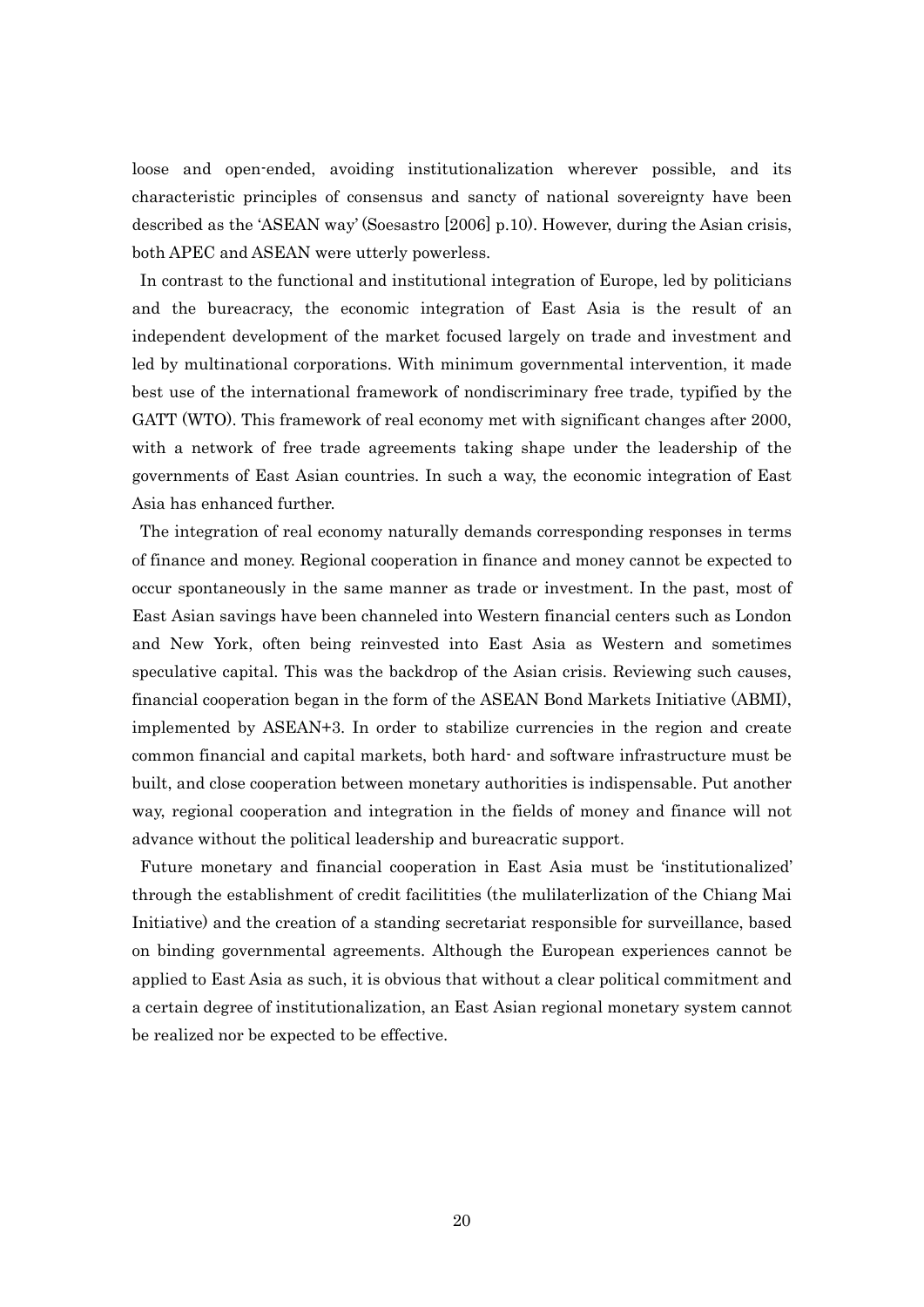|                      | East Asia                        | Europe                               |  |  |
|----------------------|----------------------------------|--------------------------------------|--|--|
| Integration type     | Market integration dominant      | institutional<br>Functional<br>and   |  |  |
|                      |                                  | integration                          |  |  |
| Rules                | Flexible, consensus              | Binding agreements                   |  |  |
| Driving force        | Multinational corporations       | politicians<br>EU<br>National<br>and |  |  |
|                      |                                  | bureacrats                           |  |  |
| Government role      | Facilitator                      | Leader                               |  |  |
| Trade                | World<br>market<br>and<br>intra- | Intra-regional                       |  |  |
|                      | regional both growing            |                                      |  |  |
| Investment           | Production networks growing      | Dense links                          |  |  |
| Monetary integration | Still weak                       | Tight (euro)                         |  |  |

Table 8. Comparison of Integration in East Asia and Europe

(Source) Soesastro "Regional integration in East Asia: Achievements and future prospects", 2006 (Adapted from Pascha (2004))

In order to bring about an Asian Monetary System, such conditions must be fulfilled as the improvement of financial environments and policy coordination, in parallel with a strong political commitment, the institutionalization in form of intergovernmental agreements and a standing secretariat. For a regional monetary system to function in a stable manner, issues such as the strengthening of cooperation between central banks, which is essential for regional exchange rate stability, and the harmonization of macroeconomic policy need to be dealt with, in addition to the wide-ranging financial cooperation in the sense of establishing sound domestic financial systems, creating efficient financial markets (money and foreign exchange markets) and the gradual liberalization of capital transactions.

## 3.2 Sound financial systems and regional cooperation

During the Asian currency crisis, which was characterized by the sudden outflow of short-term capital, damages differed according to the robustness of financial systems among countries. Hong Kong, Singapore and Taiwan, which had strict financial supervision and relatively sound financial institutions could withstand the currency crisis. On the other hand, in Thailand the failure of financial institutions had preceded the outbreak of the crisis, and in Indonesia ill-judged bank closures led to the worsening of the economy. In Korea, foreign liquidity shortage among commercial banks resulted in the currency crisis. The commonality between these three countries was that the vulnerability of financial systems led to the deterioration of a currency crisis into a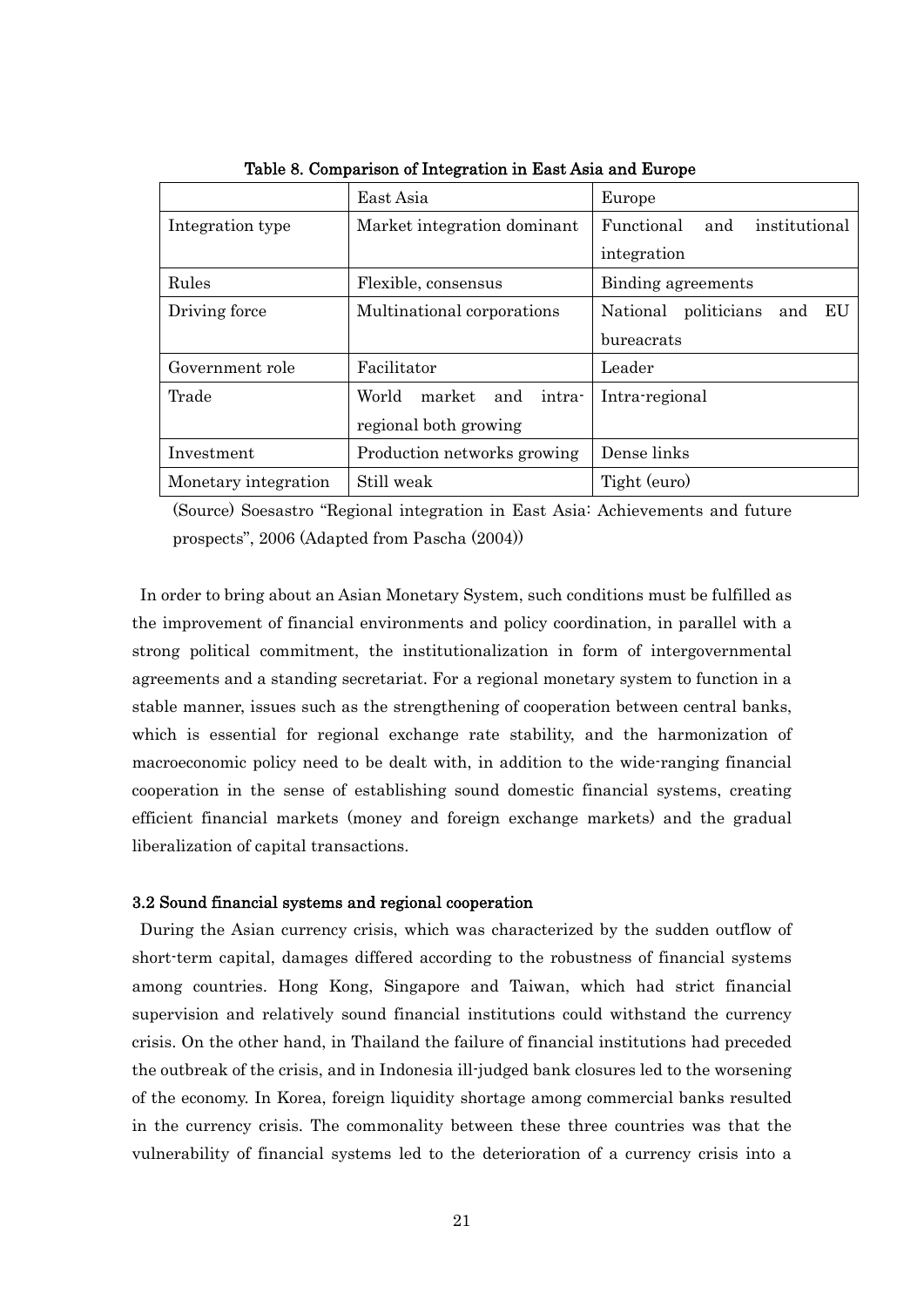financial and economic crisis, creating a vicious cycle in which the worsening of the real economy led to further paralysis in financial functions.

#### (1) The impact of currency crises on the domestic financial system and real economy

Currency crises destabilize domestic financial systems in three channels, a) the damage to balance sheets (financial institutions and corporates) through exchange losses and the drop of asset prices, b) the decline of domestic demand due to austerity measures (in particular interest rate hikes), company bankruptcies leading to bad loans and the inverse rate of bank lending and liabilities, and c) the decline and eventual suspension of financial intermediary functions. Particularly when a domestic capital market is underdeveloped and the long-term capital must be financed through short-term foreign funding, these problems become even more serious (the double mismatch of currency and maturity). In East Asia, where the reliance on indirect finance is high, the destabilization of financial systems that accompanies currency crises brings about serious damages to the real economy.

#### (2) Strengthening the regulatory framework for financial stability

In today's world where a currency/financial crisis in one country spreads easily across borders, the stability of financial systems is no longer a purely domestic issue. The Asian crisis spilled oaver as far as Russia and Brazil, even putting stress on the American financial system through the collapse of a major hedge fund (LTCM). The financial stability is a common regional issue that affects the interests of other regional and non-regional countries.

Financial supervision (approval of incorporation, prudential and liquidity regulations) is primarily the responsibility of individual countries. The division of roles between supervisory authorities and central banks differs from country to country, and is subject to differences in the financial systems and stages of financial and capital market development in each country as well as differences in the political and economic systems. In the case of Japan, whereas previously the Banking Bureau of the Ministry of Finance and the Bank of Japan were in charge of banking supervision, today the role of the Financial Services Agency has been significantly strengthened. In China, financial supervisory powers were removed from the People's Bank of China, when the China Banking Regulation Commission was established in 2003. The role of financial supervision has been increasingly taken up recently by independent supervisory agencies.

In view of the above situation, it should be meaningful to share a common regional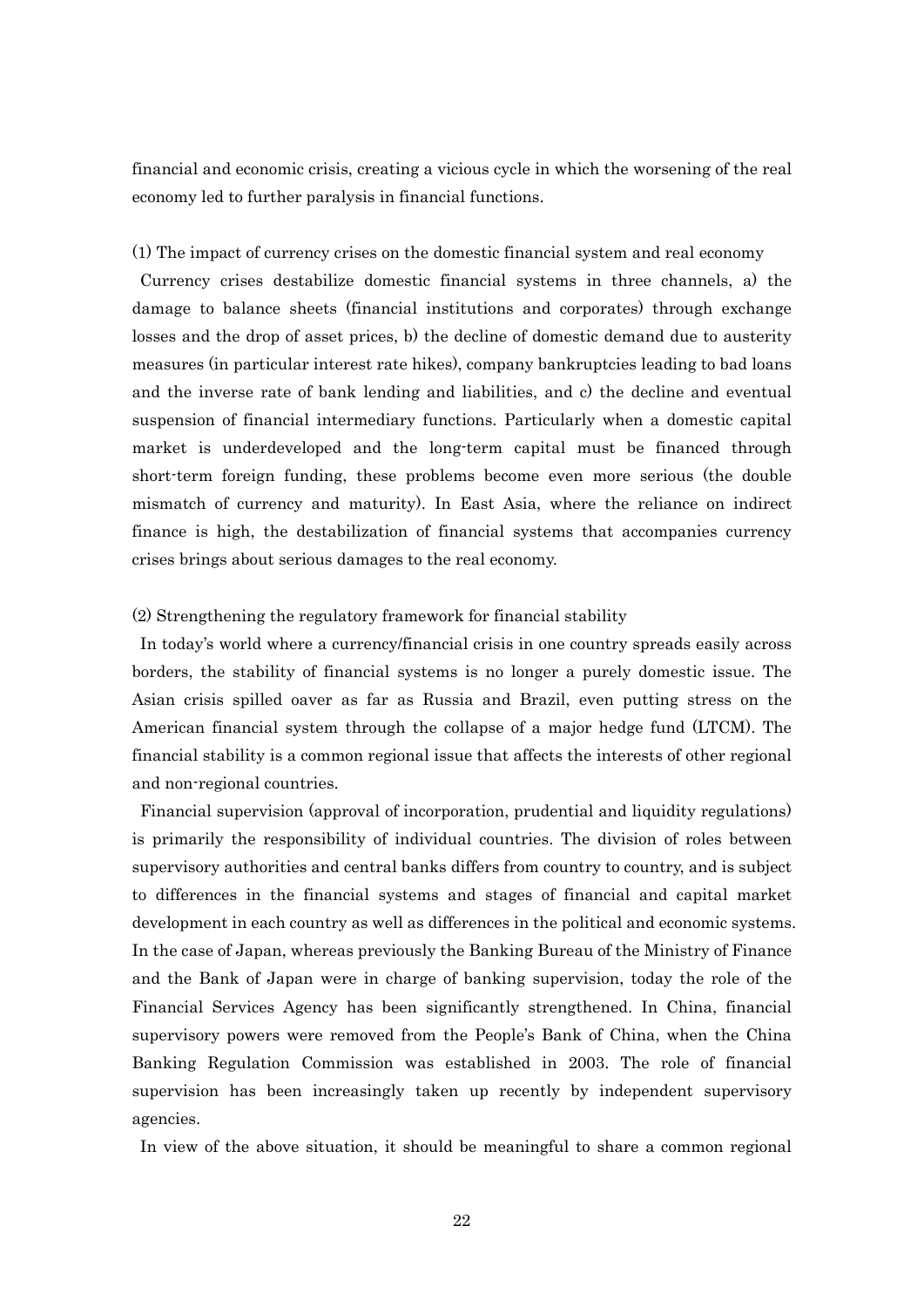forum for information exchange and capacity building for financial supervisory authorities and central banks. Cooperation is already underway at the Executives' Meeting of East Asia-Pacific Central Banks (EMEAP) and the South East Asian Central Banks (SEACEN) Research and Training Centre, and such efforts need to be further strengthened[xvii](#page-44-1).

(3) Financial reforms, liberalization and opening up to the outside

One of the lessons of the Asian crisis was that when the supervisory control falls behind the liberalization of the financial sector, there is a risk of significant damage to the national economy. After the crisis, countries of the region implemented wide-ranging financial reforms, with considerable results achieved in Japan, China and Korea. Whilst financial reforms have been achieved to a different degree in the three countries and ASEAN, the job remains only half-done.

It is possible to divide financial reforms into a) reform of the supervisory authorities, or improving the capacity and increasing the effectiveness of financial supervision, and b) reform of financial institutions and markets. The financial reform is one area where the region's experience and know-how can be shared through the cooperation of authorities. China and Korea have sponsored seminars under the ASEAN+3 framework.

a) The reform of supervisory authorities needs to cover areas of domestic finance (banks, securities, and insurance companies and markets, the regulation and protection of market participants, savers and investors, etc.) and external aspects (foreign assets and liabilities position, monitoring of foreign activities of financial institutions and businesses, etc.) The transparency in financial administration and risk management such as the implementation of BIS regulations are also important issues to address.

b) The reform of financial institutions and markets covers a large scope, as can be seen in experiences of Japan's financial 'big bang' (1996-2001), and is closely linked to the issue of financial liberalization. The main issues are; improving financial indices such as the ratios of non-performing assets and capital adequacy, strengthening corporate governance of financial institutions, and establishing effective and liquid financial and capital markets. It requires a relatively long time before we can expect to see any results.

The financial reform must go ahead of financial liberalization. At the very least the financial liberalization needs to take place in parallel once financial reform has progressed to a certain extent. The opposite scenario contains a risk of destabilizing financial systems. The financial liberalization can be broadly divided into the categories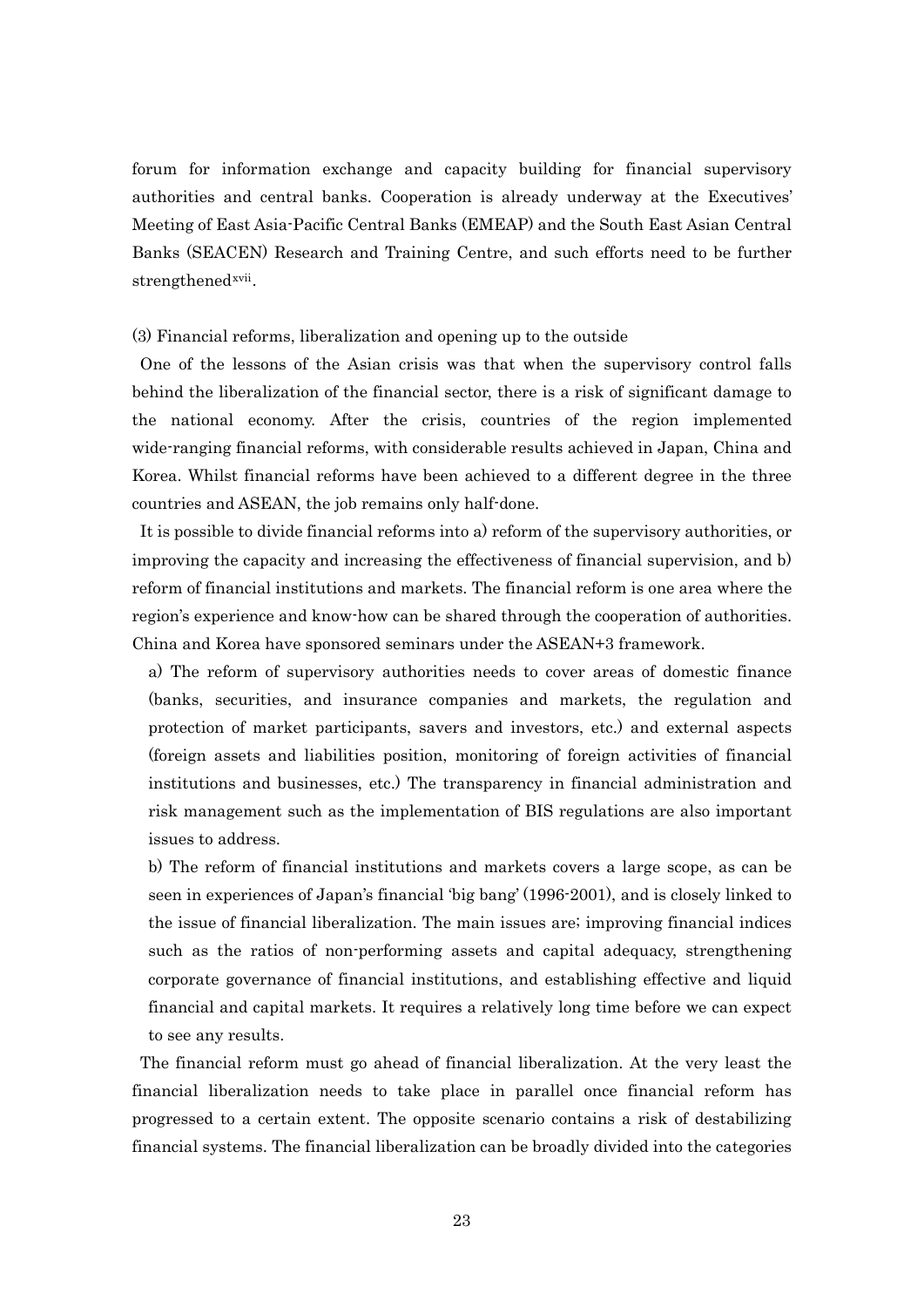of a) market entry, b) interest rates, c) business lines and financial products, and d) geographical network. If liberalization proceeds with insufficient supervisory capacity in place or with vulnerable financial institutions, the domestic financial system can be destabilized as a whole through the financial collapse caused by excessive competition, unfair trading or a prolonged stagnation of markets. Financial liberalization should not be confused with capital account liberalization, which deals with the flow of cross-border capital.

The opening up of domestic finance to the outside is sometimes carried out as a part of financial liberalization, and can be done for policy reasons as a means of encouraging financial reform and liberalization. There are empirical analyses (BIS and others) that suggest foreign financial institutions contribute to the development of financial markets in developing countries. The foreign access to domestic markets is often admitted under the principle of reciprocity or as a condition for membership of the WTO as in the case of China. Prior to the Asian crisis, the US and other industrial countries put pressure to the countries of East Asia, paying no heed to their particular circumstances, to open domestic financial markets for their own financial institutions along with their demand for capital account liberalization<sup>[xviii](#page-44-1)</sup>.

## (4) Harmonization of financial systems and regional financial stability

As the Asian bond markets take shape within the region and financial transactions become more closely linked, the issue of the 'harmonization of financial systems' will arise. The harmonization or mutual recognition of financial supervisory standards deserves discussions from the perspective of supervisory authorities in the region. It may be too early, however, to consider the harmonization of the structural components of financial systems such as banking systems, securities markets and money markets, given the current diverse situation in East Asia. (NB, issues of common regional infrastructure such as clearing/settlement systems for funds and securities within the framework of the Asian Bond Markets Initiative should be implemented in the near future.)

There will also be a considerable need to debate whether and how the regional financial stability can be promoted through the regional integration of financial systems. In Europe, the integration of financial markets and the harmonization/mutual recognition of financial regulations in the European Community proceeded during the EMS period in the late 1980s and early 1990s, as part of the measures for the European single market. For example, common rules were established such as a 'single passport' for banks (banks of EC member countries can establish branches freely within the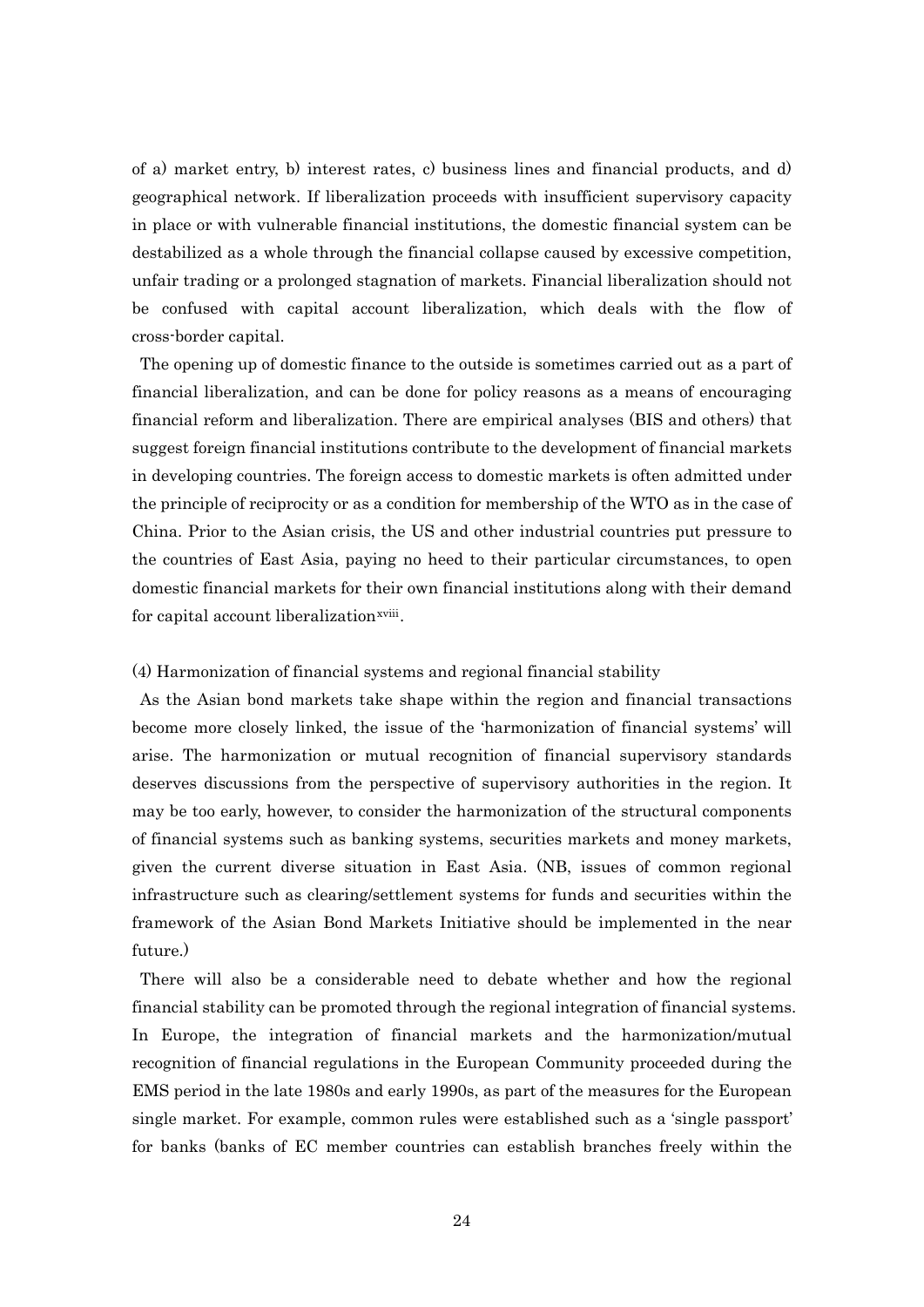region), and clarification of the responsibility of supervisory authorities of the home country (the location of bank headquarters) for prudential regulations and the responsibility of authorities of host countries where baranchs are located for regulating liquidity. However, the European financial crisis broke out in 1992/93 and several large-scale bank closures were reported such as BCCI<sup>[xix](#page-44-1)</sup>. There is still a room for academic research into the relationship between the 'harmonization of financial systems' and regional financial stability, even in the case of Europe.

#### 3.3 Financial markets (money and foreign exchange) and monetary policy

#### (1) Function of financial markets

For the stability of a regional monetary system in fixed exchange rates, macroeconomic policies of member countries must function smoothly, allowing for mutual policy coordination. In fiscal policy, issues of controlling excessive budget deficits and public debt loom to maintain the sound management of national economy. The role of monetary policy is of particular importance from the perspective of stable exchange rates. In the medium-to-long-term, exchange rates between two currencies reflect inflation differentials in respective economies, with the currency in the inflationary economy decreasing in value. As the monetary policy is the major policy instrument in dealing with inflation (or deflation), central banks are expected to play the role of guardian of money and prices.

The prerequisite of effective monetary policy through interest rate and money supply controls is the existence of a well functioning short-term money market. The function of money market is also essential for the development of a foreign exchange market. In foreign exchange transactions the currency sold is often borrowed and the currency bought is invested in the money market. The forward exchange rate is determined in principle by the difference in interest rates between two currencies. Through swap dealings, which combine spot and forward exchanges, funds in foreign currencies can be procured with a home currency in markets and vice versa.

In this sense, money and foreign exchange markets are two sides of a coin (financial market). The establishment and development of financial markets are extremely important for the effective functioning of interest rate policy, the exchange rate formation through market supply and demand, and the coordination of exchange rate policies. Furthermore, when an Asian Monetary Systemis is to be founded, financial markets that are open to non-residents will be indispensable to the development of an Asian Currency Unit (ACU), which should play a central role in the system. However, currently in East Asia, markets that function smoothly are limited to Tokyo, Hong Kong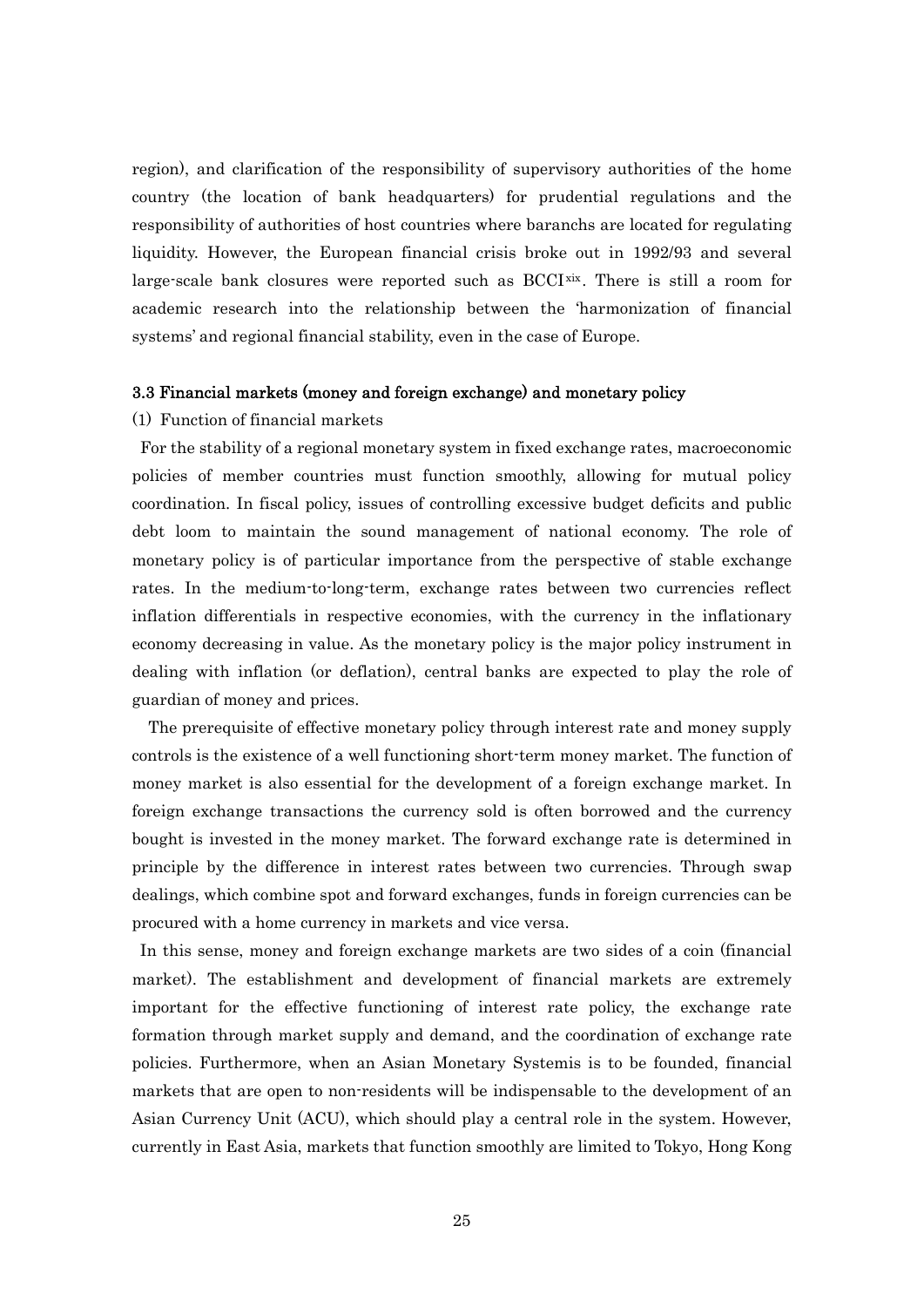and Singapore with the rest in the region still at a developing stage.

|             | Public Bond Balance |       |                      | Market*<br>Non-government Bond<br>Short-term<br>Money |                                    |                                          | Foreign Exchange          |          |  |  |
|-------------|---------------------|-------|----------------------|-------------------------------------------------------|------------------------------------|------------------------------------------|---------------------------|----------|--|--|
|             | 100 million USD     |       |                      | (including bank bonds)                                | million<br>(home<br>Balance<br>100 |                                          |                           | Turnover |  |  |
|             |                     |       | Bal. 100 million USD |                                                       | currency)                          |                                          | (per day) 100 million USD |          |  |  |
|             | 1997                | 2004  | 1997                 | 2004                                                  | End 2002<br>End 2005               |                                          | 2001                      | 2004     |  |  |
| Indonesia   | 9                   | 508   | 37                   | 69                                                    | na                                 | na                                       | 39                        | 20       |  |  |
| Malaysia    | 194                 | 473   | 376                  | 634                                                   | Ringgit <sup>113</sup>             | Ringgit145                               | 13                        | 20       |  |  |
| Philippines | 166                 | 350   | 3                    | 3                                                     | Pess2959                           | Peso3399                                 | 11                        | 10       |  |  |
| Thailand    | 3                   | 362   | 102                  | 318                                                   | Bahts5922                          | Bahts5358                                | 19                        | 30       |  |  |
| Singapore   | 131                 | 440   | 107                  | 354                                                   | S\$174                             | S\$375                                   | 1007                      | 1250     |  |  |
| Hong Kong   | 131                 | 158   | 327                  | 625                                                   | HK\$3950                           | HK\$4100                                 | 668                       | 1020     |  |  |
| China       | 674                 | 3318  | 490                  | 1995                                                  | RMB16276                           | RMB16783                                 |                           | 10       |  |  |
| Korea       | 216                 | 1705  | 1088                 | 3972                                                  | W210(trillion)<br>W257(trillion)   |                                          | 96                        | 200      |  |  |
| Japan       | 23827               | 68917 | 22252                | 25112                                                 | $\text{415.1}$ (trillion)          | $\text{\texttt{Y21.1}}(\text{trillion})$ | 1468                      | 1990     |  |  |

Table 9. Foreign Exchange, Money and Bond Markets in East Asia

(Sources) Public bonds and non-government bonds: ADB "Asia Bond Monitor" March 2006

Short-term Money Market: Websites of central banks. (Note: for countries listed above between and including Malaysia and China (end 2004), accounts due from financial institutions of all commercial banks have been calculated. For Korea (June 2004), the call market + MSB (Monetary Stabilization Bond) + CD + RP + CP has been calculated. For Japan, the balance of call market has been shown.

Foreign Exchange Turnover: BIS "Triennial Central Bank Survey of Foreign Exchange…"

#### (2) Financial markets in China and problems

It should be useful to describe briefly the present situation of money and foreign exchange markets in China, which can be expected to play a major role in the future East Asian regional monetary system. The Chinese economy is currently undergoing a transition from a planned economy to a market economy, but the control of the Chinese government on monetary policy, financial systems and money and foreign exchange markets remains strong, with much residuum of the planned economy still in place. The domestic monetary policy is secluded from international influence by regulations on capital transactions.

The People's Bank of China, which is in charge of monetary policy, abolished the direct control of commercial loan volumes in January 1998, and made efforts to move away from the direct quota system of commercial bank lending to open market operations, a discount rate policy and other indirect regulatory instruments including minimum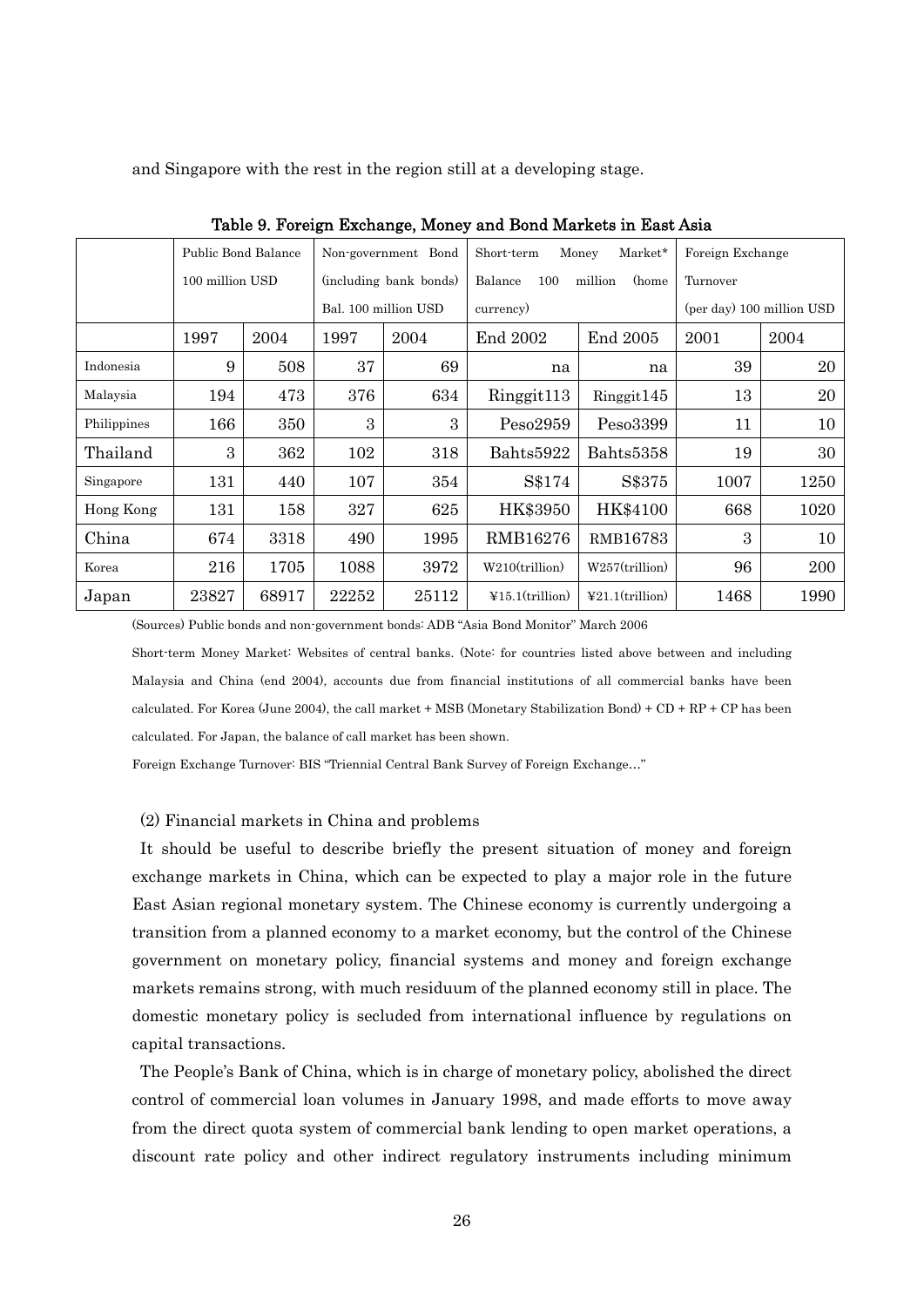reserve ratios. However, with an immature money market, regulated interest rates and problems with fragile financial institutions, macroeconomic policies applied in a developed country do not function fully yet in China.

In terms of its short-term money market, China is still a developing country. In recent years there has been a rapid rise in market transactions amounting to about 10% of GDP, supported by an expansion of interbank market participants such as securities firms and diversification of products such as bond forward contracts. However, with its money markets divided into markets for OTC transactions of 4 months or longer and for transactions of shorter maturities, approximately 70% of the total volume is occupied by short-term transactions of less than 14 days, and the benchmarks are underdeveloped for interest rates for one-, three- or six-months common in the world's major markets[xx](#page-44-1). The market has fundamental challenges to overcome, such as the unevenly structure of fund providers (mainly four state-owned banks) on the one side, and borrowers (mainly other financial institutions) on the other, and the reliance on secured transactions such as bond repurchases.

The foreign exchange market administered by Shanghai's China Foreign Exchange Trade System, is under the strict control of the People's Bank of China (PBoC). Transactions were sluggish since the market was set up in 1994, but activities have gained some momentum as a result of market reforms in 2005 and  $2006<sup>xxi</sup>$  $2006<sup>xxi</sup>$  $2006<sup>xxi</sup>$ , particularly in the area of interbank OTC transactions. The market is composed mostly of spot transactions, with forward contracts limited to those with commercial demands. Swap transactions, which are the mainstay of foreign exchange transactions in major international financial markets, were admitted on the interbank market in April 2006. The PBoC announces the day's middle rate for the dollar-RMB at 9:15 every morning, and the daily fluctuation margin of the dollar RMB is set at  $\pm 0.3\%$  (extended to  $\pm$ 0.5% as from May 2007). Strict regulation and monitoring by thePBoC, market intervention, problems with market infrastructure, and the prohibition of access by non-resident financial institutions are main stumbling blocks that hinder the development of China's foreign exchange market.

## 3.4 Smooth flow of capital and its monitoring

(1) Objectives and sequence of capital liberalization

Concerning the Asian crisis, the premature liberalization of capital that took place in the pre-crisis period was in some respects responsible for its outbreak and grave consequences. In Thailand, the autonomy of monetary policy was lost under the baht's fixed exchange rate regime, combined with the free flow of short-term capital through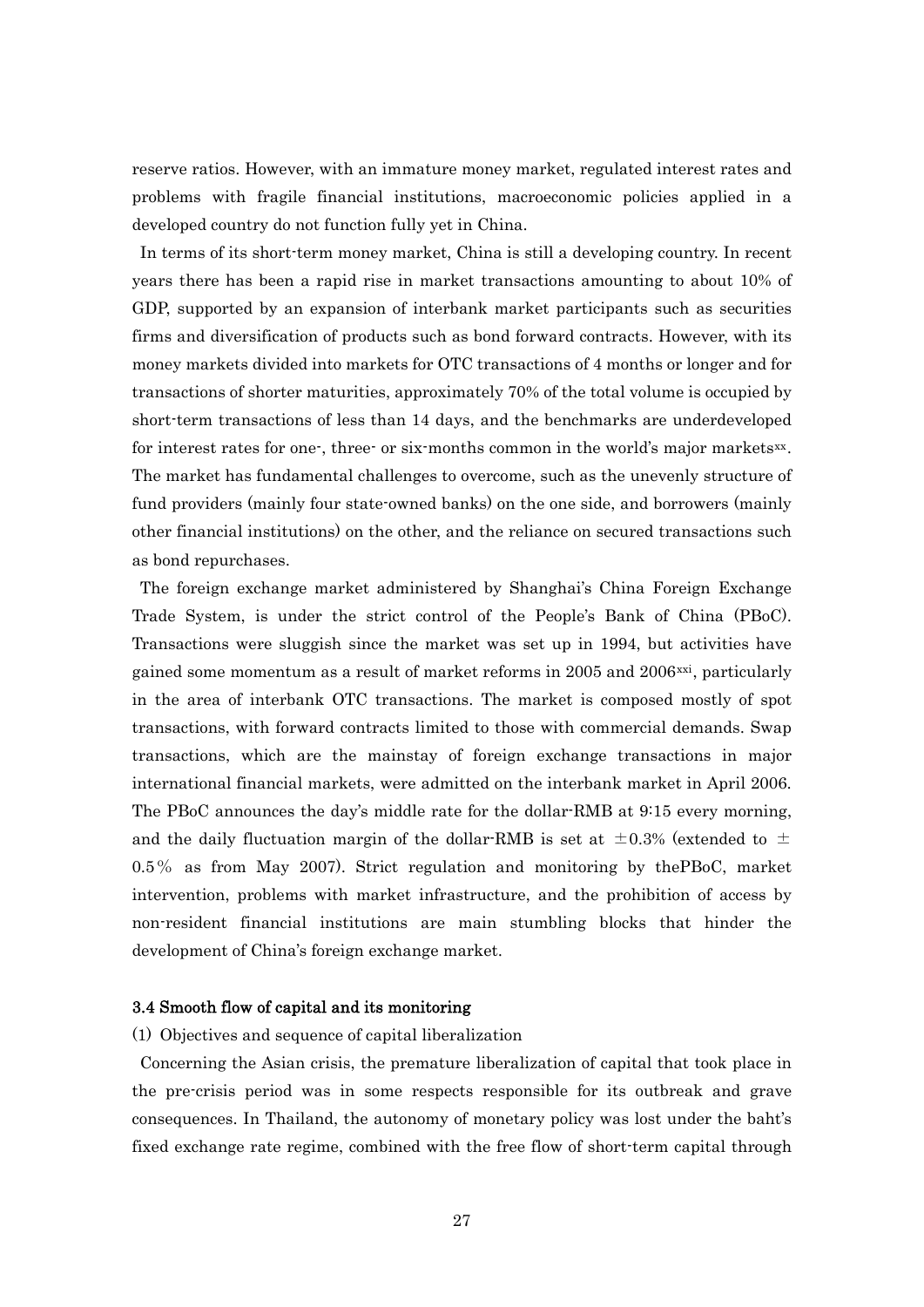the Bangkok International Banking Facility (BIBF). In Korea, there was a rapid increase in short-term foreign debt due to the liberalization of cross-border short-term fund operations in the banking sector before that of long-term capital transactions. In Indonesia, whilst capital transactions had been effectively free, the lack of reporting obligations made it impossible to grasp external debt positions. After the crisis, countries of East Asia are carefully promoting the gradual liberalization of capital transactions according to their own scenarios.

In spite of potential large risks, the ultimate aim of capital liberalization is, as is taught in many textbooks, the increase in economic welfare of a nation. Liberalization allows the efficient acquisition and investment of capital through integrating a national economy into world's financial and capital markets. At the same time, it also leads to an optimum resource allocation and improvements in the nation's living standards by exposing a national economy to foreign competition through trade, direct investment and securities investment.

In addition to these benefits, there is another reason why East Asia as a region should promote the liberalization of capital; that is, the monetary stability in the region. The establishment of an Asian Monetary System, which aims at the monetary stability and coordination of exchange rates, will become a common policy objective in the region, as the real economy becomes increasingly integrated. In view of such an objective, the region's financial systems and markets must develop, and the convertibility of currencies must be realized. It is desirable that necessary policies therefor are implemented among countries in the region with a certain convergence in timing. It would be better for the region as a whole to cooperate in promotng measures for a common objective than to leave capital liberalization simply to efforts among individual countries.

Put another way, in addition to the financial cooperation that aims to absorb disruptions in the exchange rate and financial stability (the Chiang Mai Initiative), the region-wide efforts for capital liberalization not only help in making more effective use of the region's savings, but also prepare a necessary step on the way to a future regional monetary arrangement. The following recommendations should be worth considering:

a) The progress of capital liberalization should not be left entirely to each individual country; rather its objectives and sequences should be set out in guidelines through the ASEAN+3 process. The order of liberalization should as a general rule begin with the foreign direct investment, followed by the medium-to-long-term capital including listed securities, and finally the short-term capital.

b) There should be no discrimination in principle between capital liberalization (or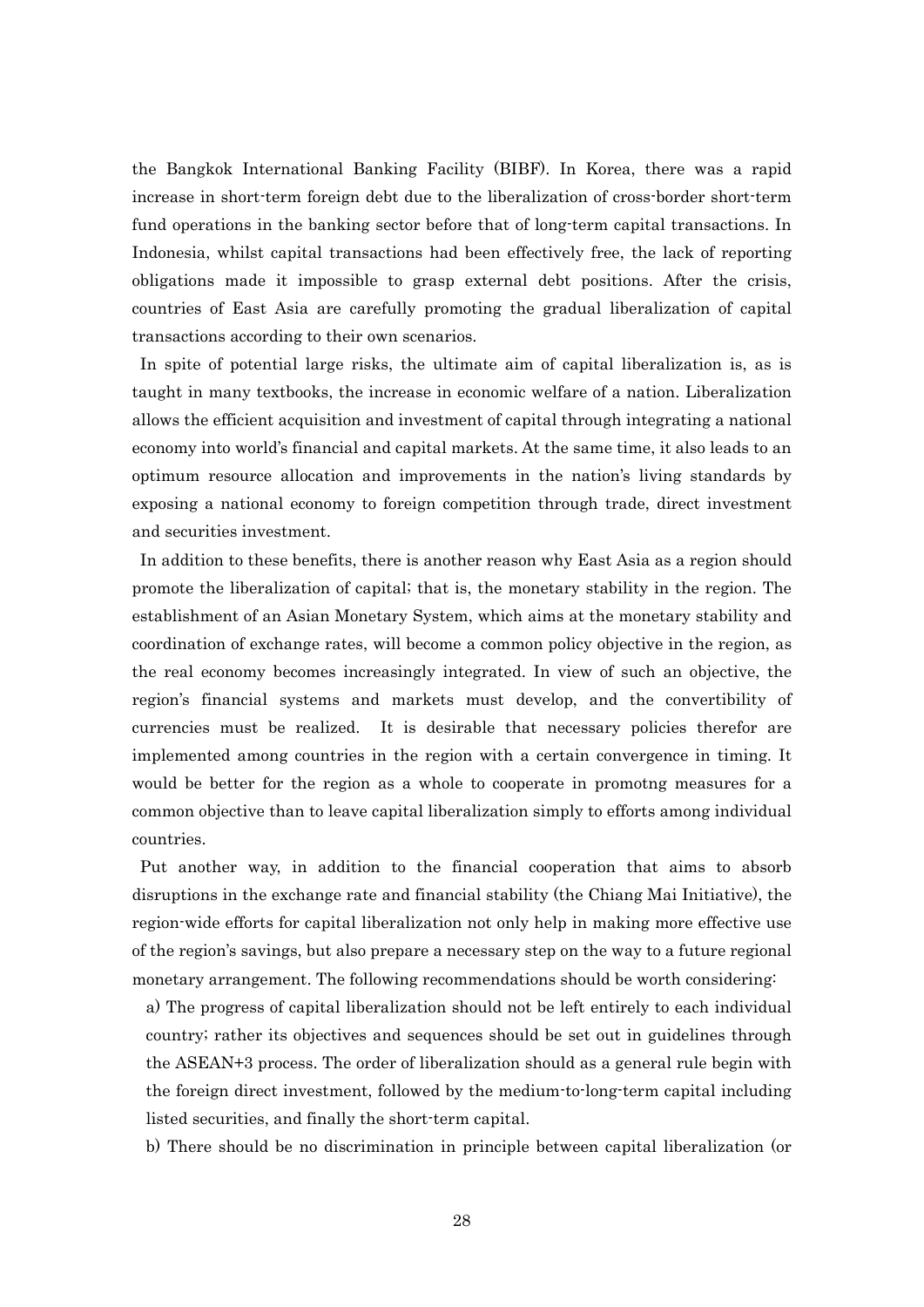restrictions) within and outside the region.

c) Common monitoring mechanisms and contingency plans should be simultaneously strengthened.

d) It is important to promote in parallel the regional cooperation in financial fields, because capital liberalization exposes domestic financial and capital markets to foreign competition.

e) Capital liberalization guidelines through the ASEAN+3 process should assume a multi-speed approach to objectives by taking into account particular characteristics of individual financial systems, developmental stage of financial and capital markets and balance of payments structures of each country. Member countries adopt such a guideline on a voluntary basis initially, and the issue of binding force should be taken up later.

Looking at the experience of Europe, there were provisions in the Treaty of Rome (Part Three, Titles 1 to 4) for the liberalization of capital transactions, and it required thirty years, divided into three stages, until their full implementaion in 1990<sup>xxii</sup>. The following measures were implemented to avoid unforeseen risks upon completion of capital liberalization: a) emergency measures were allowed when short-term capital disrupted domestic capital or foreign exchange markets; b) the medium-term financing facility was expanded to cope with balance of payments difficulties. The full liberalization of capital aimed at the financial integration as a part of the European single market programs, and one should take note that the European currency crisis of 1992/93 could not be avoided in spite of preventative measures.

#### (2) Monitoring and contingency plans

Capital liberalization, along with its advantages, brings with it possible risks of currency crises. Given the potential for the outbreak and spread of currency crises, it is important to establish regional monitoring systems and contingency plans. In terms of the types of currency crises, the focus has moved away from traditional crises caused by problems in the current account (e.g. the Latin American currency crisis of the 1980s), and towards so-called 21st century-type currency crises, typically the Asian crisis, which are caused by problems in the capital account. Behind this trend is the accelerated movement of international capital in both flow and stock and the development of information and communications technology. The problem has been compounded in recent years by the issue of global imbalances due to America's current account deficit and the accumulation of its external debt. At the end of 2004, the blances of international bonds and loans/deposits reached 13.3 trillion USD and 13.8 trillion USD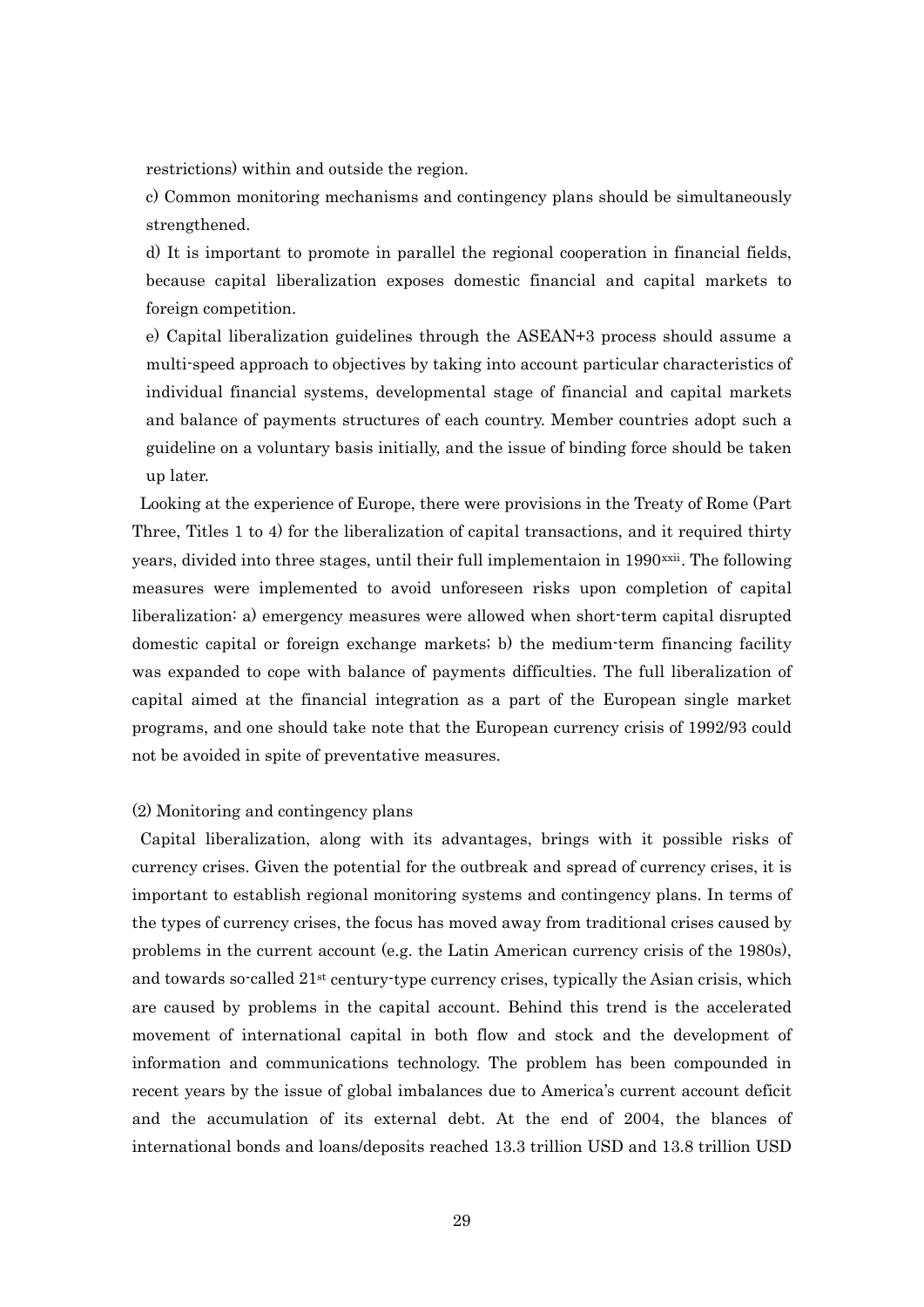respectively, and in April of the same year daily foreign exchange turnover reached 1.9 trillion USD (sources BIS)[xxiii](#page-44-1). Compared to the 11 trillion USD of the world annual trade volume in goods and services (2004), one can see the magnitude of latent risks associated with the movement of international capital.

One of the lessons of the Asian crisis was that even countries with sound macroeconomic management can become victims of currency crises, and that currency crises must be dealt with, not by an individual country unilaterally, but collectively by the region as a whole. In the mid-1990s the developing economies of East Asia were in effect under a quasi-fixed exchange rate system as a result of de facto dollar pegs, but the framework for cooperation in the region was as good as non-existent. Given the risk of currency crises, a regional cooperative framework with both surveillance (in particular monitoring) and contingency provisions will be crucial for the design and management of a future Asian Monetary System.

Projects for monitoring capital flows and early warning systems are already underway, and national monitoring units are running in a number of countries. However, given the size and speed of international capital movements, further strengthening will be necessary that takes the following points into account.

a) The monitoring of cross border capital flows should be established as a part of the ASEAN+3 surveillance process (ERPD). Statistics on cross border capital flows are useful, interpreted with other economic indices, as an early warning system.

b) Given the speed of capital movement and the characteristics of foreign exchange markets, an independent system is necessary to follow daily and real-time trend of market. A telephone network between finance ministries and central banks in the region would probably satisfy this need. Considering the statistical time lag, any information of real use and value in crisis cmanagement can be obtained by monetary authorities through direct dialogues with market participants. The implementation of effective crisis measures would then become possible by sharing such information among monetary authorities regionwide.

c) In order to establish an effective surveillance process, including monitoring of the progress of capital liberalization and compiling timely statistics of cross border capital flows, a standing secretariat with qualified planning and administrative staffs would be indispensable.

The best possible contingency plans are sound macroeconomic management and a robust financial system. Assuming that these are in place, there is still a need for exceptional rulings under the ASEAN+3 guidelines for capital liberalization, and financing facilities big enough in scale to work as a deterrent against sudden large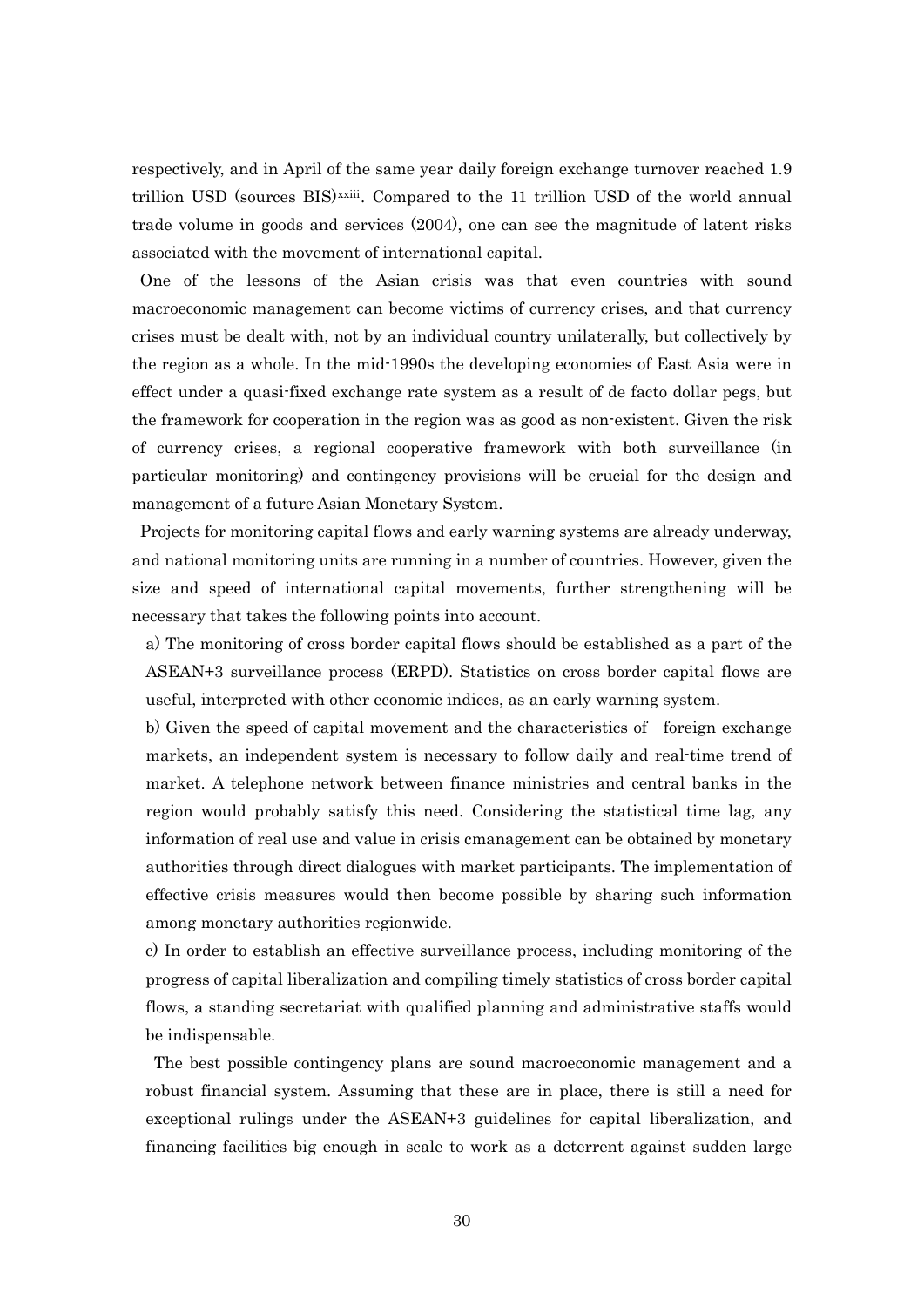inflows and outflows of short-term capital that disrupt domestic economies.

d) Even if capital liberalization aims at smooth financial and capital transactions within the region, special measures should be allowed for a limited period which restrict capital transactions in cases when unexpected large amounts of short-term capital flows cause a disruptive effect. Short-term bank loans and deposits, and short-term securities dealings can be listed as the targets of these measures.

e) Credit facilitites with a sufficient size to work as a deterrent to the market must be established by redefining the Chiang Mai Initiative into a new fund (a foreign reserve pooling or commitment lines). If countries of East Asia with foreign reserves of over two trillion US dollars set up a mechanism in which they pool, for example, 10% of their reserves for mobilization it would have a significant deterrent effect on speculative activities (at the 10th ASEAN+3 Finance Ministers' Meeting in May 2007, an agreement was reached on CMI Multilateralization, which should be 'a self-managed reserve pooling arrangement, governed by a single contractual agreement (Joint Ministerial Statement)).

#### (3) Capital liberalization and currency convertibility

In order to realize an Asian Monetary System with an Asian Currency Unit at its center, it is important that major currencies of East Asia become convertible. The convertibility of currencies can be divided into two categories of partial convertibility that is limited to current account transactions and full convertibility with which currencies can be traded freely in international financial centers. Currencies with full convertibility in ASEAN+3 are limited to the yen, Hong Kong dollar and Singapore dollar, whereas currencies with partial convertibility include currencies of the IMF Article 8 countries such as China, Korea and major ASEAN countries.

If capital accounts are completely liberalized, currencies become fully convertible as residents and non-residents can be engaged freely in lending/borrowing and dealing home currencies. Many of the EC countries in the 1980s, with the exceptions of West Germany and the United Kingdom which had already liberalized capital transactions completely, maintained capital account restrictions, but effectively brought about convertibility of their currencies, so far as necessary for the ECU composition, by allowing the participation of foreign banks in their money and foreign exchange markets, or as in the case of Belgium by applying a two-tiered exchange rate system, thereby causing no obstruction to the composition or dismantling of the ECU.

Prior to the Asian crisis, developing East Asian countries permitted a limited scale of lending/borrowing and dealing of their currencies between residents and non-residents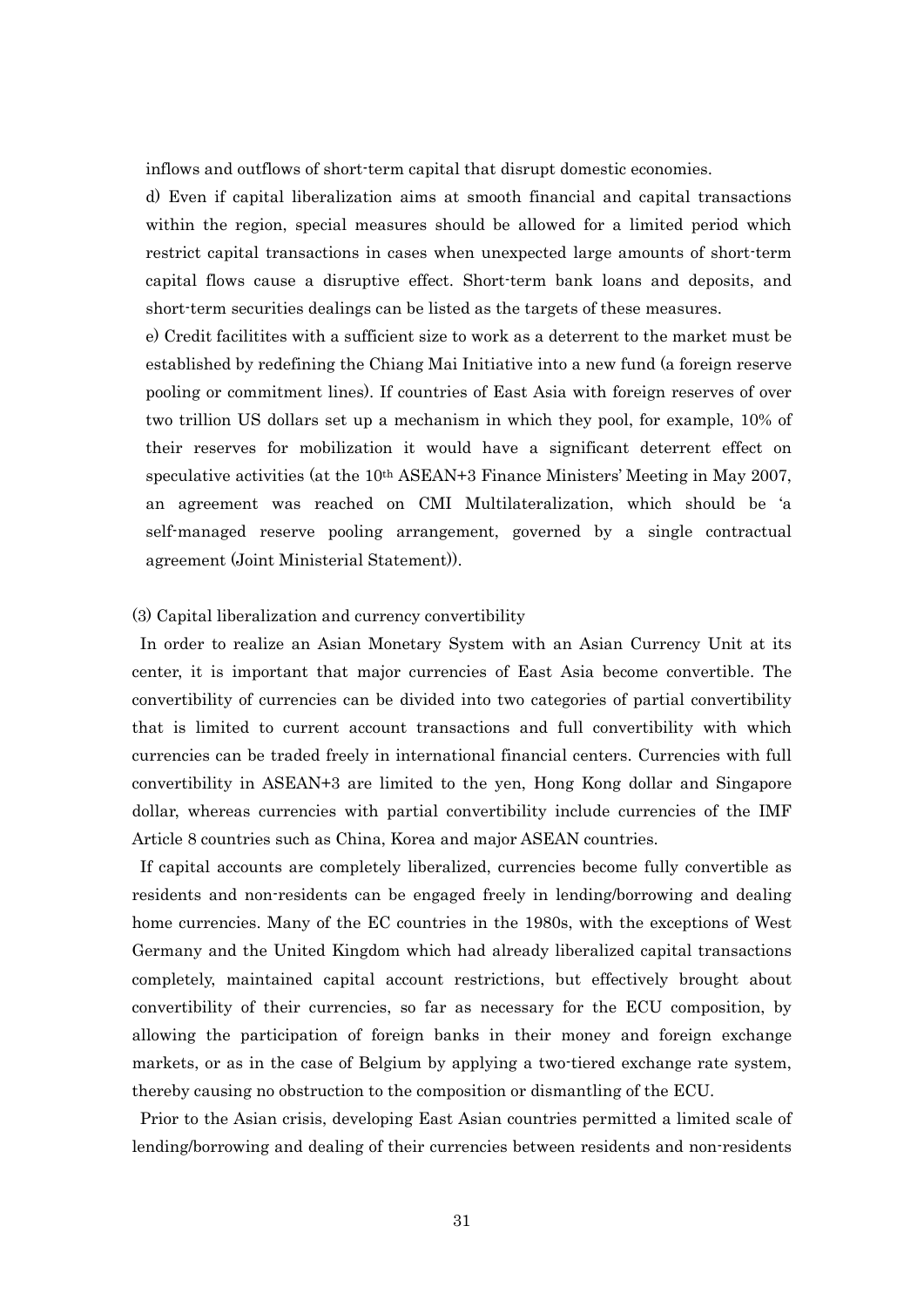(i.e. there was effectively a certain degree of convertibility). The so-called 'de-internationalization' of currencies spread after the crisis not to repeat the abuse of convertibility for currency speculation. The 'de-internationalization' refers to the prohibition of posessing home currency by non-residents and strict restrictions to its lending, borrowing, and trading by non-residents. It aims to prevent currency speculations and the disruption of domestic financial markets by cross-border flows of short-term capital. As a temporary measure, this is probably unavoidable, but these restrictions need to be gradually lifted when a framework of regional cooperation has been well established and once the conditions for capital liberalization are in place, such as sound financial systems and efficient financial and capital markets.

Joseph Yam, Chief Executive of the Hong Kong Monetary Authority (HKMA) advocates the necessity of financial integration in Asia (not only as a solution to the de-internationalization of currencies) and cited the following five challenges: a) regional linkages of financial infrastructure, b) relaxation of non-supervisory restrictions, c) harmonization of financial system to international standards, d) strengthening of cooperative efforts in financial and capital development, and e) relaxation of statutory restrictions on cross-border capital flows<sup>[xxiv](#page-44-1)</sup>.

|           | Lending in home<br>to<br>currency     | Foreign exchange transactions with    |
|-----------|---------------------------------------|---------------------------------------|
|           | non-residents                         | non-residents                         |
| Singapore | Lending to non-resident banks limited | No regulations                        |
|           | in principle up to 5 million S\$      |                                       |
| Malaysia  | <b>Banned</b>                         | Limited to hedging supported by       |
|           |                                       | real demand                           |
| Thailand  | Lending to non-residents limited up   | confirmation of<br>Requires<br>real   |
|           | to 50 million bahts                   | demand by domestic bank               |
| Indonesia | Banned                                | Up to 3 million rupiahs unless        |
|           |                                       | supported by real demand.             |
| Korea     | Lending of up to 1 billion won to     | No regulations, but deals<br>with     |
|           | non-residents*                        | non-residents are effectively banned. |
| China     | Limited to banks approved by the      | <b>Banned</b>                         |
|           | financial authorities.                |                                       |

Table 10. Regulations concerning non-residents' lending and foreign exchange transactions in East Asia (as of 2005)

\* The upper limit was abolished in Jan. 2006, with a shift to a prior application system. (Source) IIMA "Regional Coordination of Policy Measures Forward: Financial Market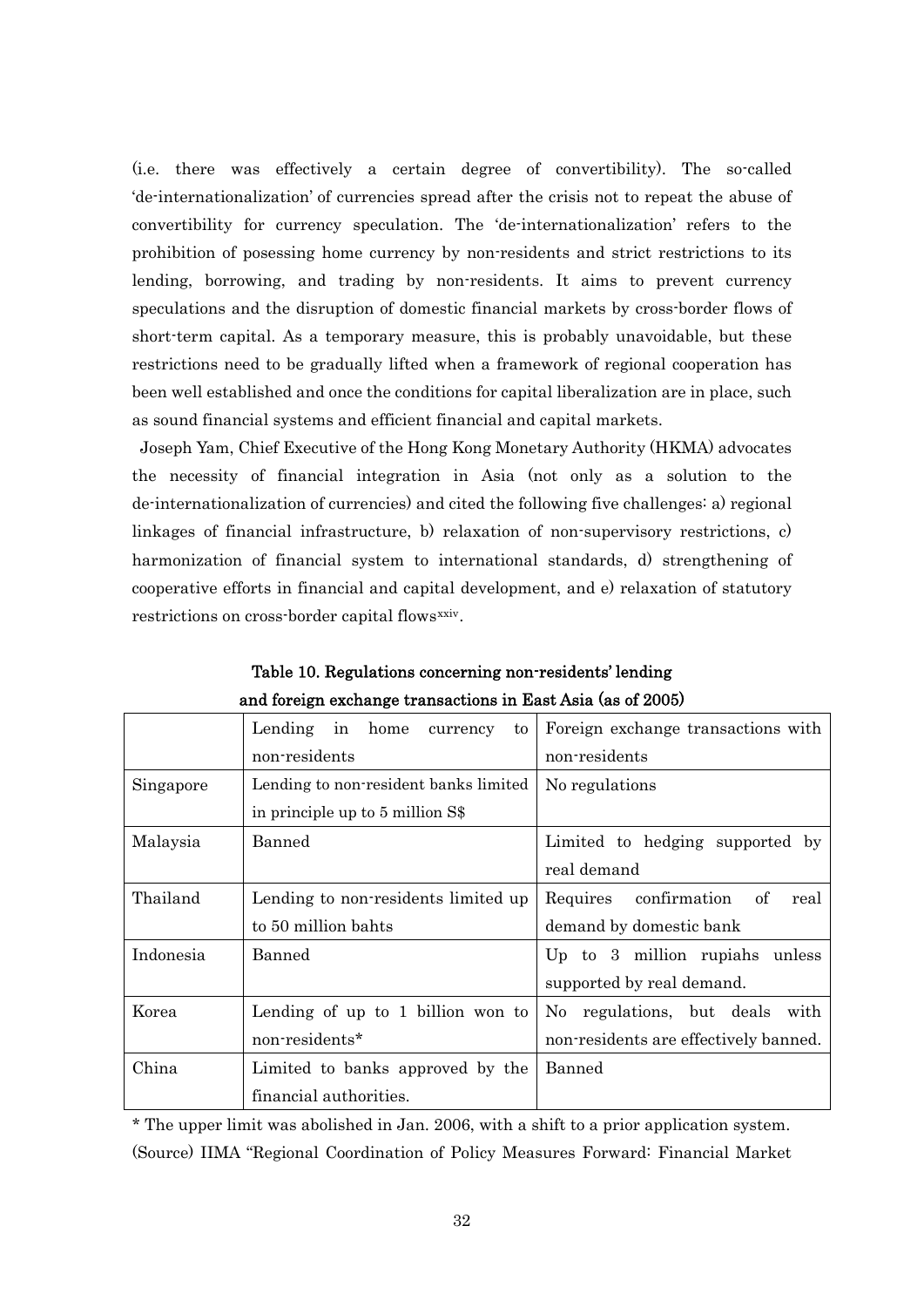Liberalization and Capital Market Development" 2006 (China was added by author).

#### (4) Currency convertibility of the Chinese RMB

Concerning the convertibility of the Chinese RMB, with the exception of bank notes bought and sold at airports etc. and the RMB denominated border trade, transactions with nonresidents are strictly regulated. However, the medium-to-long-term policy objective of the Chinese government is to make the RMB a convertible currency. The following comments made by Guo Shuqing, the former director of the Chinese State Administration of Foreign Exchange (SAFE) in an interview in December 2003 with a reporter from the Xinhua News Agency concerning the policy of the Chinese government on capital account regulations and convertibility are of particular interest here (5 December 2003, China Weekly):

'As to the currency convertibility there are three categories of (1)partial convertibility limited to current transactions, (2)basic convertibility where some capital transactions are permitted and (3)full convertibility. The RMB already has the partial convertibility of current transactions, and in the medium-term will realize basic convertibility by easing regulations on capital transactions that fulfill certain conditions.

For that purpose we will look into speeding up China's foreign expansion strategy by permitting foreign direct investment by Chinese firms, the overseas remittance of surplus funds of foreign businesses, the legal overseas transfer of domestic assets by emigrants and non-residents, RMB denominated bond floatations by international institutions, the introduction of a qualified domestic institutional investor system and foreign securities investments by non-bank financial institutions…China will realize basic convertibility in RMB capital transactions as a result of these measures. It will then take a considerable time before full convertibility can be achieved'.

In March 2005 in light of rapid changes in international balance of payments he went on to announce a basic shift of China's policy on foreign exchange management. The former asymmetrical framework, in which capital inflow was encouraged and outflow restricted, will be taken over by a balanced framework which treats imports and exports, capital inflow and outflow, domestic and foreign funded institutions, and state-owned and private companies in the same way. Specifically in terms of capital transactions, while regulations on the inflow and settlement of short-term capital are strengthened, rational flows of capital transactions are encouraged in both directions (4 March 2005, Economic Daily).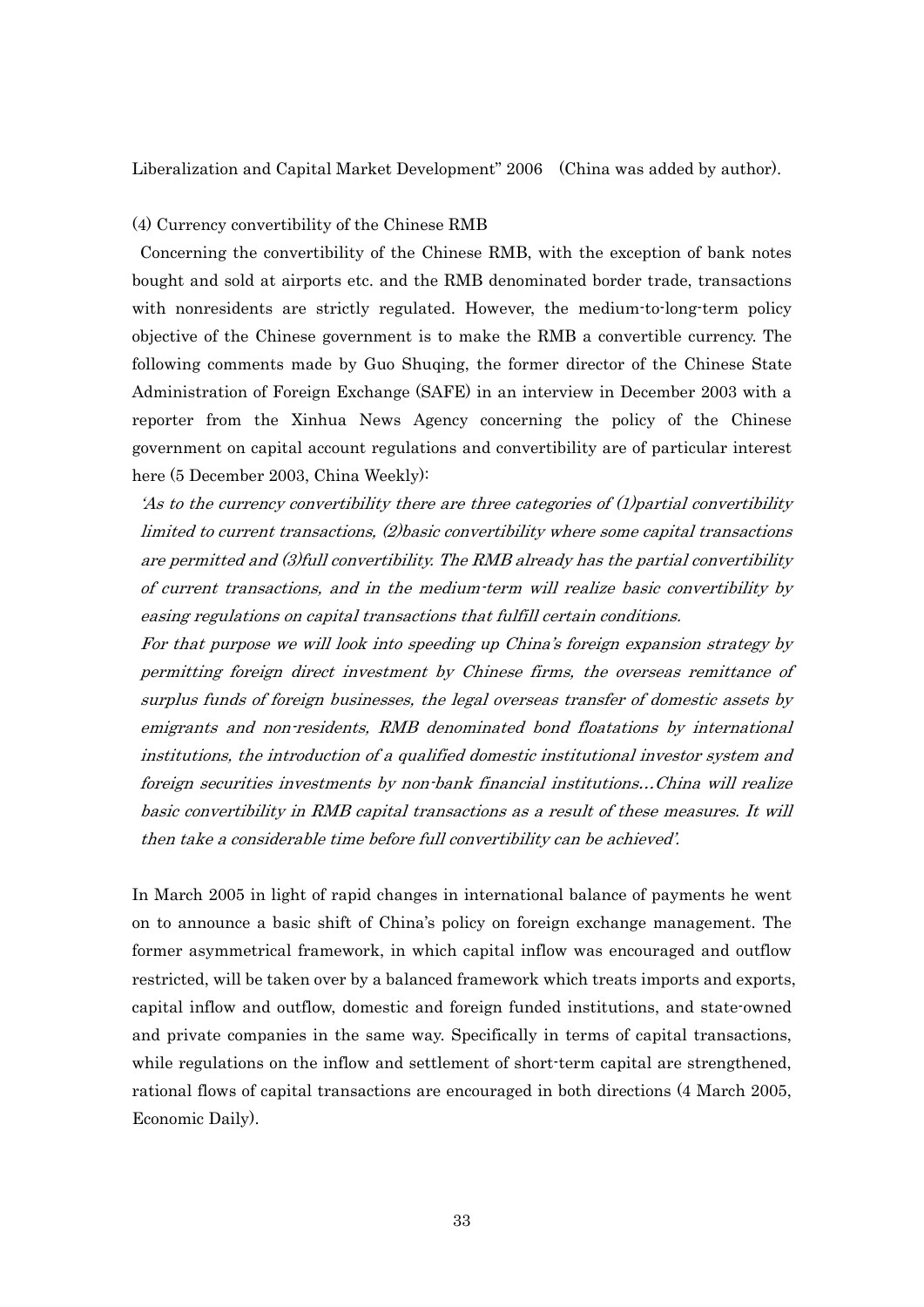|                                                                      |                  | Financial reforms                                                                                        | Financial liberalization                |  |  |                         |                                   |
|----------------------------------------------------------------------|------------------|----------------------------------------------------------------------------------------------------------|-----------------------------------------|--|--|-------------------------|-----------------------------------|
|                                                                      |                  | Improvements in skills and effectiveness of                                                              | Liberalization of interest rates        |  |  |                         |                                   |
|                                                                      |                  |                                                                                                          |                                         |  |  | supervisory authorities | Liberalization of business scopes |
|                                                                      |                  | Improvements of asset qualitites etc. of financial                                                       | and financial products                  |  |  |                         |                                   |
|                                                                      |                  | institutions                                                                                             | Easing regulations on separation of     |  |  |                         |                                   |
|                                                                      |                  | Development of money, foreign exchange and                                                               | banking/securities business             |  |  |                         |                                   |
|                                                                      | Domestic finance | capital markets                                                                                          | Easing regulations on<br>foreign        |  |  |                         |                                   |
|                                                                      |                  | Review of financial regulations,<br>$\rm{tax}$<br>and                                                    | access to domestic markets              |  |  |                         |                                   |
| Measures to be taken by individual country                           |                  | accounting systems                                                                                       |                                         |  |  |                         |                                   |
|                                                                      |                  | A. Commercial transactions (trade), and transactions related to the movement of people                   |                                         |  |  |                         |                                   |
|                                                                      | liberalization   | and establishment of companies (see note below)                                                          |                                         |  |  |                         |                                   |
|                                                                      |                  | B. Listed securities transactions (stocks and bonds)                                                     |                                         |  |  |                         |                                   |
|                                                                      |                  | C. Non-listed securities transactions                                                                    |                                         |  |  |                         |                                   |
|                                                                      | Capital          |                                                                                                          | D. Short-term money market transactions |  |  |                         |                                   |
|                                                                      |                  |                                                                                                          |                                         |  |  |                         |                                   |
|                                                                      |                  | Currency convertibility limited to current accounts                                                      | Full convertibility of currency         |  |  |                         |                                   |
|                                                                      |                  | Cooperation on information exchange and capacity building by financial supervisory authorities           |                                         |  |  |                         |                                   |
|                                                                      |                  | and central banks (EMEAP etc. ongoing issue)                                                             |                                         |  |  |                         |                                   |
|                                                                      |                  | Mutual recognition/harmonization of financial regulations and supervision standards (future              |                                         |  |  |                         |                                   |
|                                                                      |                  | issue)                                                                                                   |                                         |  |  |                         |                                   |
|                                                                      |                  | Formulation of ASEAN+3 guidelines for capital liberalization (future issue)                              |                                         |  |  |                         |                                   |
|                                                                      |                  | Establishment of an ASEAN+3 central banks governors' forum(future issue)                                 |                                         |  |  |                         |                                   |
|                                                                      |                  | Cooperation on regional capital markets and common infrastructure (ABMI, ABF, future issue)<br>$\bullet$ |                                         |  |  |                         |                                   |
|                                                                      |                  | Monitoring capital flows and improving surveillance process such as EWS (ongoing issue)<br>$\bullet$     |                                         |  |  |                         |                                   |
|                                                                      |                  | Prevention and management of currency and financial crises (CMI, ongoing issue)<br>$\bullet$             |                                         |  |  |                         |                                   |
|                                                                      |                  | Use of an Asian Currency Unit (ACU) (future issue)<br>$\bullet$                                          |                                         |  |  |                         |                                   |
|                                                                      |                  | Cooperation and policy coordination for regional exchange rate stability (future issue)                  |                                         |  |  |                         |                                   |
| Issues pending in monetary and financial<br>cooperation in East Asia |                  | Institutionaliztion of monetary and financial cooperation and establishment of a standing<br>$\bullet$   |                                         |  |  |                         |                                   |

Table 11. Issues concerning domestic financial systems, capital liberalization and regional cooperation (conceptual diagram)

(Note) Steps for capital liberalization by the European Community (made by author)

## 3.5 Establishment of an ASEAN+3 central bank governors' forum

In order to realize a regional monetary system, a wide range of financial issues must first be tackled, including the improvements of financial systems, development of financial markets and promotion of capital liberalization. Central banks will play a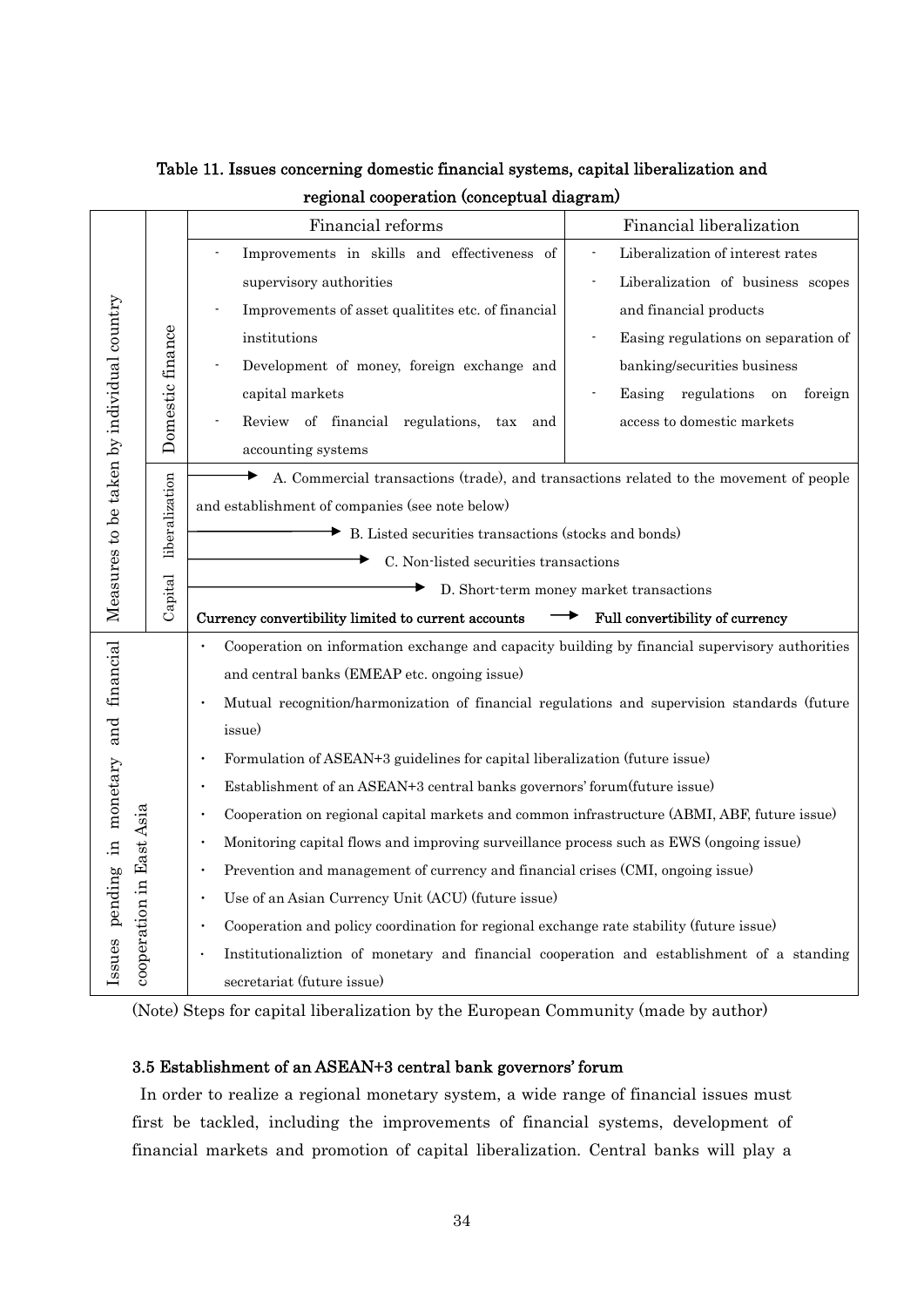crucial role in designing a regional monetary system, and during the actual operational stage in closely following market movements, intervening in the markets when necessary and operating credit facilities to maintain the system. Along with national statistical offices central banks should also be in charge of compling statistics that forms the basis for surveillance.

However, central banks are not involved in the ASEAN+3 framework today as fuly as they should. Although deputy governors of central banks join at the ASEAN+3 Finance Deputies Meeting (AFDM+3), there is no forum in which the judgment of central bank governors is sought. At the Executives' Meeting of East Asia-Pacific Central Banks (EMEAP), Brunei and the four developing countries of Indochina are not members, while Australia, New Zealand and Hong Kong are. EMEAP cooperates in the fields of money and finance in a three-tiered structure of governors, deputy governors and four working groups. An equivalent organization headed by a forum of central bank governors is necessary within the ASEAN+3 framework. Should the creation of a separate organization that duplicates the role of EMEAP be unrealistic, one possible solution might be to create a sixteen-nation organization by seeking participation in EMEAP by the five current non-member countries, with Australia and New Zealand sitting out where appropriate depending on the topic of discussions (the Hong Kong Monetary Authority already attends the AFDM+3 with the People's Bank of China).

The participation of central bank governors at the ASEAN+3 Finance Ministers' Meeting (AFMM+3) is also an option after the model of G7 meetings of finance ministers and central bank governors. However, considering the future prospects for an East Asian regional economic and monetary zone, and taking into account that the position of central banks, whose independence from the government (finance ministry) ought to be respected, is not necessarily the same as that of finance ministers, and further in view of the general division of roles between finance ministries (general orientation of exchange policies) and central banks (exchange policy implementation), it may be more effective to establish a forum of central banks that is separate from the AFMM+3.

In Europe, the Committee of Central Bank Governors was set up in 1964 well after the establishment of the Economic and Finance Ministers Council (Ecofin). During the joint float of EC currencies (snake) of the 1970s and the succeeding European Monetary System, the basic policy was decided by the European Council consitsting of heads of states/governments or the Ecofin, but details and system management were left to the Committee of Central Cank Governors and national central banks. Central rate alignments of the currencies participating in the EMS were decided by the Ecofin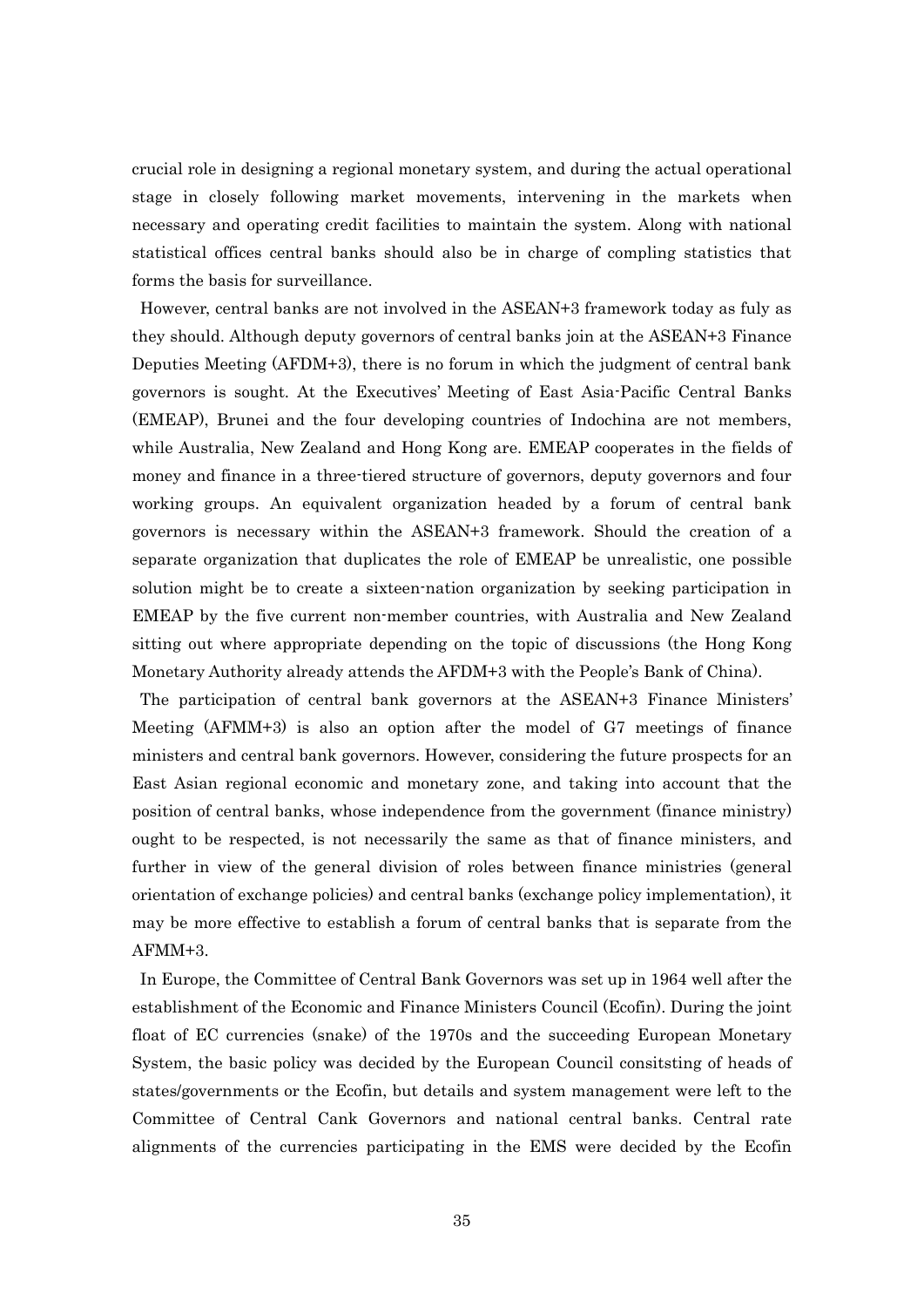ministers (in consultation with central bank governors) after discussions at the Monetary Committee (composed of finance state secretaries and deputy governors of central banks). The Delors Committee, which designed the current European Economic and Monetary Union (EMU), was composed of all of the members of the Committee of Central Bank Governors in personal capacity and three other specialists. Thus, in the case of the European monetary integaration (especially EMS), central banks played the central role, and problems were rather seen in the insufficient cooperation (or policy coordination) among governments of member countries

#### 4. Roadmap for an Asian Monetary System

#### 4.1 From crisis management to exchange rate stability

As to the 'financial stability' of East Asia, one can define 'financial stability' in both narrow and broad senses of the term. Financial stability in a narrow sense can be defined as the prevention of currency and financial crises to secure stable financial systems and other framework for economic growth in the region. In a broad sense, financial stability is a concept that also includes the stabilization of exchange rates among currencies of member countries. The European Monetary System is a system designed to maintain financial stability in a broad sense, with mechanisms in place for both stable exchange rates and crisis management.

We must remain vigilant against risks of  $21<sup>st</sup>$  century type currency crises, such as the Asian crisis, caused by a large-scale movement and imbalance of international capital. As the regional economy becomes increasingly integrated, stability in exchange rates and a regional monetary arrangement therefor will become necessary, in addition to a mechanism for the prevention of currency crises in order to secure sustained economic growth in the region. By the mid 2010s, with an establishment of a network of free trade agreements and economic partnership agreements, it is expected that a free trade area will effectively take shape in East Asia. The 'financial stability in the region' in a broad sense will then become an important issue on the political agenda.

The Joint Statement on East Asia Cooperation of the 1999 ASEAN+3 Summit meeting stated that leaders of member countries had 'agreed to strengthen policy dialogue, coordination and collaboration on the financial, monetary and fiscal issues of common interest … enhancing self-help and support mechanisms in East Asia.' Following the first joint statement, financial cooperation started with the Chiang Mai Initiative, which was epochmaking in terms of regional financial cooperation. The financial cooperation so far aims at the prevention of currency crises and common responses in the event of a crisis, in other words, cooperation for crisis management.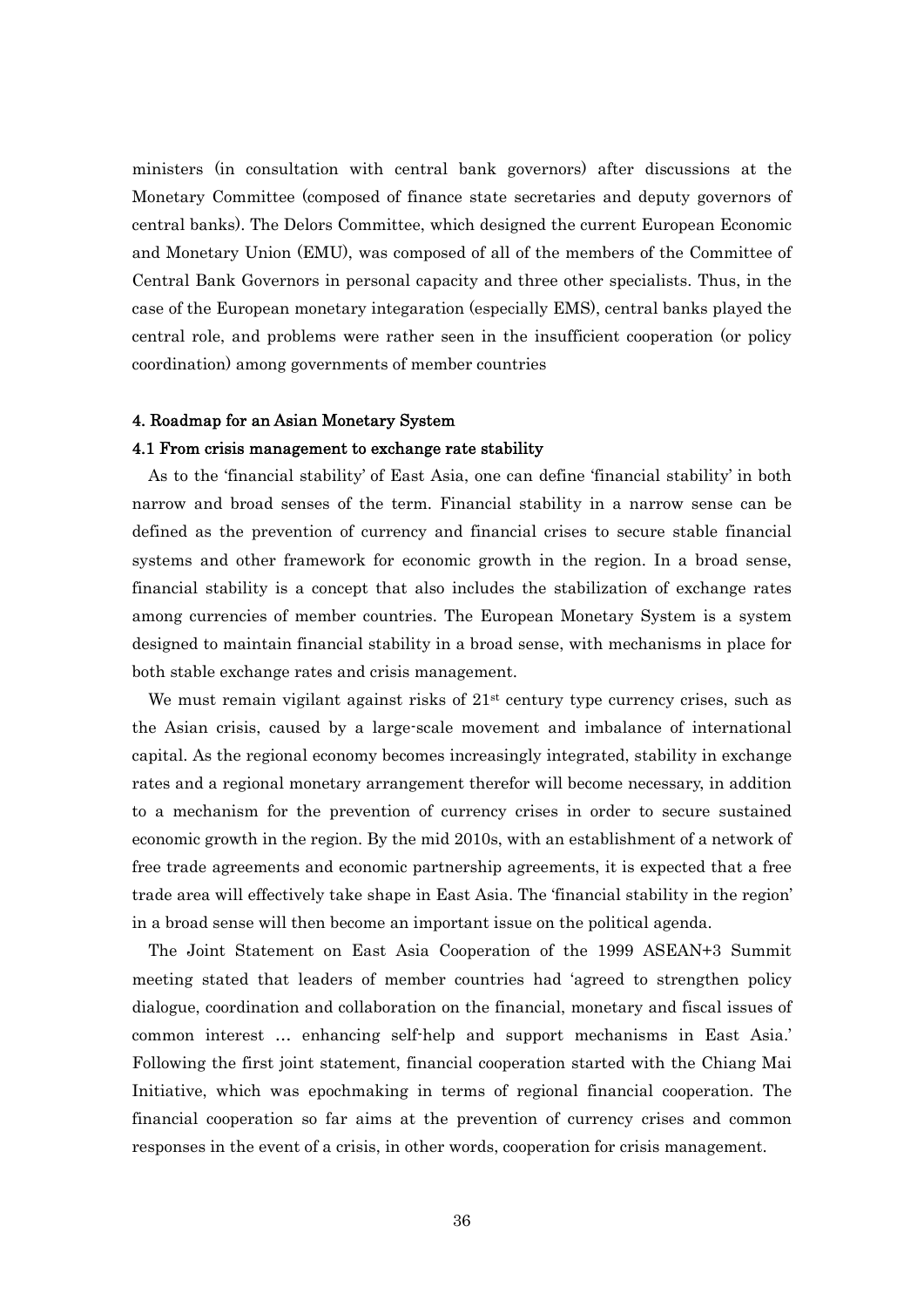As the interdependence of the region's economies deepens and regional cooperation for financial stability in a narrow sense of the term advances, we will enter the stage that requires discussions for the next common challenge, that of regional financial stability in a broad sense, or 'exchange rate stability' for the region. Coordination of exchange rate policy means that currencies of the region are tied to a fixed value standard with market rates maintained within a certain margin, in contrast to the today's situation of a wide variety of different exchange rate regimes. It will take a form, for example, of either a common currency basket peg system (as a transitional stage) or an Asian Monetary System (AMS) that stabilizes exchange rates through a common regional arrangement.

To maintain a regional fixed exchange rate system, monetary authorities must cooperate closely and intervene in the market as necessary (short-term credit facilities must be established for market intervention). Discipline in macroeconomic management such as price stability is required of member countries, because the risk of currency speculation would rise dramatically, if economic fundamentals of member countries diverge. When the central rate no longer meets economic fundamentals as a result of accumulated inflation differentials with the passage of time, central rates must be aligned without delay in time. Accordingly, the key to the system's success would be the effective economic surveillance by member countries and coordination of macroeconomic policies, especially monetary policies.

#### 4.2 Roadmap for an Asian Monetary System

In order to move on from the cooperation for crisis management to a regional monetary arrangement that requires policy coordination for exchange rate stability, a sufficient start-up period (preparation period) is needed to satisfy the necessary political and economic conditions.

What needs to be done during the start-up period are, a) strengthening and consoliadation of crisis management systems, and b) formation of domestic and international opinions/understanding about the need and the creation of favorable conditions for a regional monetary system.

a) A regional monetary system with fixed exchange rates must make sufficient provisions for the prevention of currency crises and appropriate counter-measures, as such a system is prone to currency speculations. This includes both the further development of financial cooperation underway after the joint statement of the 1999 ASEAN+3 Summit,and starting new initiatives in fields of financial supervision, development of financial markets, and promotion of capital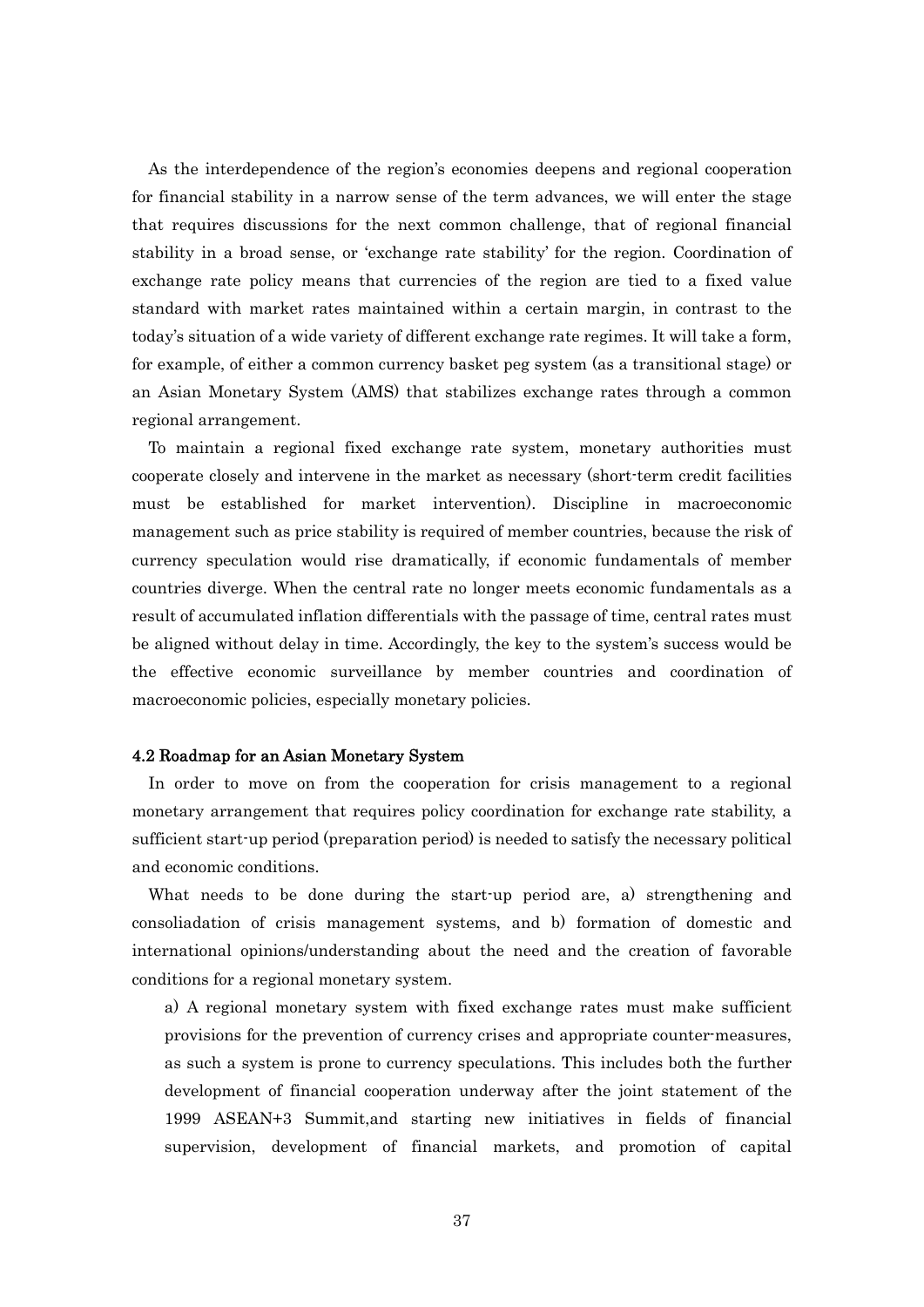liberalization under the ASEAN+3 framework.

b) For the formation of domestic and international opinion and creation of a favorable overall environment, a standing secretariat must be set up to strengthen surveillance and to send messages on the progress of crisis management, the strengthening of financial systems, and the financial cooperation on matters such as capital liberalization in the region.

It is also important to deepen understanding in the public on a currency basket and an Asian Currency Unit that play a central role in a future regional monetary system. An educational effect can be expected by using a theoretical ACU to measure and announce the divergence from simulated central rates of actual regional currencies. Furthermore, should major East Asian currencies realize convertibility, it become possible to create an official ACU and to experiment with private ACU transactions in deposits, lending and bond issues.

Concerning political conditions, of prime importance is the political consensus to set up and maintain a regional monetary system and the strong political will to back it up. Policy coordination for exchange rate stability may cause frictions with the participating countries' own policy objectives. Countries whose main priority lies in economic growth and for whom inflation control is only a secondary aim may be faced eventually with the threefold choice of currency devaluation, revision of domestic policy objectives or departure from the regional monetary system. Policy coordination requires the understanding and support from the general public domestically and abroad, that supplements a strong political will.

Political will needs to be seen clearly by citizens and market participants. Whilst a joint statement of the ASEAN+3 Summit is an important means, the 'institutionalization' of monetary and financial cooperation is indispensable to achieve the goal of creating a regional monetary system. In Europe, the institutional arrangements for the community were in place as a result of the framework created by the Treaty of Rome, but in the case of East Asia it is doubtful whether such a strict institutionalization is appropriate or practical. However, as a minimum requirement a standing secretariat must be established as a core of the ASEAN+3 framework either by a treaty or some form of binding intergovernmental agreement<sup>[xxv](#page-44-1)</sup>.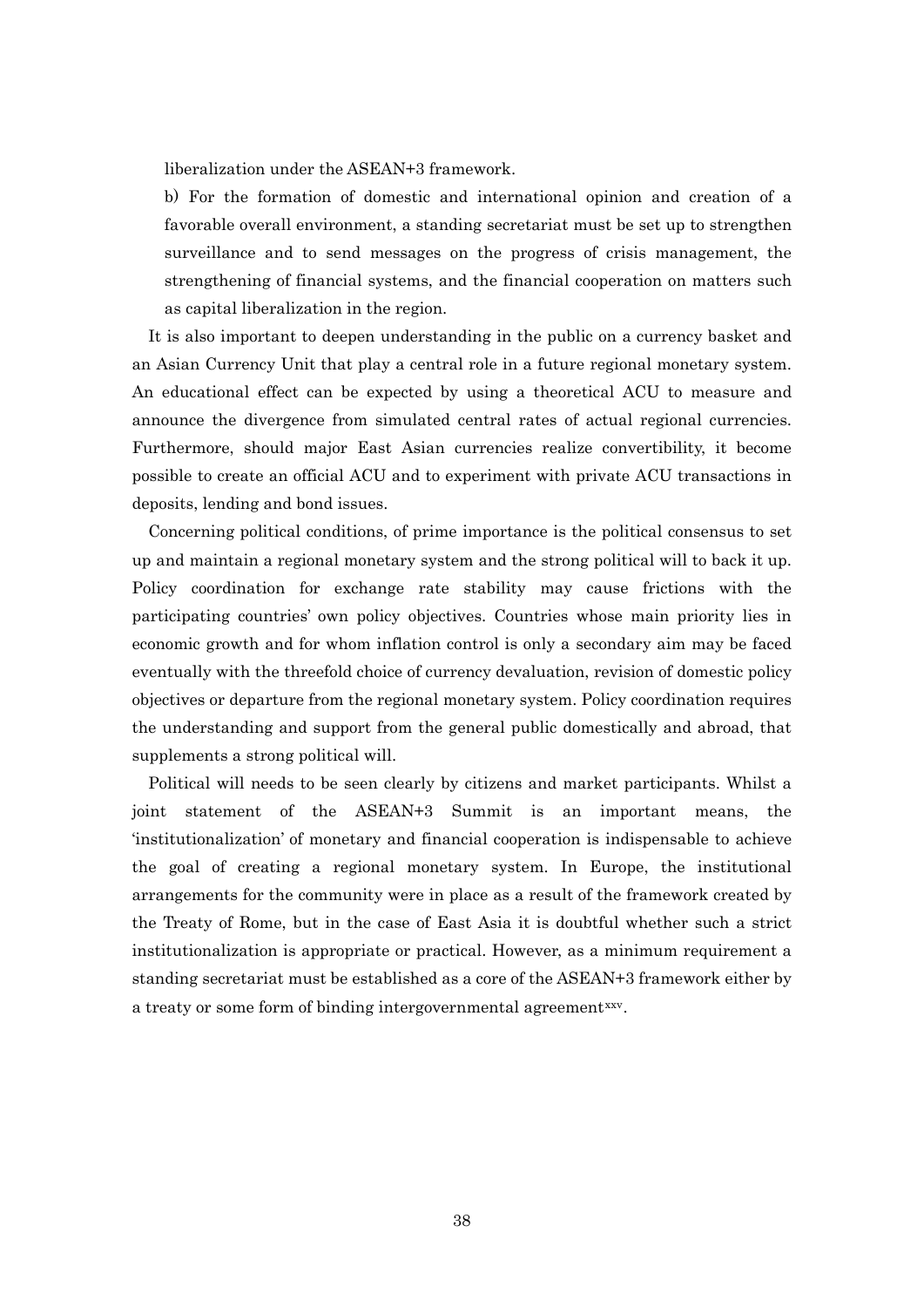|                | Monetary & financial |                      |          | Exchange rate stability of | <b>Note</b>                                |
|----------------|----------------------|----------------------|----------|----------------------------|--------------------------------------------|
|                | crisis management    |                      |          | regional currencies        |                                            |
|                | Current              | Permanent            |          | Designing<br>and           |                                            |
|                | Framework            | Secretariat:         |          | <b>ACU</b><br>planning     |                                            |
|                | (CMI/ABMI)           |                      |          | regional<br>and            |                                            |
|                | <b>New</b>           |                      |          | monetary                   |                                            |
|                | Initiatives          |                      |          | arrangements               |                                            |
| 1999           |                      |                      |          |                            | 1st Joint<br>The                           |
| First stage:   |                      |                      |          |                            | <b>Statement</b><br>of                     |
| of<br>Start-up |                      |                      |          |                            | ASEAN+3                                    |
| financial      |                      |                      |          |                            |                                            |
| cooperation    |                      |                      |          |                            |                                            |
|                |                      |                      |          |                            |                                            |
| 2007           |                      |                      |          | Research on ACU            | 10 <sup>th</sup>                           |
| Second stage:  |                      |                      |          | (RMU: Regional             | anniversary of                             |
| Strengthening  |                      | Institutionalization |          | Monetary Unit)             | ASEAN+3,<br>&                              |
| $\&$           |                      | of                   | monetary |                            | the 2 <sup>nd</sup> Joint                  |
| consolidating  |                      | cooperation          |          | Realization<br>of          | <b>Statement</b>                           |
| cooperation    |                      |                      |          | convertibility<br>of       |                                            |
|                |                      | Establishing         | a        | major currencies           |                                            |
| Consensus      |                      | permanent            |          | Creation of ACU            |                                            |
| building for a |                      | secretariat:         |          |                            |                                            |
| regional       |                      |                      |          | Discussion<br>on,          |                                            |
| monetary       |                      | Enhancing            |          | preparation for a          |                                            |
| system         |                      | surveillance,        |          | regional                   |                                            |
|                |                      | discussion           | by       | monetary system            |                                            |
| mid 2010s      |                      | experts on regional  |          |                            |                                            |
| Third stage:   |                      | monetary             |          |                            | Significant                                |
| Creation<br>of |                      | arrangements         |          |                            | Progress<br>in                             |
| Asian          |                      |                      |          | Agreement on a             | <b>FTA</b><br><b>EPA</b><br>$\blacksquare$ |
| Monetary       |                      |                      |          | regional                   | network                                    |
| System         |                      |                      |          | monetary system            |                                            |

Table 12. Roadmap for a regional monetary arrangement

(Note) The roadmap assumes the establishment of an AMS without the stage of a common currency basket peg system. If some countries in the region can agree, a common currency basket peg system would probably be easier to implement than an AMS among themselvs. Made by author.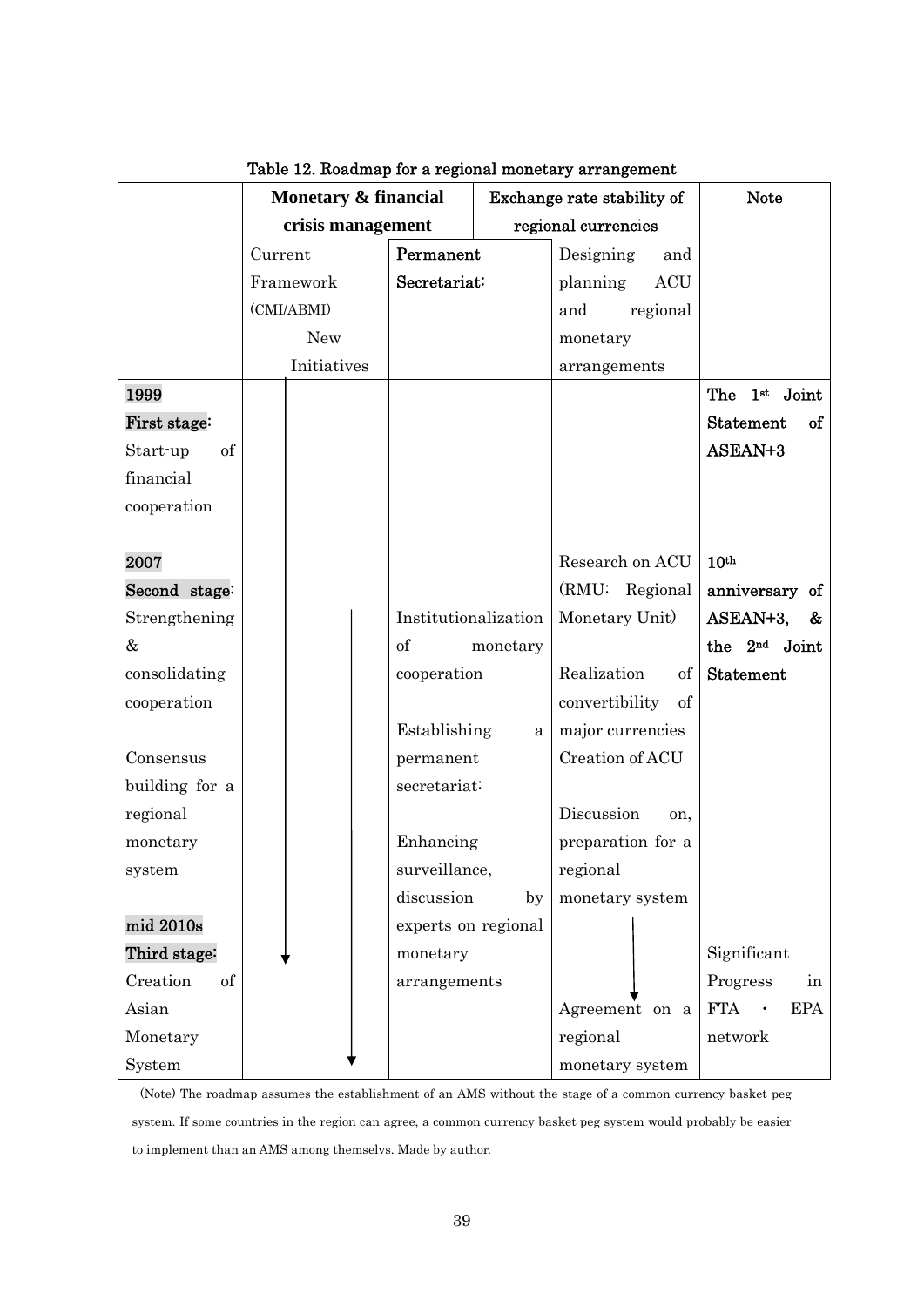In perspective of a future regional monetary system, high-level discussions by a group of experts (in Europe, the Monetary Committee composed of high ranking officials of finance ministries and central banks from member countries) supported by the standing secretariat would be extremely important in transforming the current financial cooperation into a stage of policy coordination for exchange rate stability.

The discussion fields would be wide ranged from exchange rate stability mechanisms, effective surveillance (including policy dialogues and statistical issues), credit facilities (liquidity for market intervention and balance of payments measures), capital liberalization and to the strengthening of financial systems. The group of experts, collaborating with economists from the standing secretariat, discusses their assignments in close contact with relevant bodies in member countries, and submits proposals to be put on the agend of the ASEAN+3 finance ministers. Backed up by personal trust and making use of its information network with monetary authorities, the group of experts would pull a string to persuade politicians and achieve policy objectives.

The mid-2010s, when a network of free trade agreements is likely to be completed, should probably be the target for implementation of an Asian Monetary System (or a common currency basket peg system). Starting from the first Joint Statement of the 1999 ASEAN+3 Summit, which espoused the need for self-supporting efforts, it is possible to divide the period before the initiative for an AMS in the 2010s in two periods as follows. The first period is the eight years or so between 1999 and 2007, during which the regional financial cooperation was put on a track through crisis management measures such as the Chiang Mai Initiative, Economic Reviews and Policy Dialogues, and the Asian Bond Markets Initiative. The second period is the one following the second Joint Statement expected at the end of 2007 up to the time when a political agreement can be reached on an AMS (or other form of monetary arrangement) in the mid-2010s. In other words, the second period is the one, during which the current financial cooperation is consolidated and a consensus is created on a regional maonetary arrangement for exchange rate stability.

Exchange rate stability in East Asia is crucial, and cannot be achieved without the cooperation and coordination of countries in the region. Using the Asian crisis as a springboard, the countries of East Asia have joined in financial cooperation for the first time in the history. However, unlike crisis management, the creation of mechanisms for exchange rate stability involves complex conflicts of national interests. Will the ASEAN+3 come together for the sake of common interests at a time of global dual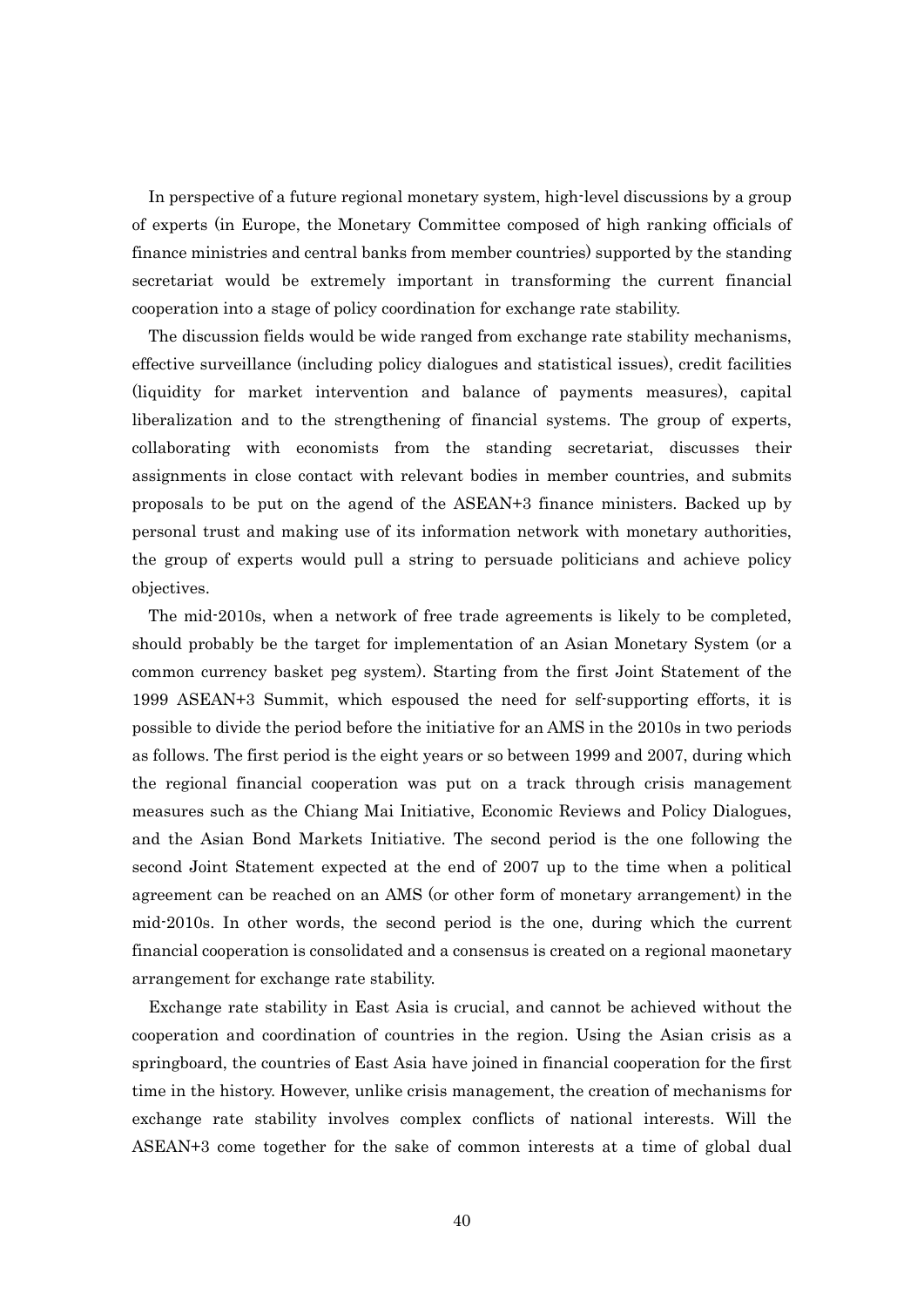mega-trends of the growing scale and imbalance of international capital and the formation of regional economies in Europe and the Americas? The trials lie ahead. Japan is expected to fulfill a coordinating role in the area of finance in Asia<sup>[xxvi](#page-44-1)</sup>, and the true value of its leadership will come to be tested.

#### References

- Ogawa, Eiji & Kawasaki, Kentaro, "Optimum Currency Area in East Asia" March 2006
- Kawai, Masahiro, "Challenges of Asian Economic Integration after the East Asian Summit" Kokusai Kinyu, Edition 1163, 2006
- Agarwala, R. & Prakash, B. "Regional cooperation in Asia: Long-term progress, recent retrogression and the way forward" ADB, October 2002
- Asian development Bank "Asia Bond Monitor" November 2005, March 2006
- Baek, Seugn-Gwan & Song Chi-Young "Is Currency Union a Feasible Option in East Asia?" Currency Union in East Asia, Korea Institute for International Economic Policy, 2002
- Chia, Siow Yue "Labour Mobility and East Asian Integration" 2006
- Dornbusch, R. & Park, Y.C. "Flexibility or nominal anchors?" Exchange rate policies in emerging Asian countries, Routeledge, 1999
- Elson, Anthony "Capital markets in Asia: Financial integration and liberalization" IMF paper, March 2002
- Eichengreen, B. & Bayoumi, T. "Is Asia an optimum currency area? Can it become one?" Exchange rate policies in emerging Asian countries, Routeledge, 1999
- Eichengreen, Barry "Global Imbalances and the Asian Economies: Implications for Regional Cooperation" February 2006
- Fischer, Stanley "Exchange Rate Regimes: Is the Bipolar View Correct?" IMF, 2001
- Frankel, J. & Rose, A. "Estimating effect of currency union on trade and output" Working paper 7857, NBER, 2000
- Goto, Junichi "Economic preconditions for monetary cooperation and surveillance in East Asia" Report on the study group on Strengthening Financial Cooperation and Surveillance (KOBE RESEARCH PROJECT) February 2002
- Higgott, R. & Dieter, H. "Exploring alternative theories of economic regionalism: From trade to finance in Asian cooperation" CSGR working paper No. 89/02, December 2002
- Institute for International Monetary Affairs "Regional Coordination of Policy Measures Forward: Financial Market Liberalization and Capital Market Development" March 2006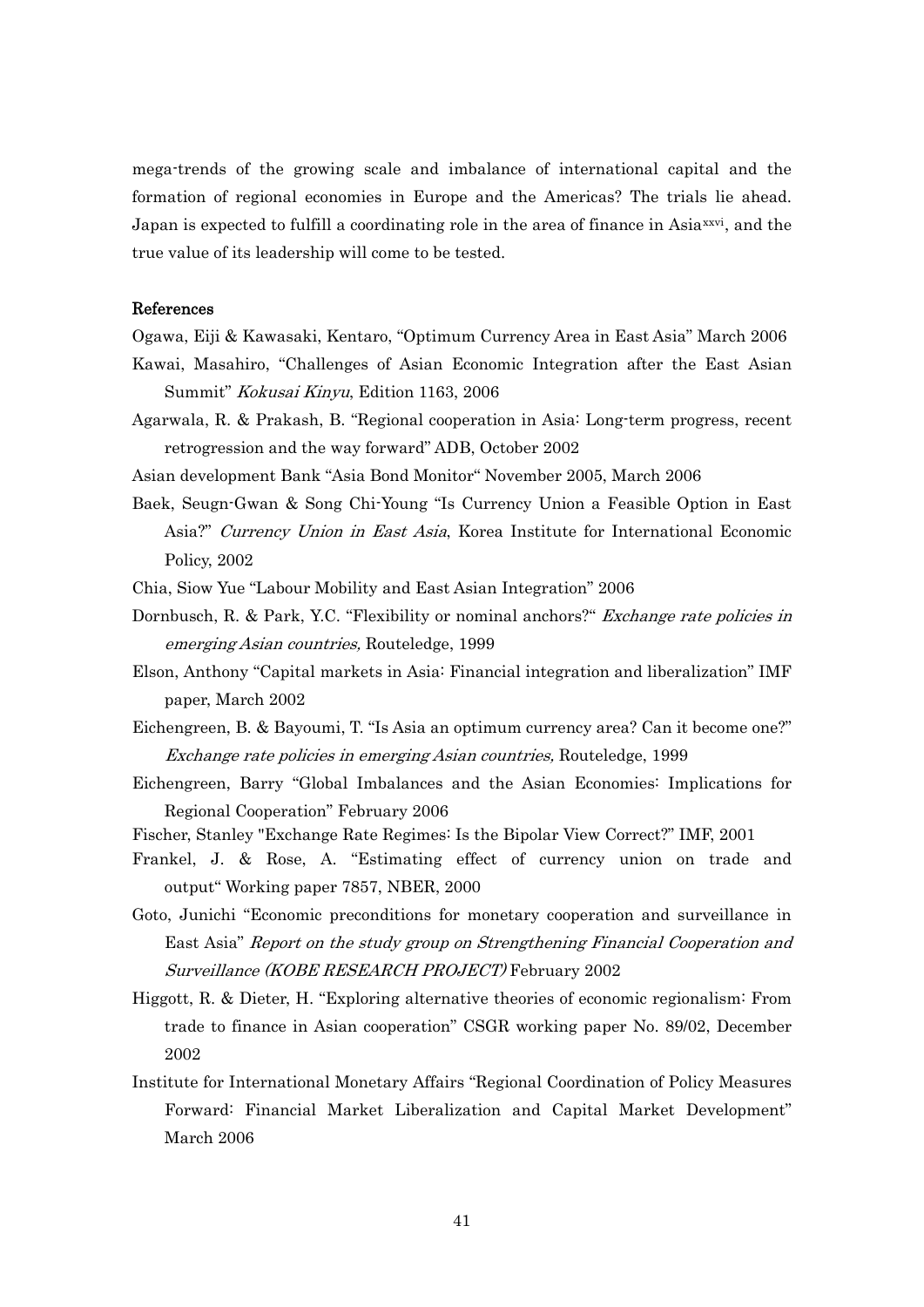- Kawai, M. & Motonishi, T. "Macroeconomic Interdependence in East Asia: Empirical Evidence and Issues" Asian Economic Cooperation and Integration, ADB 2005
- Köhler, Horst "Inflation targeting" February 2002 <http://www.imf.org/external/np/speeches/2002/022802.htm>
- Mori, J. & Kinukawa, N. "A currency basket regime in East Asia" JEPA 1st Conference, November 2002
- Ogawa, E. & Kawasaki, K. "Possibility of creating a common currency basket for East Asia" December 2002
- Park, Y.C. "Prospects for financial integration and exchange rate policy cooperation in East Asia" ADB Institute Research Paper 48, December 2002

Rogoff, K. et al "Evolution and Performance of Exchange Rate Regimes" IMF, 2004

Soesastro, Hadi "Regional Integration in Asia: Achievements and Future Prospects" 2006

Sheng, Andrew "Exchange Rate Regimes and Global Imbalances" March 2006

Terada, Takashi "The evolution of East Asian regionalism and growing regional identity: From EAEC to ASEAN+3" March 2001

Tietmeyer, Hans "Herausforderung Euro" Hanser, 2005

-

Williamson, John "The case for a common basket peg for East Asian currencies" Exchange rate policies in emerging Asian countries, Routeledge, 1999

Wyplosz, Charles "Deep Economic Integration: Is Europe a Blueprint?" May 2006

i In 2005, a group led by the Institute for International Money Affairs carried out ASEAN-sponsored research into the theme of 'Future Regional Policy Coordination: Liberalization of Financial Markets and the Development of Capital Markets.' In 2006, the Network of East Asian Thinktanks (NEAT) compiled reports on the theme of 'Regional Exchange Rate Stability in East Asia and Financial Cooperation on the Prevention of Financial Crises.'

ii "The East Asian Miracle-Economic Growth and Public Policy" A World Bank Policy Research Report, Oxford University Press, 1993

iii This expression can be found in Kuroda & Kawai, 2003, p.8, or Soesastro, 2006, p.3.

iv 'There are major expectations that the largest economic benefit of concluding free trade agreements will be an increase in attracting direct investment, in addition to encouraging trade and the movement of people'. (Urata  $[2004]$  p.3)<br>v At the Ninth ASEAN Summit held in Bali on 7 October 2003, the Declaration of

ASEAN Concord II was announced, with agreement on a framework for an ASEAN Security Community (ASC), an ASEAN Economic Community (AEC) and ASEAN Socio-Cultural Community (ASCC).

http://www.mofa.go.jp/mofaj/kaidan/s\_koi/asean+3\_03/2\_k\_sengen.html

Agreement was later reached to work towards bringing forward the establishment of the AEC to 2015 (38th ASEAN Economic Ministers Meeting of 22 August 2006).

vi Former Prime Minister Junichiro Koizumi signed an economic partnership agreement with Philippines President Gloria Arroyo on 12 September 2006, making this the fourth agreement after Singapore, Mexico and Malaysia (Nihon Keizai Shimbun, 13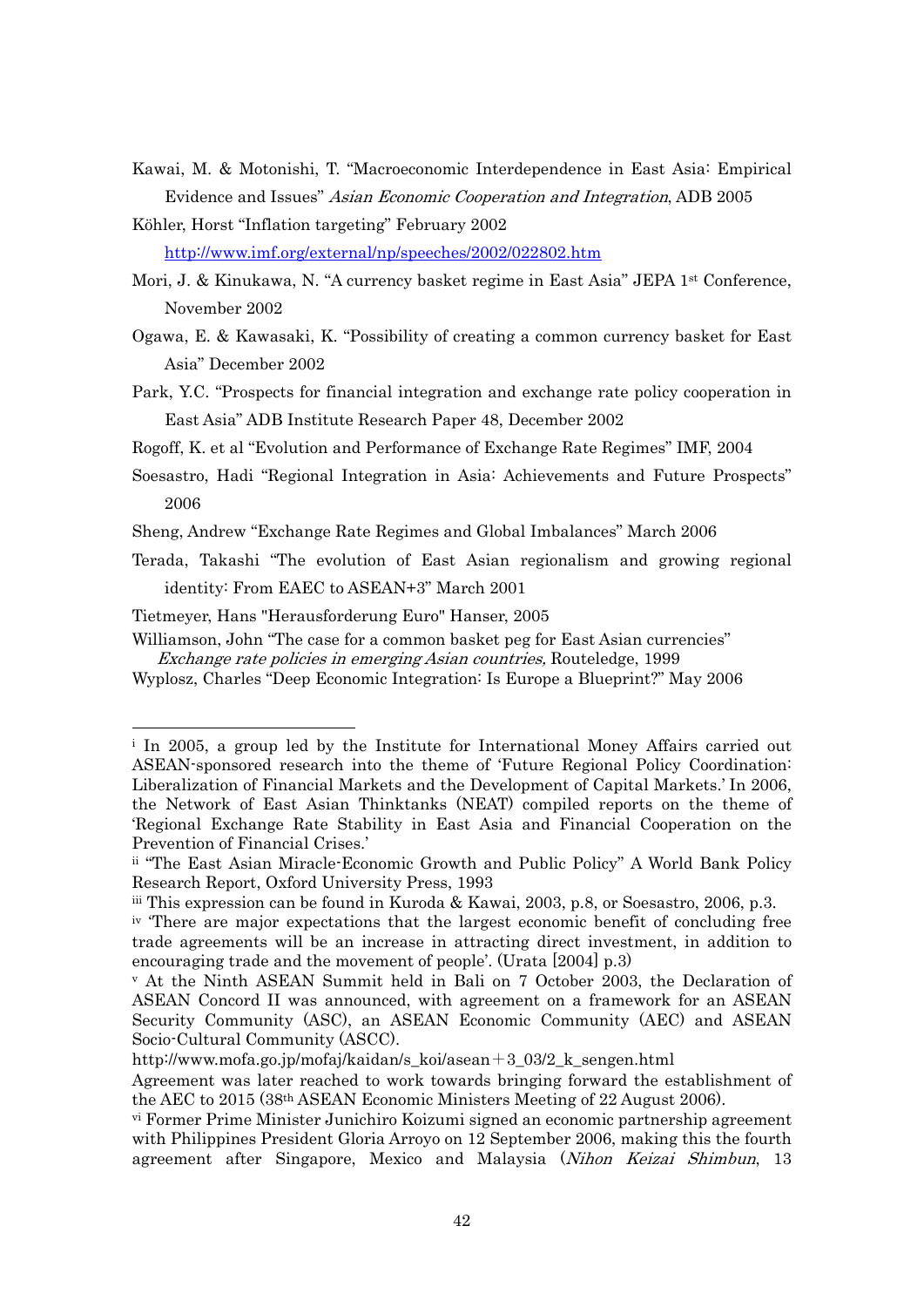September 2006).

-

vii 'Economic Partnership Agreement –to Whole East Asian Region by 2011', Nihon Keizai Shimbun, 9 August 2006

viii Stanley Fischer, the former First Deputy Managing Director of the International Monetary Fund, provided results showing the bi-polar trend and argued that it would continue in the future. The number of countries employing hard peg systems increased by 25 countries to 45 countries and those employing floating rate systems by 36 countries to 77 countries between 1991 and 1999, with the number of countries employing intermediate exchange rate systems decreasing from 98 countries to 63 countries over the same period. Stanley Fischer, "Exchange Rate Regimes: Is the Bipolar View Correct?" (2001), p.2.

ix A currency board system is a type of fixed exchange rate system in which the issue of currency is limited to the amount held in foreign reserves (M1 in the case of Hong Kong). This is seen as a typical hard peg.

x The NDF (non-deliverable forward) market involves transactions in the currencies of developing currencies, and can be found mostly in financial centers such as Hong Kong and Singapore. With NDFs, a physical delivery or transfer in the traded currency is not sought. The difference between the contracted amount and the market rate is settled in US dollars or another major currency.

xi Ono and Fukuda carried out an analysis of the currencies of Singapore, Thailand, Malaysia and Korea between February 1998 and December 2002 using intra-daily rates to track their movement against the US dollar and Japanese yen. Ono Sanae and Fukuda Shinichi, 'Exchange rate policy after the currency crisis in East Asia: the implications from the dat of intra-daily rates', 2004, (published by the International Finance Research Committee of the Japan Society of Monetary Economics)

xii Ogawa, Eiji and Kawasaki, Kentaro, 'Optimum Currency Area in East Asia', 2006 xiii According to the measurements of Seung-Gwan Baek and Chi-Young Song, China has no correlation with six countries and regions of East Asia (Hong Kong, Indonesia, Japan, Korea, Malaysia and Thailand) in respect of either supply shocks or demand shocks. However, given the small scale of its shocks and the fact that its speed of adjustment is quick, China is suggested as one of nine potential candidates for currency union, along with Taiwan and Singapore (Baek, S.G. et al. [2002] p.127).

xiv A crawling peg is a system for maintaining the stability of a fixed exchange rate at the same time as providing the adjustment function of a floating exchange rate system. It aims to allow small parity changes over the long-term to avoid the disruption that accompanies large parity changes.

xv The ACU referred to here has no relationship whatsoever with the ACU currently used by Singapore in offshore financial transactions. In 1968, the Singapore government introduced an ACU (Asian Currency Unit) system as an accounting unit for offshore transactions as part of its development as an international financial center. The ACU was an idea that, in contrast to the DBU (Domestic Banking Unit), allowed accounting to be carried out in all currencies other than the Singapore dollar

(http://www.mas.gov.sg/masmcm/html). It is said that the Singapore government has opposed the use of the term 'ACU' to mean an 'Asian ECU'.

xvi When setting up the former EMS, a compromise was reached between France, which wanted to use an ECU as a value standard, and West Germany, which argued for a grid system, at a summit between French President Valerie Giscard Estang and West German Chancellor Helmut Schmidt in Aachen in September 1978 whereby the EMS would employ a grid system but the ECU would also be referred to as a market rate divergence indicator (the Aachen Compromise). Described in detail in H. Tietmeyer "Herausforderung Euro", Chapter 7, 2005.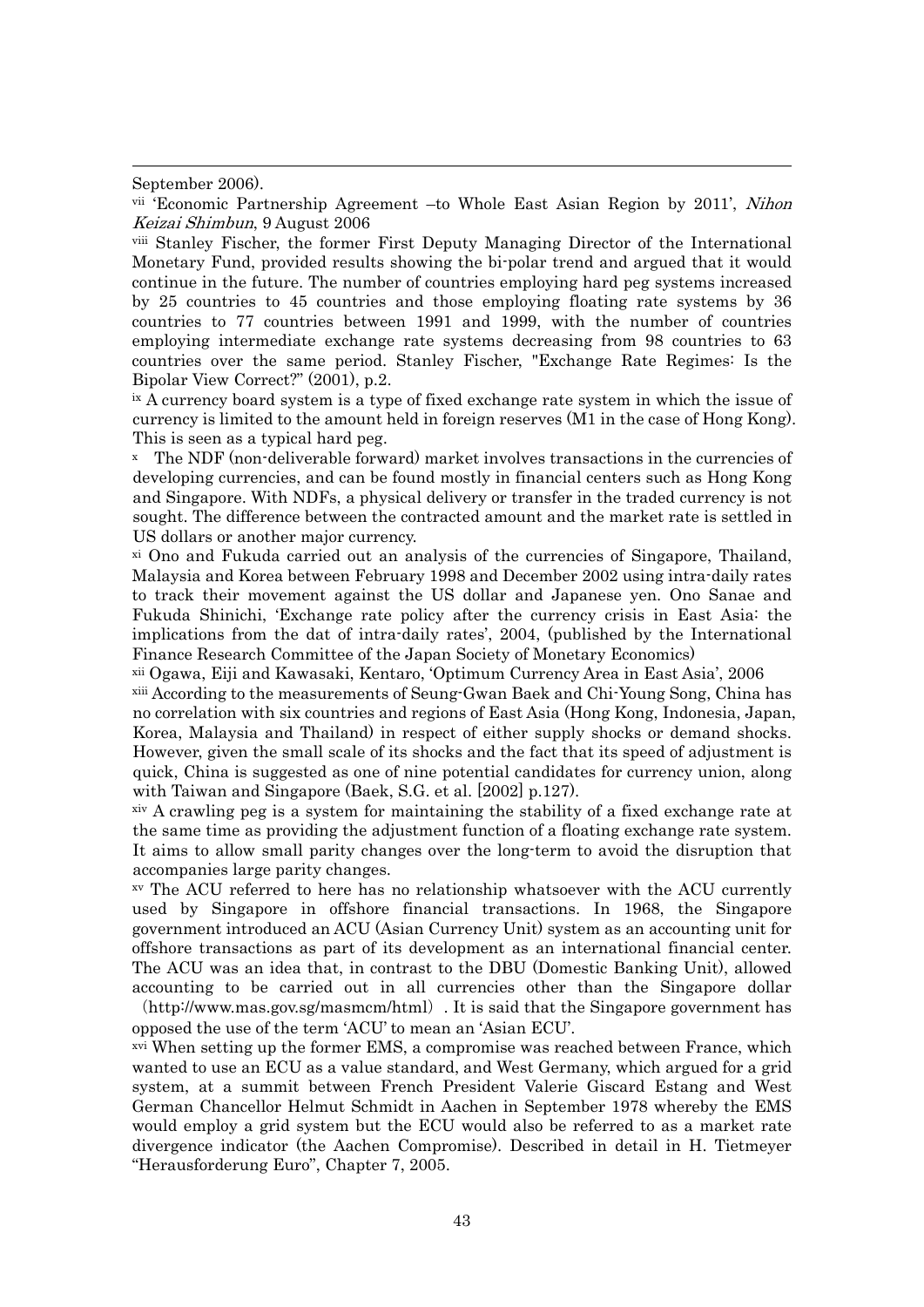xvii In 1999, the IMF began the Financial Sector Assessment Program (FSAP) in cooperation with the World Bank. Under the FSAP, the IMF carried out Financial System Stability Assessments (FSSAs), with Japan, Korea, Hong Kong, Singapore and the Philippines among the East Asian countries to have been subject to evaluations up to September 2006.

xviii The lobbyist group CSI (Coalition of Service Industries), which aims to reduce barriers to American service exports, carries out activities in pursuit of the opening up of financial markets in developing countries by allocating different countries to its member corporations which then cooperate with the American embassies of the countries to which they have been allocated. When attending a CSI meeting that was being held in conjunction with the IMF and World Bank Annual Meeting in Hong Kong in September 1997, I was surprised to see the then Deputy Treasury Secretary Laurence Summers in attendance. Please refer to http://www.uscsi.org for more details. xix BCCI (Bank of Credit and Commerce International) was a Luxembourg-based Pakistani bank that was closed in 1991 after building up almost 10 billion USD in fraudulent deposits.

xx Benchmark interest rates are the published rates used in transactions between first-class banks, such as the LIBOR (London Inter-bank Offered Rate). Because of concerns of the risk to local small-to-medium financial institutions, which are main fund-takers in the Shanghai market, a large risk premium is included in the applied interest ratelevel, and because this cannot be divided from the interest rate, the level itself is not published during market trading times. In January 2007 Shibor started. xxi The CFETS computer systems were comprehensively overhauled in May 2005, allowing flexible responses to a variety of trading forms. In July of the same year, the Chinese RMB abandoned its dollar peg and switched to a managed float exchange rate system whereby the RMB floats against a basket of currencies. Interbank bilateral deals (OTC) were introduced to run in parallel to the existing exchange transactions in January 2006 (however accounts need to pass through the trading center)

| xxii | Three stages of capital liberalization in Europe                                 |
|------|----------------------------------------------------------------------------------|
|      | Outline of liberalized capital transactions (numbers represent the European      |
|      | Community capital transactions classifications)                                  |
| 1960 | (1) Capital transactions directly connected to freedoms in EC (liberalization of |
|      | trade, the movement of people and setting up of companies)                       |
| 1986 | $(2-1)$ Listed securities (stocks and bonds)                                     |
| 1990 | $(2-2)$ Non-listed securities (stocks and bonds), (3) Complete capital           |
|      | liberalization including short-term credit, and money market products            |

Made by author

-

xxiii There are also statistics suggesting that (as of the end of 2003) total international capital reached 84.9 trillion US dollars. This was composed as follows (trillion US dollars): international bank assets  $(23.6)$  + international debt  $(14.6)$  + insurance companies  $(13.5)$  + pension funds  $(15.0)$  + investment companies  $(14.0)$  + hedge funds  $(0.4)$  + other institutional investors  $(3.4)$  = 84.9 trillion US dollars. (Source: Sheng, A. "Exchange Rate Regimes and Global Imbalances" 2006)

xxiv Joseph Yam "The Euro: Lessons for European and Asian Financial Markets" 24 February 2006

xxv Charles Wyplosz states that "there can be no doubt that the very existence of the European Commission itself was the decisive unifying force behind European integration" (Wyplosz [2006] p.16).

xxvi Supachai Panitchpakdi, the Secretary-General of the United Nations Conference on Trade and Development (UNCTAD) stated that "the only country that become the pillar